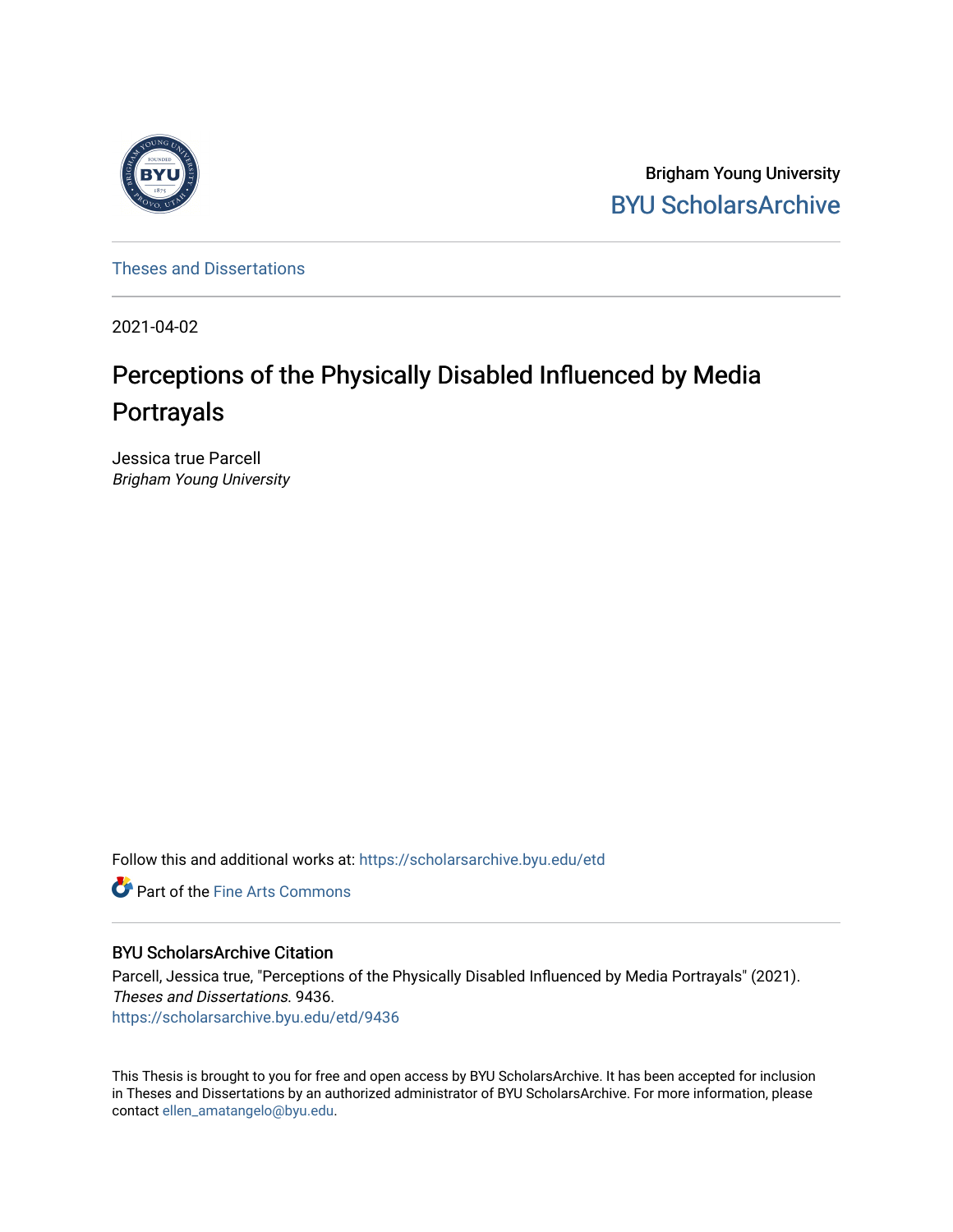Perceptions of the Physically Disabled Influenced by Media Portrayals

Jessica Parcell

A thesis submitted to the faculty of Brigham Young University in partial fulfillment of the requirements for the degree of

Master of Arts

Kevin John, Chair Clark Callahan Jessica Zurcher

School of Communications

Brigham Young University

Copyright © 2021 Jessica Parcell

All Rights Reserved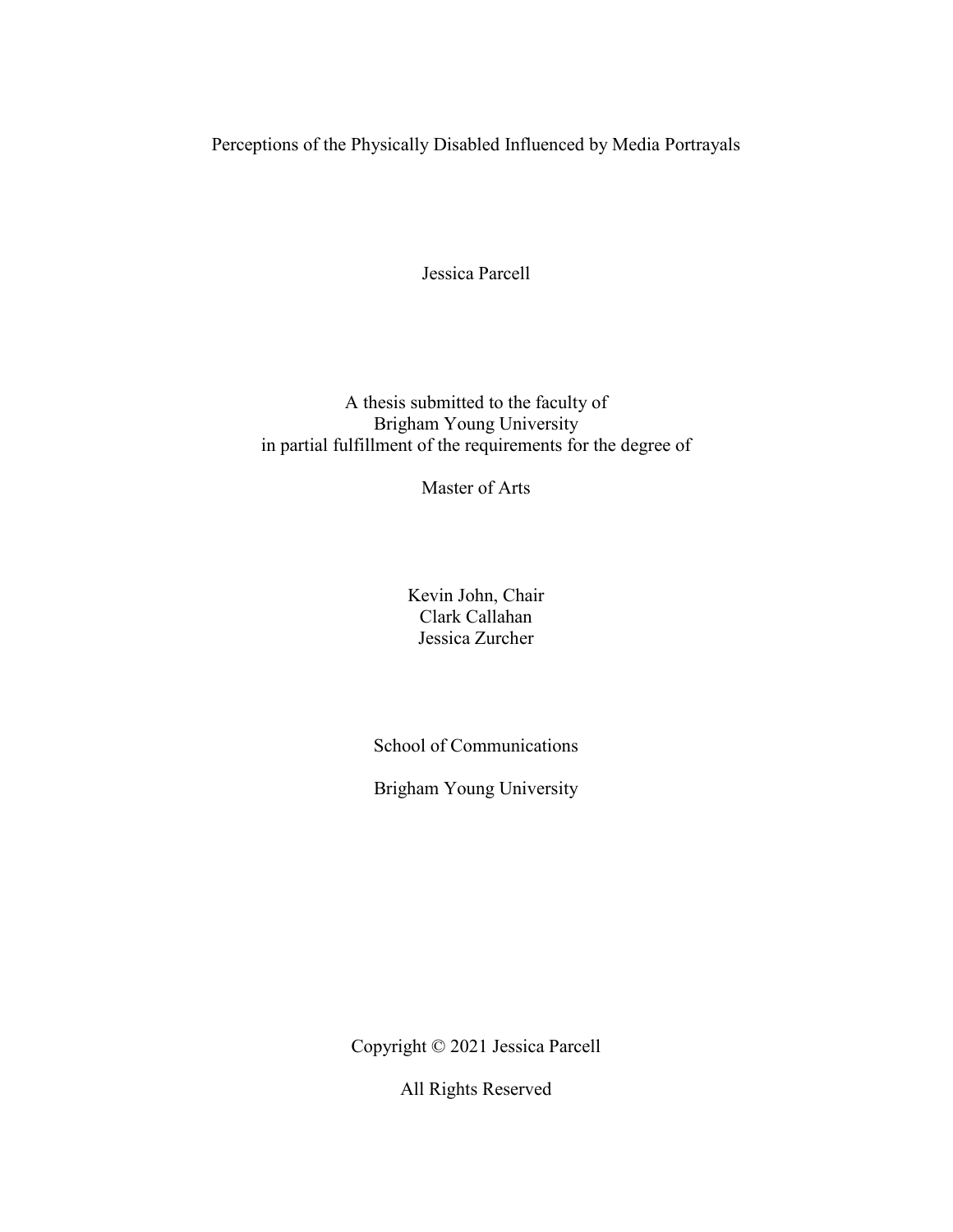#### Abstract

#### Perceptions of the Physically Disabled Influenced by Media Portrayals

Jessica Parcell School of Communications, BYU Masters of Arts

Using a quantitative coding method, the current study analyzed cinematic productions between the years 1989 and 2019 ( $N = 79$ ) for presence of supercrip and victim stereotypes among portrayals of the physically disabled. A series of One-way ANOVA – Bonferonni and Bivariate Correlation tests were performed, and results indicated that while negative and supercrip stereotypes of the physically disabled have decreased over this 30-year period, simultaneously, very positive and victim stereotypes have risen. Results showed negative  $(F = 3.215, p = .046)$ portrayals decreased over time, but that simultaneously victim  $(F = 8.044, p = .001)$  and very positive  $(F = 3.43, p = .037)$  portrayals rose. For supercrip the results were not significant. Significance was found in neutral portrayals in the 90s ( $M = 0.48$ ) and both the 00s ( $M = 0.77$ ) and the 10s ( $M = 0.88$ ). This indicated a notable increase in the number of neutral portrayals over time. Findings suggest that while there is some decrease in the number of negative and supercrip portrayals, portrayals seem to have shifted towards the other extreme with an increase in very positive and victim portrayals. Future research could examine what attitudes exist towards the physically disabled and how much media influenced the development of these attitudes. They could also look into how constructs of attitudes and subjective norms contribute to the perceptions of others towards the physically disabled, and how the "interactive process" impacts the development of these attitudes.

Keywords: mass communications, physical disabilities, perceptions, cinema, movies, portrayals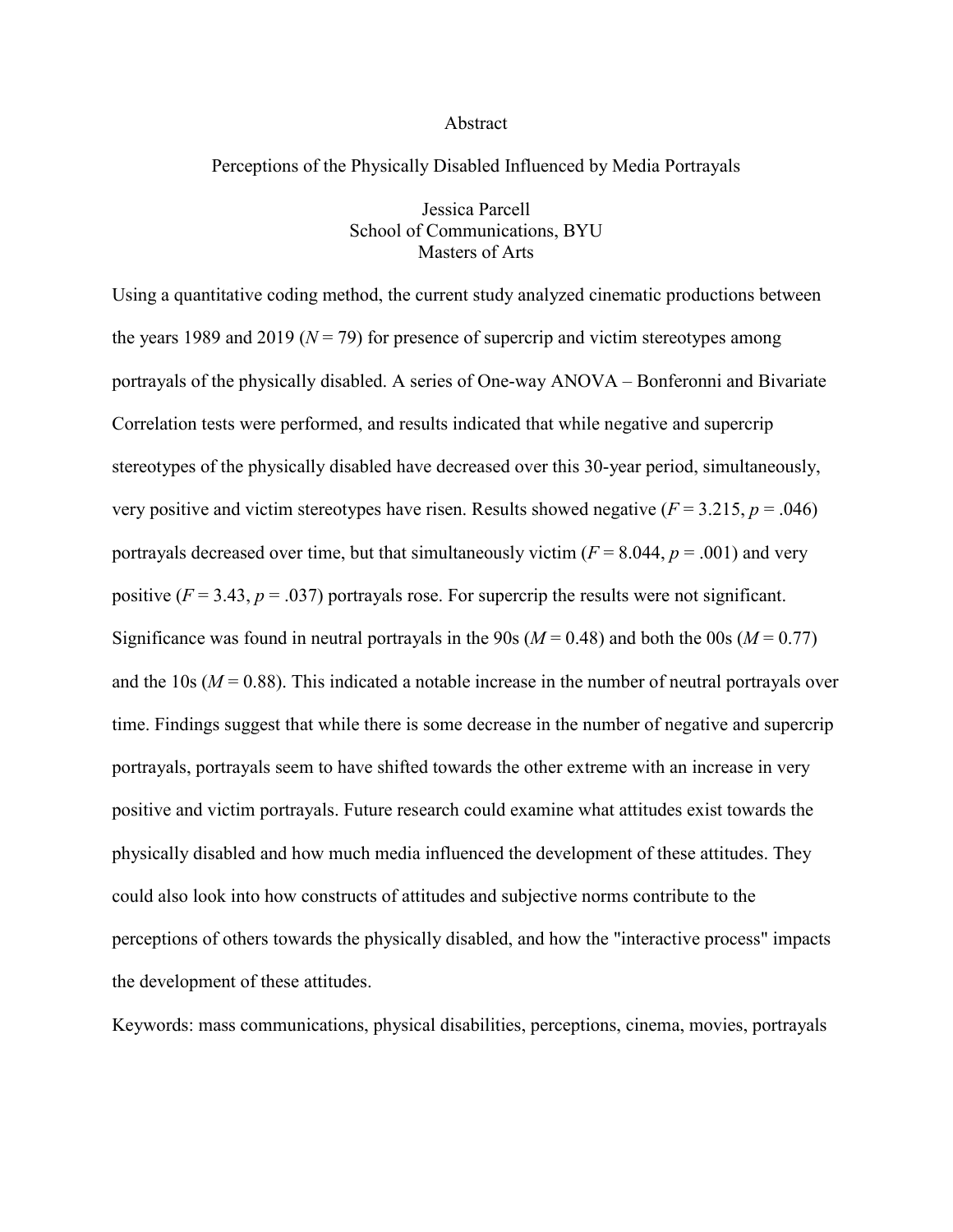#### Acknowledgements

I would like to thank the faculty at Brigham Young University's School of Communications for their notable and genuine effort to guide me along in my educational path, and for always helping me not only improve in skill and ability, but also for fostering a safe haven of learning and refuge. The attitude many of the faculty in the School of Communications have towards their students and the diversity of ways in which they present the material, captured my interest and inspired me to continue forward with my educational increase.

I thank Robert Walz for helping me improve my confidence in writing, for showing genuine friendship, and that a sense of humor goes a long way. I thank Dr. Jessica Zurcher for her wonderful Social Media and Pop Culture class that opened my eyes up to a whole other view of Communications, which ultimately helped me decide that I wanted to pursue a graduate degree. Thank you to Dr. Clark Callahan who was always willing to hear me out and for helping me see my strengths and look for the positive. Thank you to Dr. Callister for being the best teacher to learn statistics from. Your patience was seen and appreciated. Finally, I would like to thank Dr. Kevin John for being a delight to work with in this program, and helping me discover that quantitative research isn't as difficult as I thought it was.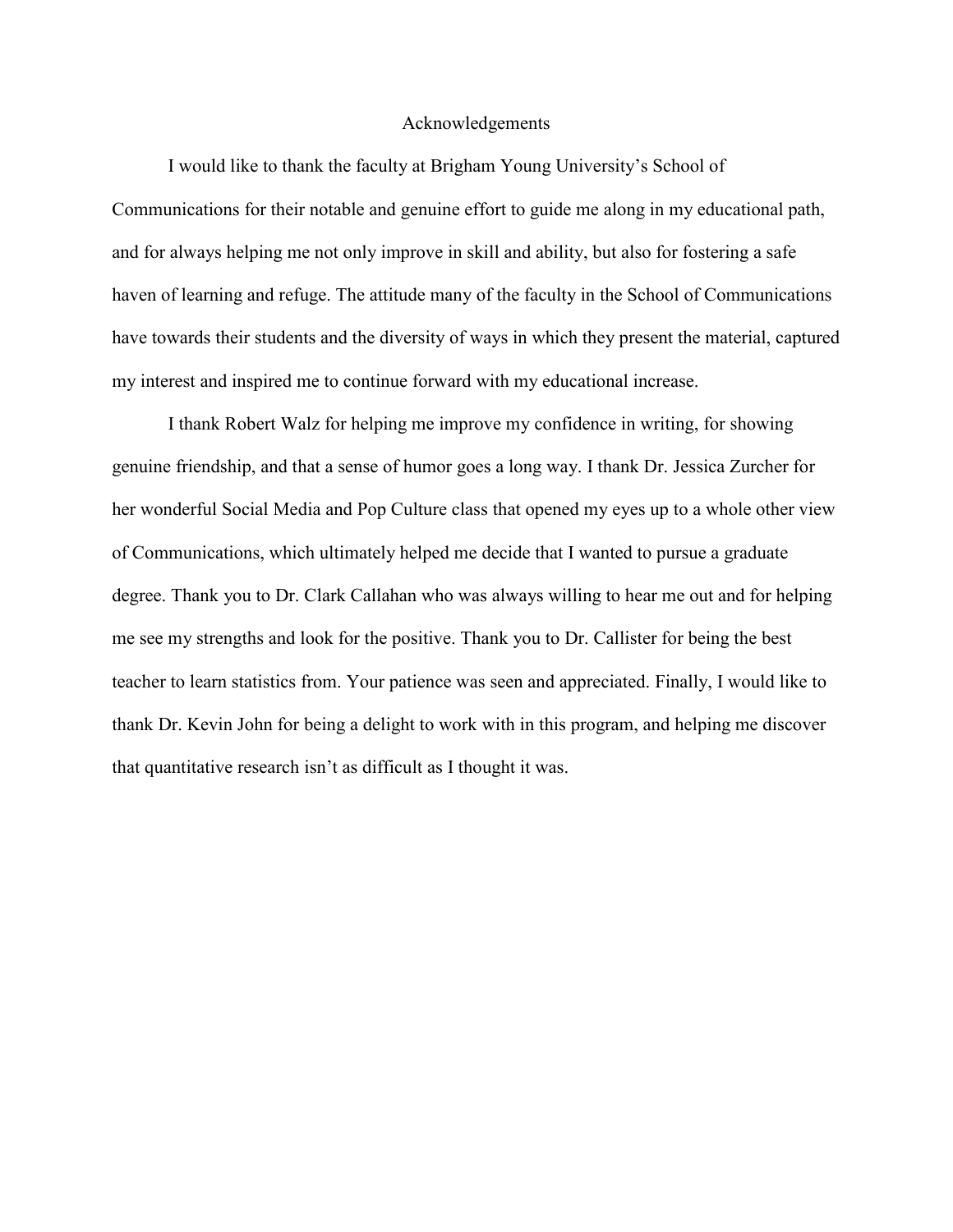## TABLE OF CONTENTS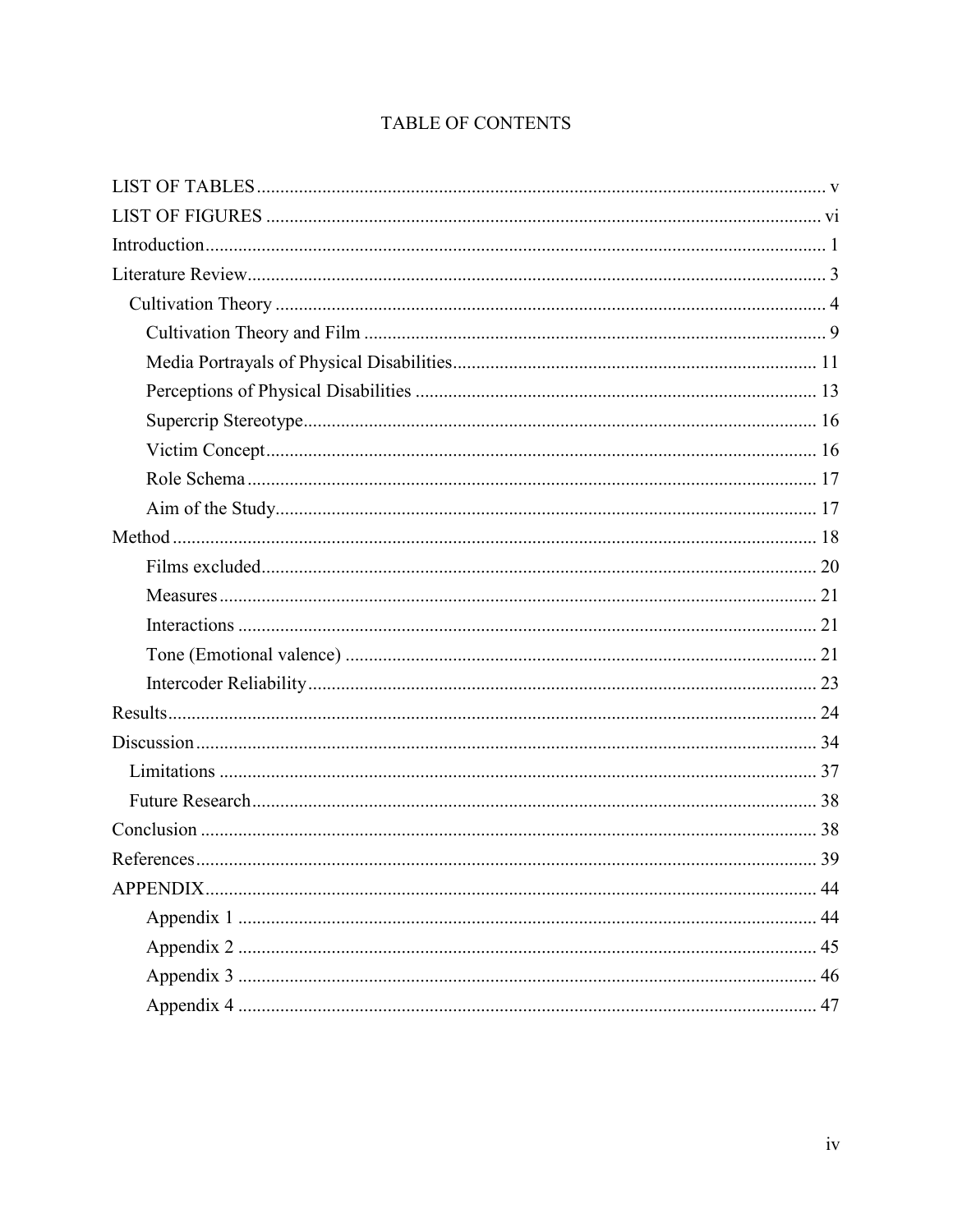## <span id="page-5-0"></span>**LIST OF TABLES**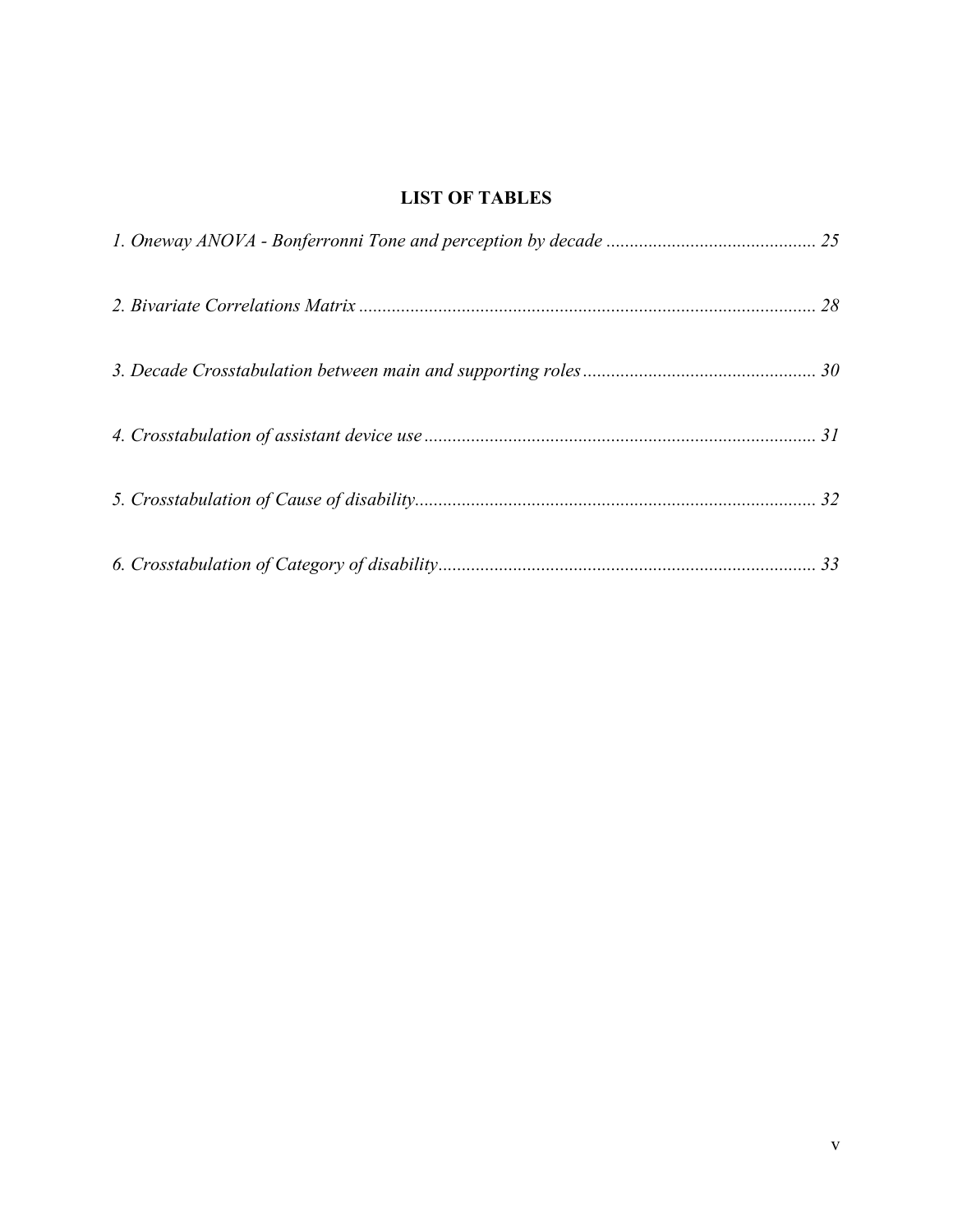## **LIST OF FIGURES**

<span id="page-6-0"></span>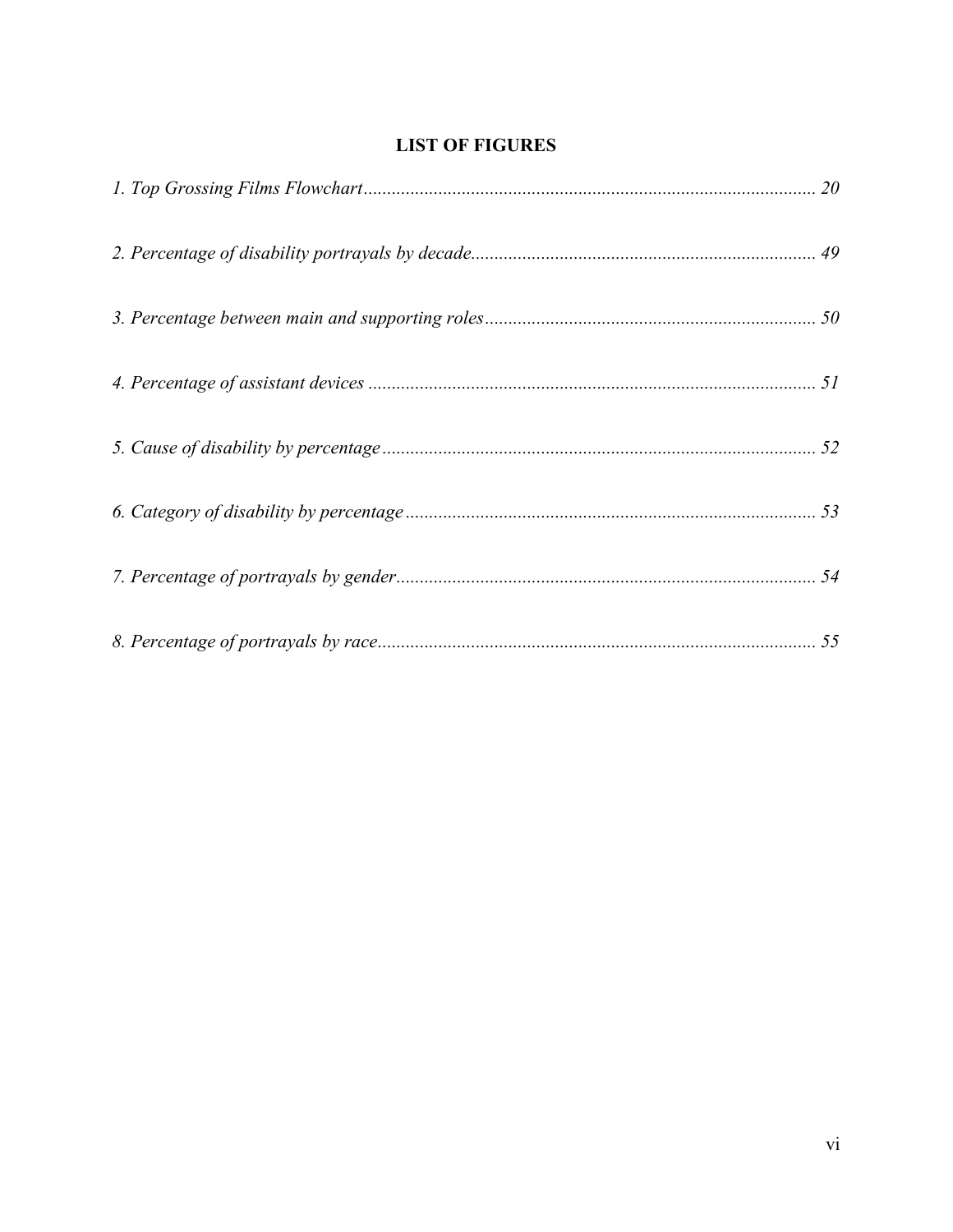#### **Introduction**

<span id="page-7-0"></span>Characters with physical disabilities have been portrayed in television shows, movies, and other video-based media for several decades. From Geri Jewell as Geri Tyler in the 1980s sitcom *The Facts of Life*, to RJ Mitte as Walter "Flynn" White Jr. in AMC's *Breaking Bad*, there are many productions that have included disabled persons in their cast. Several of these castings, however, depict disabled characters from a particular perspective—frequently—as the victims of their circumstances, or as exceptional people for leading a mediocre life despite their chronic setbacks (Haller, 2014; Lynch & Thomas, 1999). Ultimately, this has had a ripple effect on the normative stereotypes that society projects onto the physically challenged.

George Gerbner's cultivation theory states that the more an individual is exposed to and consumes media, the more likely they are to accept that projected reality as their actual reality (Gerbner, 1970). Movies provide audience members with a safe environment to explore the unfamiliar. Because of this, if a person hasn't had any other direct exposure to physically disabled persons, these experiences had with the silver screen serve as their primary source of information (Black & Pretes, 2007). For these reasons, it becomes important to study people with disabilities, because in the absence of direct experience with persons with disabilities, people will establish their opinions about disabled individuals from other sources, such as entertainment media.

However, due to the often sensationalized and money-driven motives of the film industry, early research suggests that the picture of the disabled painted in cinema is detrimental to the treatment of this unique community. Previous research shows that movie portrayals of the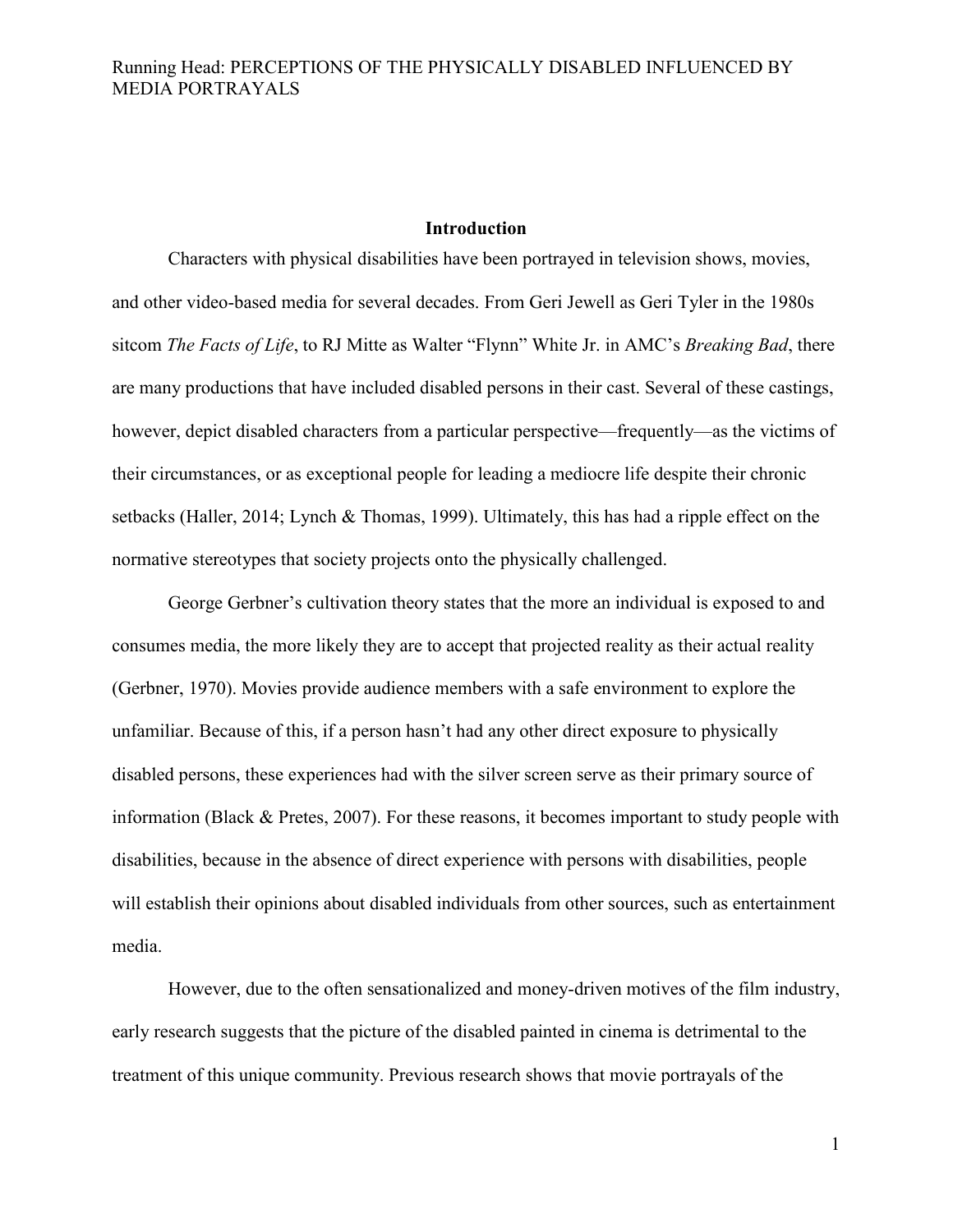disabled have birthed attitudes that, to some, are seen as destructive or untrue (Lynch & Thomas, 1999)—notably the "supercrip" and victim concepts (Haller, 2014; Lynch & Thomas, 1999).

Supercrip is the term given with the connotation that a physically disabled person is "portrayed as deviant because of 'superhuman' feats (i.e. ocean sailing blind man) or as 'special' because they live regular lives 'in spite of' disability (i.e. deaf high school student who plays softball)" (Haller, 2014, p.3). In this attitude, the physically challenged person who has successfully integrated themselves inside their community is inspirational or unique, because they've exceeded expectations in what is portrayed as their supposedly "limited" ability to contribute to society.

The other destructive attitude that has been cultivated by movie portrayals is the victim concept. The victim concept is the opposite of "supercrip," such that these portrayals have frequently "…characterized the sad victims, confined to beds or wheelchairs dependent on the goodwill of others for every accomplishments [sic] in their lives, eliciting pity, charity, or both" (Lynch & Thomas,1999, p.9). In this light, the victim concept is the idea that the disabled individual's life is burdensome or heavy because of their condition.

Disability is defined as "a physical, mental, cognitive, or developmental condition that impairs, interferes with, or limits a person's ability to engage in certain tasks or actions or participate in typical daily activities and interactions" (Disability, n.d). The purpose of this study is to look at what portrayals of the physically disabled exist in film, to see if supercrip and victim concept are still the most prevalent in film, and to determine if there has been a shift is these kinds of portrayals over time. This was explored using a content analysis of 79 films taken from the top 50 grossing films between the years of 1989 to 2019, and through the lens of Gerbner's (1970) cultivation theory.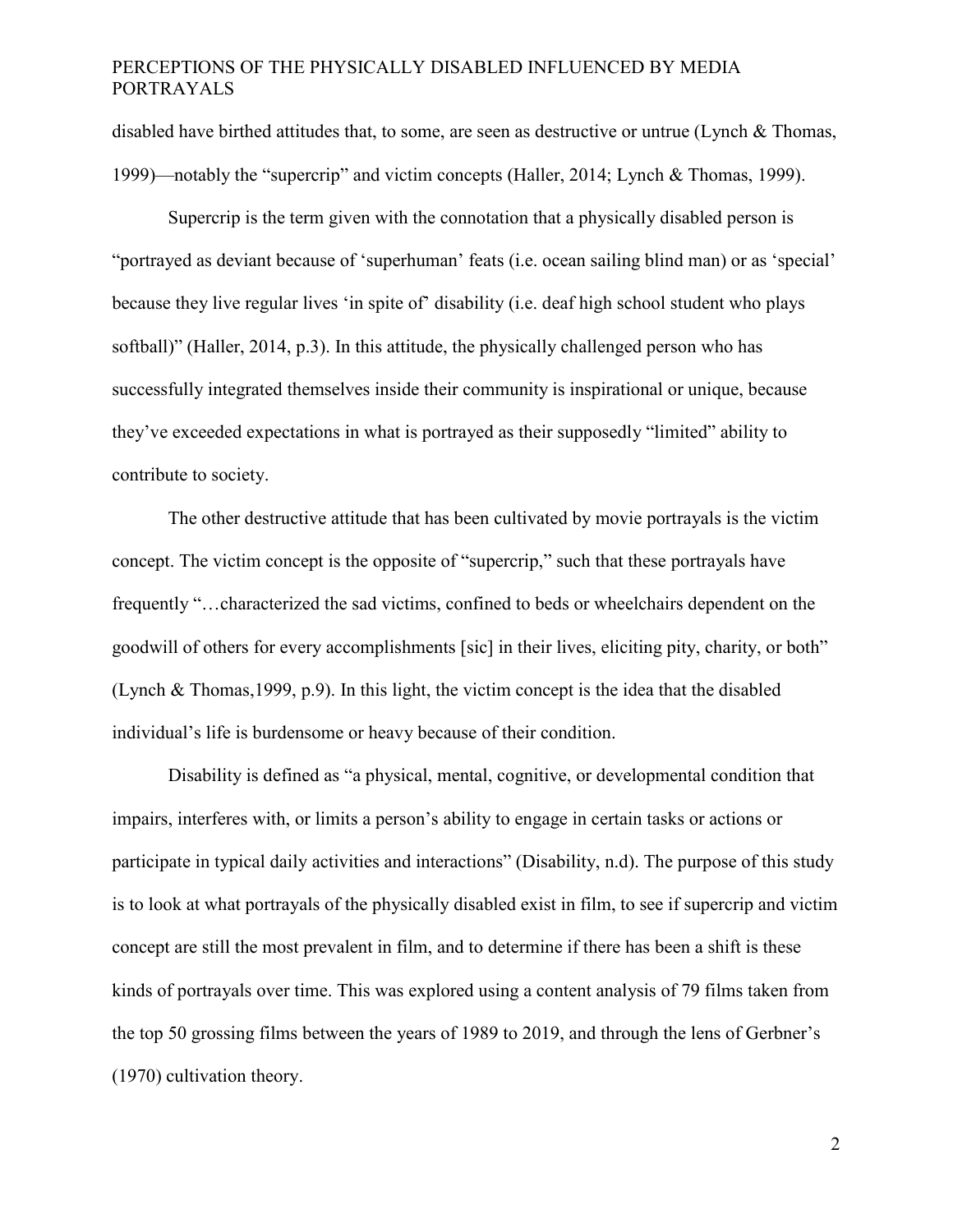#### **Literature Review**

<span id="page-9-0"></span>As modern-day technologies and advancements in medicine have made it easier than ever for the physically disabled to live independently and as contributing members of society, it is important to understand the messages being communicated about these individuals, and the attitudes cultivated about their capacity to add value in their communities. The perceptions influenced by these media portrayals affects the opportunities and experiences that the physically disabled have for self-actualization and fulfillment of purpose, and can have a significant impact on their mental health and personal well-being (Zhang & Haller, 2013).

The majority of messaging up to this point has either focused on the physically disabled individual's atypical development and function expressing an inherent dependency on others to fulfill their needs, or it has over-praised the individuals' ability to function normally with such atypical development and/or function (Haller, 2014; Lynch & Thomas, 1999). These types of messages support the creation of a deviant attitude towards standard expectations of the physically disabled, and a perception of celebrated mediocrity. Understanding these portrayals will help future efforts to neutralize these deviant attitudes and bring about a concept of normalcy in regard to the expectations of the physically challenged.

Zhang and Haller (2013) reported that previous studies have shown the distorted media representations of social minority groups can affect those groups' actual performance and their own perceived identities. Further, Elliot and Byrd (1982) suggested that these portrayals impact all areas of society, not just the minority groups' perceptions of themselves. A previous analysis on American newspapers found that about one-half of all disabled persons were portrayed as dependents (Gardner & Radel, 1978). According to Gerbner's (1970) cultivation theory, these portrayals impact perceptions, which affect how people treat others (Roeher, 1961). Furthermore, the majority of disabled individuals would reportedly prefer to be portrayed and *seen* as normal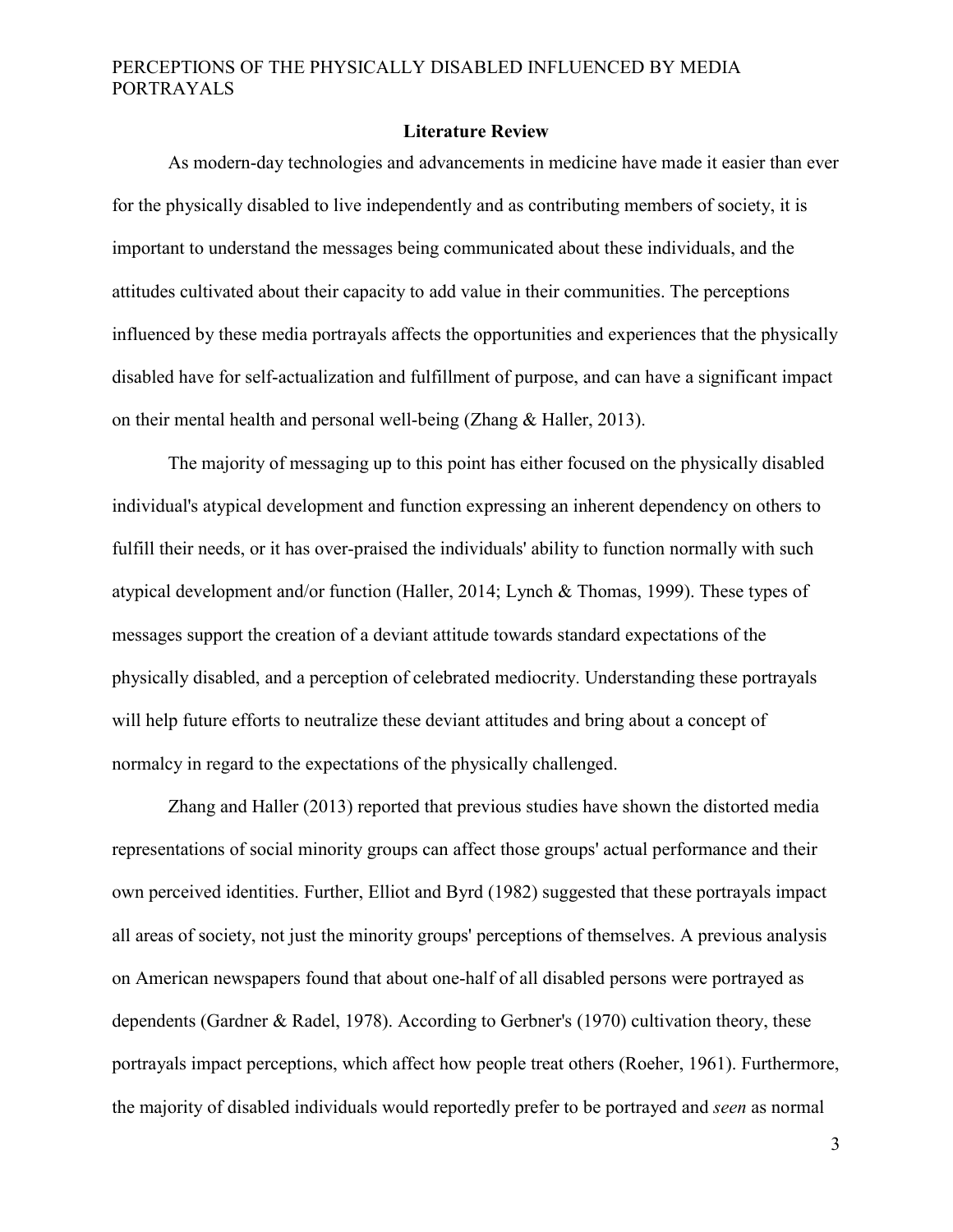people (Dahl, 1993). While many of these portrayals hold true today, previous research suggests the media propagates these perceptions in others (Gerbner, 1970).

#### <span id="page-10-0"></span>**Cultivation Theory**

Cultivation analysis began with George Gerbner's Cultural Indicators Project. The study was originally designed to explore the long-term social effects of growing up and living with television. Beginning in the late 1960s—during a time of political upheaval and distress, and record-high crime rates—Gerbner's research at the University of Pennsylvania's Annenberg School for Communication was funded by the newly established National Commission on the Causes and Prevention of Violence. Gerbner's study documented the amount and nature of violence prevalent on network television and established a foundation for the long-term examination of the impact of media portrayals on society (Gerbner 1969).

Gerbner acknowledged that the rapid changes in mass communications were not only changing the way information is sent and received, but also prompting change "in the creation of the common symbolic environment that gives public direction and meaning to human activity" (Gerbner, 1970, p.70). Gerbner found a correlation between what people consume as reality from the media and what they believe is their actual social reality, and stated that *cultivation analysis* is the "study of the relationships between institutional process, message systems, and the public assumptions, images, and policies that they cultivate" (Gerbner, 1970, p.71).

Gerbner claimed "that heavy television watching cultivates conceptions of reality in viewers which are consistent with the world presented in television dramas" (Hughes, 1980, p.287). Gerbner developed his research with a three-fold purpose in mind "for investigating the structure, contours, and consequences of pervasive symbol systems" (Shanahan & Morgan, 1999, p.6). His main research questions included: 1) What are the processes, pressures, and constraints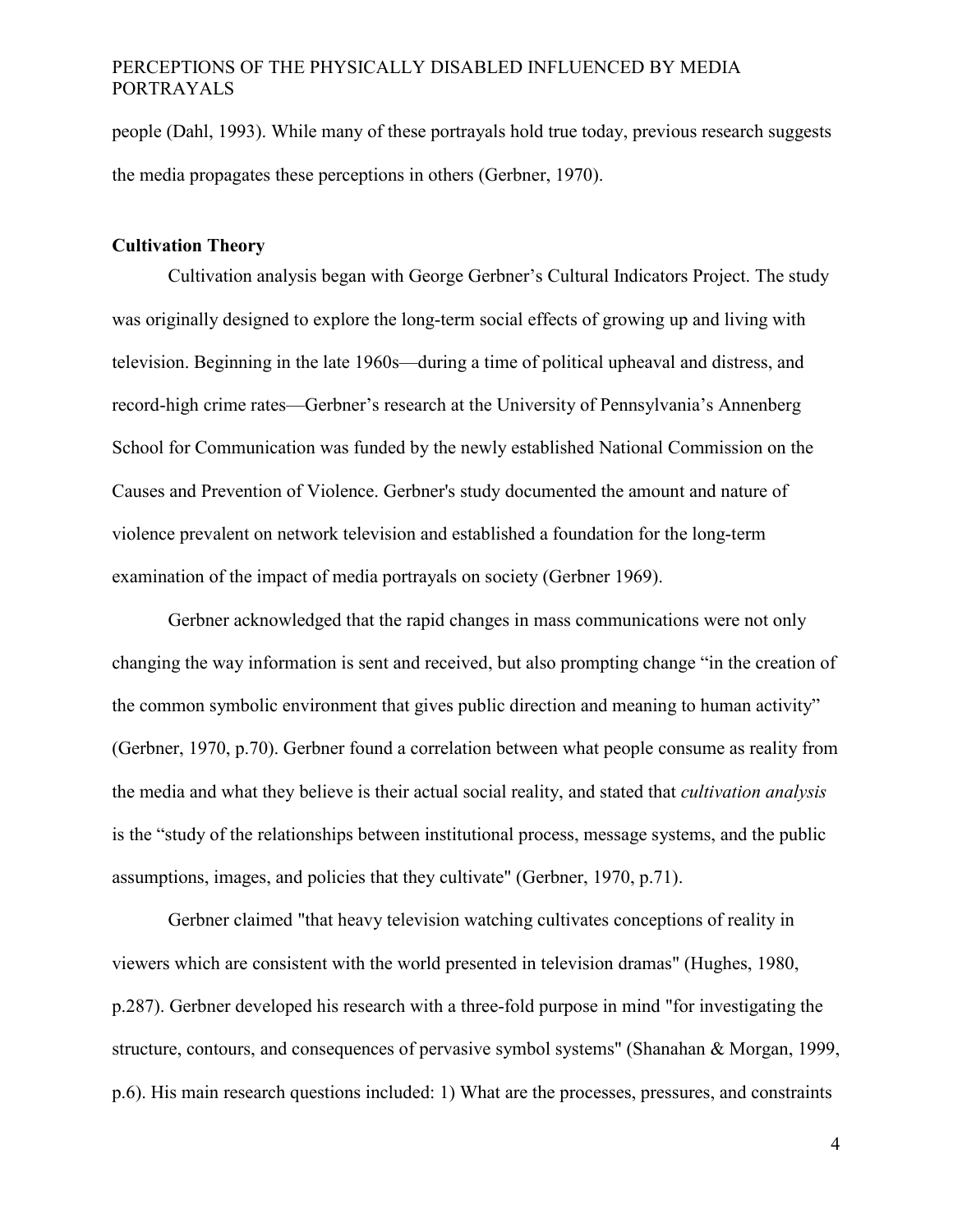that influence and underlie the production of mass media content? 2) What are the dominant, aggregate patterns of images, messages, facts, values and lessons expressed in media messages? And 3) What is the relationship between attention to these messages and audiences' conceptions of social reality? (Shanahan & Morgan, 1999). Gerbner argued violent media exposure would skew the viewer's attitude about societal reality. Hughes (1980) said that these individuals would tend to have inaccurate perceptions of the amount and types of crime in the world around them. He also said that they would tend to inaccurately estimate the number of people involved in law enforcement, have a distrustful attitude towards others, become isolated from others, and to experience an unjustifiable amount of fear.

According to Gerbner, frequent portrayals of television violence are "performed by many characters in a general context of moral approval, violence will be seen as appropriate behavior in some conventional situations" (Hughes, 1980, p.288).

From his theory "that heavy exposure to cultural imagery shapes conceptions of reality" (Hughes, 1980, p.288) Gerbner used cultivation analysis as a research strategy, and as "a way to add a relatively disinterested 'Third Voice' to the ongoing contentious conflicts being waged between political forces and private commercial concerns over cultural policy" (Shanahan & Morgan, 1999, p. 6). Gerbner's argument for the validity of this project was that it could "provide a more 'objective' accounting of media practices, outputs and impacts, and therefore a better basis for judgment and policy" (Shanahan & Morgan, 1999, p.6).

Through cultivation analysis, Gerbner and his team determined the "television answer" or the one "slanted in the direction of the world of television" (Hughes, 1980, p.299). If the analyses showed that television exposure was positively related to the "television answer," Gerbner and his associates concluded there was evidence of cultivation (Hughes, 1980).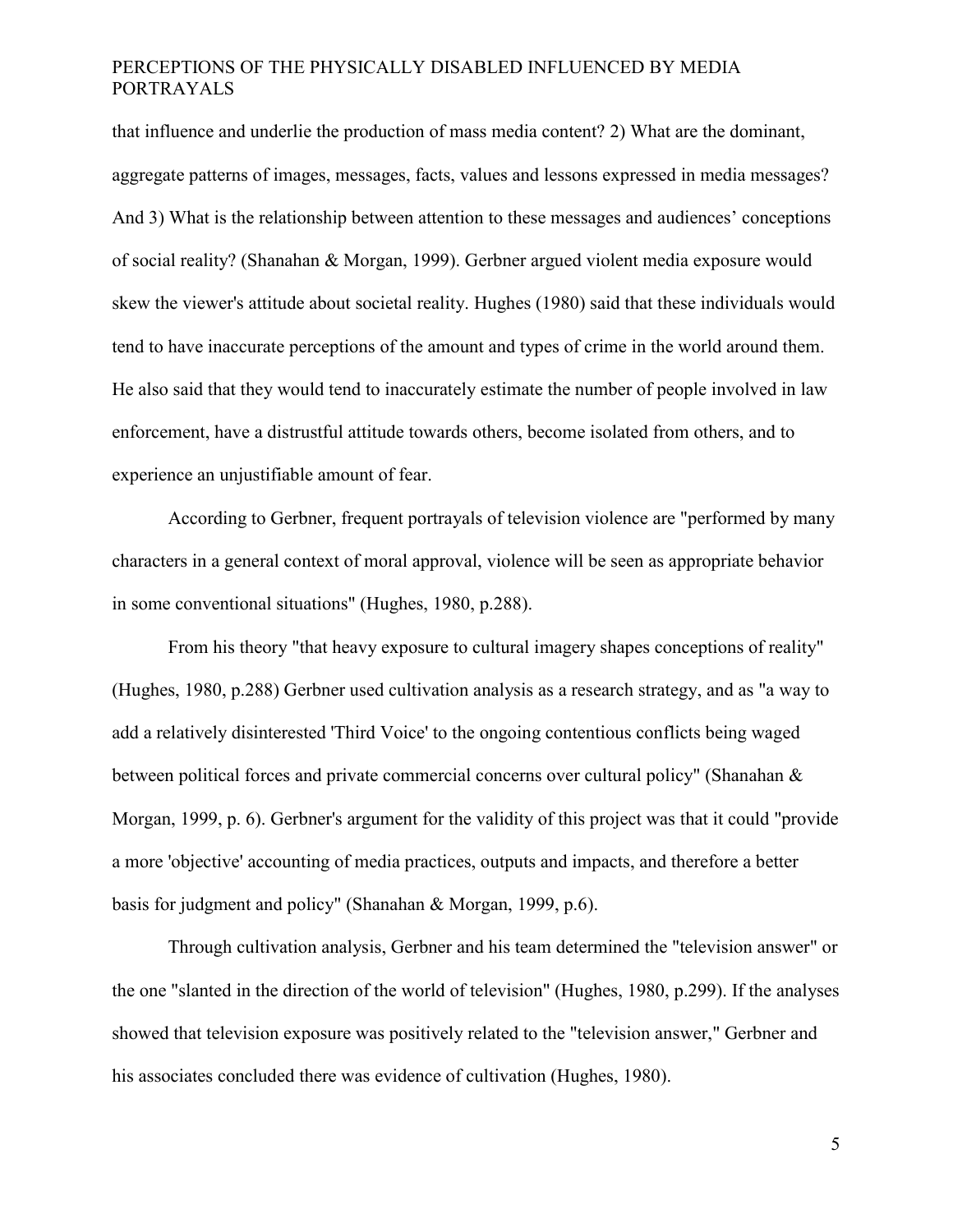In their examination of Gerbner's Cultural Indicators project, authors Shanahan and Morgan (1999) stated that "cultivation is about the implications of stable, repetitive, pervasive and virtually inescapable patterns of images and ideologies that television (especially dramatic, fictional entertainment) provides" (p. 5). Furthermore, cultivation theory and analysis approaches television as a system of messages "whose elements are not invariant or uniform, but complementary, organic and coherent—and inquires into the functions and consequences of those messages as a system, overall, in total for its audiences" (p.5). The researchers continue saying the use of cultivation analysis and the issues it is associated with has expanded over the years to include not just violence but also other subjects such as sex roles, aging, family, and environmental attitudes (Shanahan & Morgan, 1999).

In Hughes' reexamination of Gerbner's cultivation analysis and the effects of television watching he quotes Gross and Jeffries-Fox (1978), who argued that "because media messages are commodities manufactured for sale, their perspective reflects institutional organization and control. The goal of greatest audience appeal at least cost demands that these messages follow conventional social morality." (p. 242). Hughes (1980) continued saying that, if Gross and Jeffries-Fox (1978) accurately represented the function of television in American society, then "...one might reasonably predict that those who watch a great deal of television would have attitudes which reflect the interests of the established order, particularly as they have existed in the United States during the time that television has been a common element in American society" (p. 299).

Shanahan and Morgan (1999) acknowledged the controversial approach that cultivation analysis has added to media effects and communication research, stating that "...although the elegant simplicity of the idea has both attracted adherents and antagonized opponents, cultivation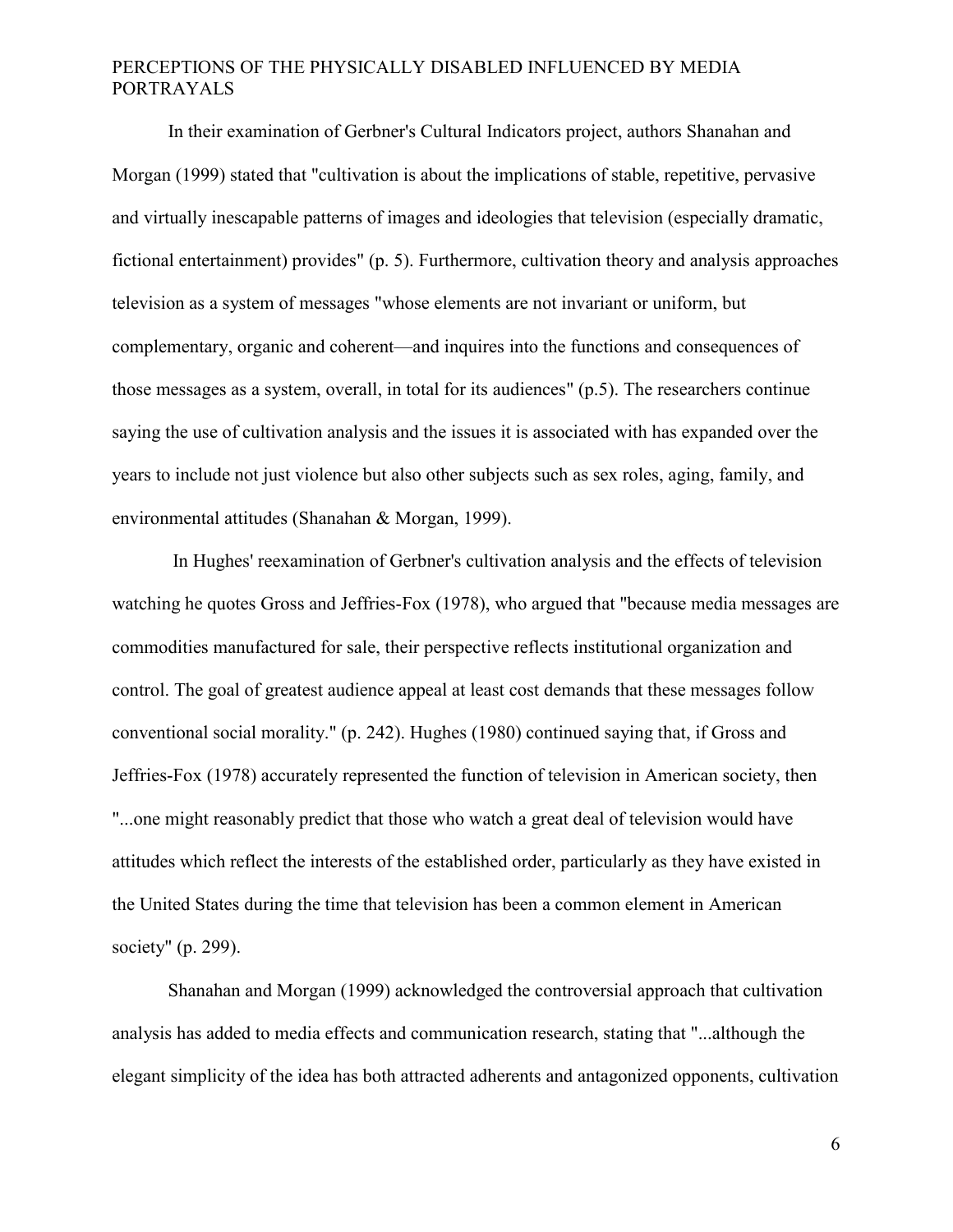analysis has also been an extraordinarily controversial approach to media effects and communication research, and not only within the narrow confines of the academic community" (p. 3).

Romer et al. (2003) addressed some conflict with the theory in another article arguing that "When demographic variables are held constant, some have failed to find any effect of overall television viewing at all" (p. 89). Expanding on earlier research (Gerbner & Gross, l976), Gerbner, Gross, Signorielli, Morgan, & Jackson-Beeck (l979) claimed that, when correlations are found, they are often weak. Romer et. al (2003) continued saying other authors "have argued that those defending the theory have failed to account for selective viewing (e.g., Potter & Chang, l990). Others have argued that the cultivation hypothesis fails to take into account intervening variables (e.g., Rubin, Perse, & Taylor, l988)" (p. 89).

Romer et. al (2003, p.89) still defended the theory, acknowledging that other media, such as television news, does have its influence in shaping the perceptions of others. He argued these effects reflect events that the news media makes prominent, and this could have a negative impact on peoples' expectations of their societal reality:

...these effects are presumed to reflect events in the world that the news makes salient. It is another step to argue that the structure of the news cultivates stable but unrealistic expectations and fears in the public that are independent of actual crime rates (p. 89).

The author continued saying that even with its potential to cultivate unrealistic expectations, at another level, it has the same capacity to foster stable attitudes of the reality. "One news source that has the potential to cultivate stable expectations in the public is local television news" (Romer et. al, 2003, p.89). He said this is because local news has unique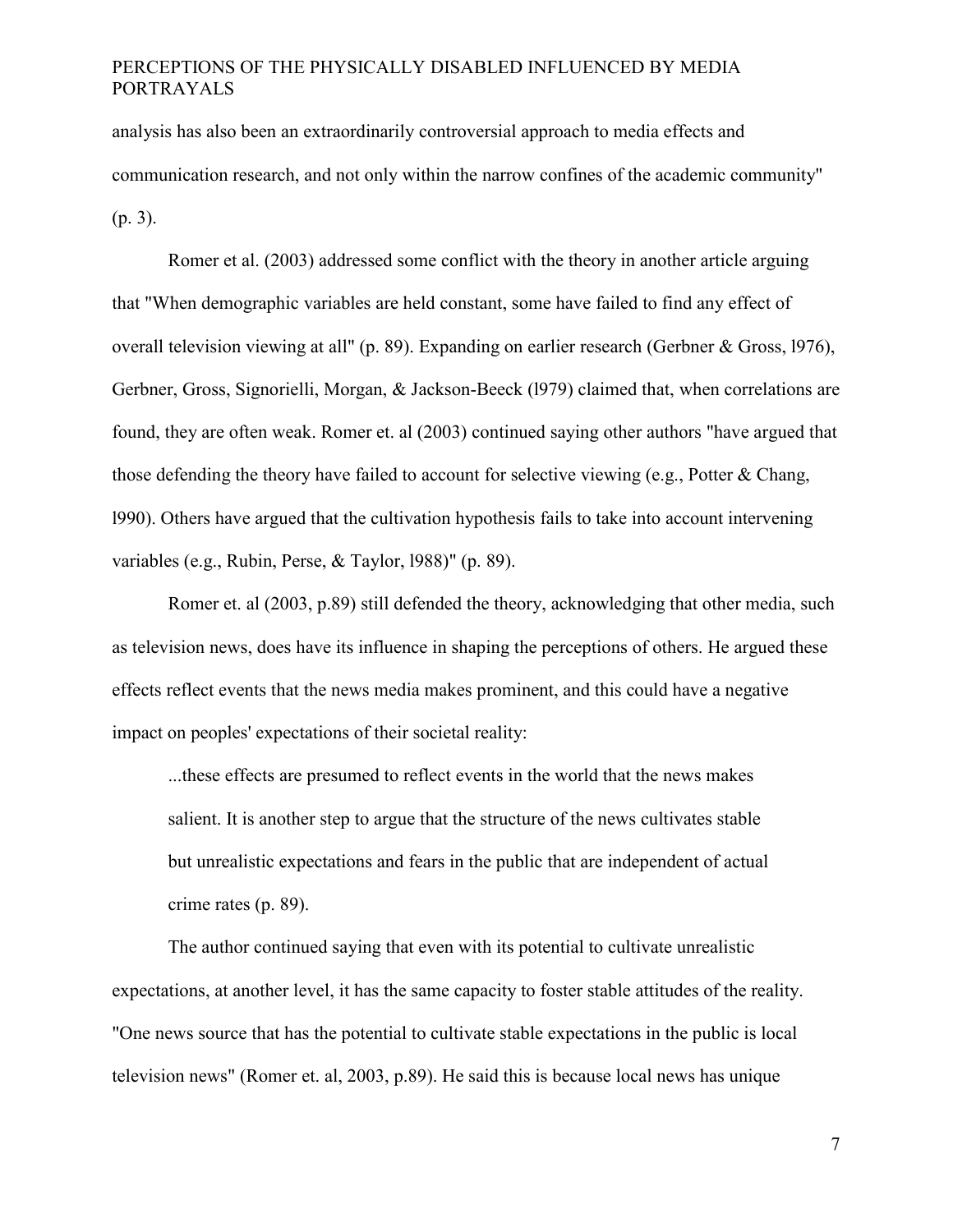conventions that "make its content especially relevant for the public's views of crime" (p. 89). At the same time, the author references other researchers that have argued local news media "relies heavily on sensational coverage of crime and other mayhem with particular emphasis on homicide and violence" (Hamilton, 1998; Klite, Bardwell, & Salzman, 1995, 1997). The authors argue this kind of coverage insinuates to the viewer that victimization is not only likely, but also beyond their control.

Romer et. al (2003) said cultivation theory "focuses on the stable cultural and economic incentives that encourage violent programming on television" (p. 102). He continued saying the support for this theory was found primarily in news reporting, especially at the local level. He reemphasized that local news' focus on crime "may condition audiences to focus on crime and to ignore other problems that are as important but translate less readily to the television news format" (Romer et. al, 2003, p.103). He finished his argument by stating that not only does this focus have the potential of increasing attitudes of victimization, but it "may also affect perceptions of places where crime is likely to occur and the persons stereotyped as typical perpetrators."

Gerbner's Cultural Indicators research "focused mostly on the implications of growing up and living with television, since it is the country's most widely shared cultural agency and most visible disseminator of cultural symbols" (Shanahan & Morgan, 1999, p.6). Even with its controversial approach to media effects, the two authors agreed "cultivation is arguably among the most important contributions yet made to scientific and public understanding of media effects." The influence that television has on the way others view their reality, it is appropriate that cultivation theory can be applied to movies and film, being that for many it is their primary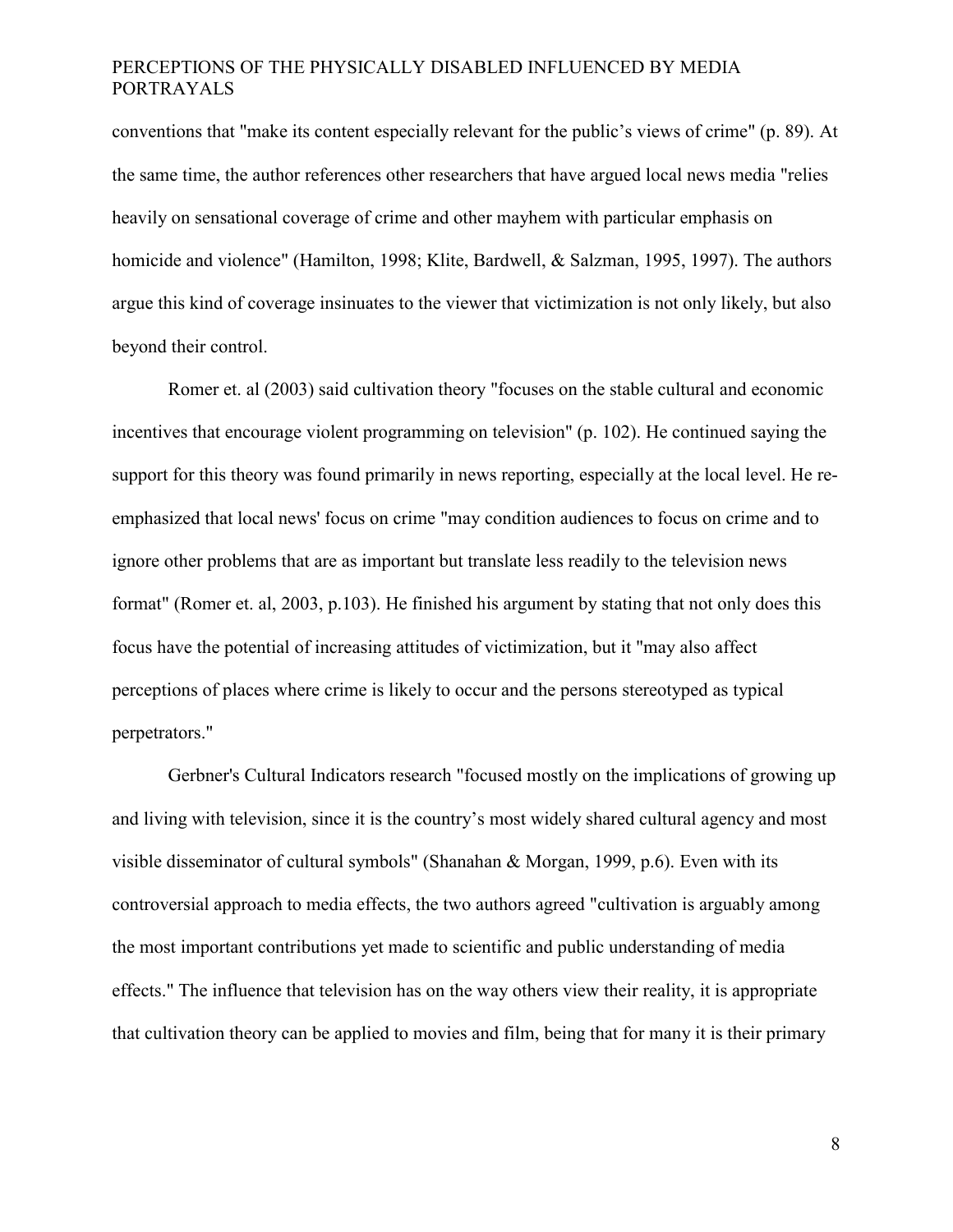source of information for subjects they do not have a direct experience with (Black and Pretes, 2007).

### <span id="page-15-0"></span>**Cultivation Theory and Film**

Gerbner's theory posits that long-term exposure and consumption of media influences a viewer's perception of their social reality (Gerbner, 1970). Previous research has found evidence of this influence in film and television. Referring to their content analysis on the portrayal of older adults in Disney animated films and their influence on childrens' perceptions of the elder, Robinson et. al (2007) said stereotypes arise in youth from their direct experience and also from the media. The authors argue, "television and movies serve as an important socializing function supplying many children with images that can form, change, and reinforce stereotypes" (p. 203). They continued stating that youth exposed to these stereotypical portrayals of older individuals "may develop distorted views of how older individuals really are in society" (p. 203).

Authors Wilson and Blackburn (2014) stated in their research of film portrayals of female municipal officers that, according to cultivation theory, certain depictions of female officers "would cultivate a perceived social reality in which females only become police officers if they are emotionally scarred and intimacy with male colleagues is the norm" (p. 83). Robinson et. al (2007) noted that films are passed down from parent to child, which introduce to each new generation "a set of values, beliefs, and attitudes explicitly and implicitly communicated in these films" (p. 204). It is these explicit or implicit values that ultimately influence a viewer's perceptions of true reality (Gerbner, 1970). Authors Robinson et. al (2007) also noted Giroux (as cited in Dundes, 2001: 353), who argued these cinematic exposures "inspire at least as much cultural authority and legitimacy for teaching specific roles, values, and ideals than do more traditional sites of learning such as public schools, religious institutions, and the family" (p. 204).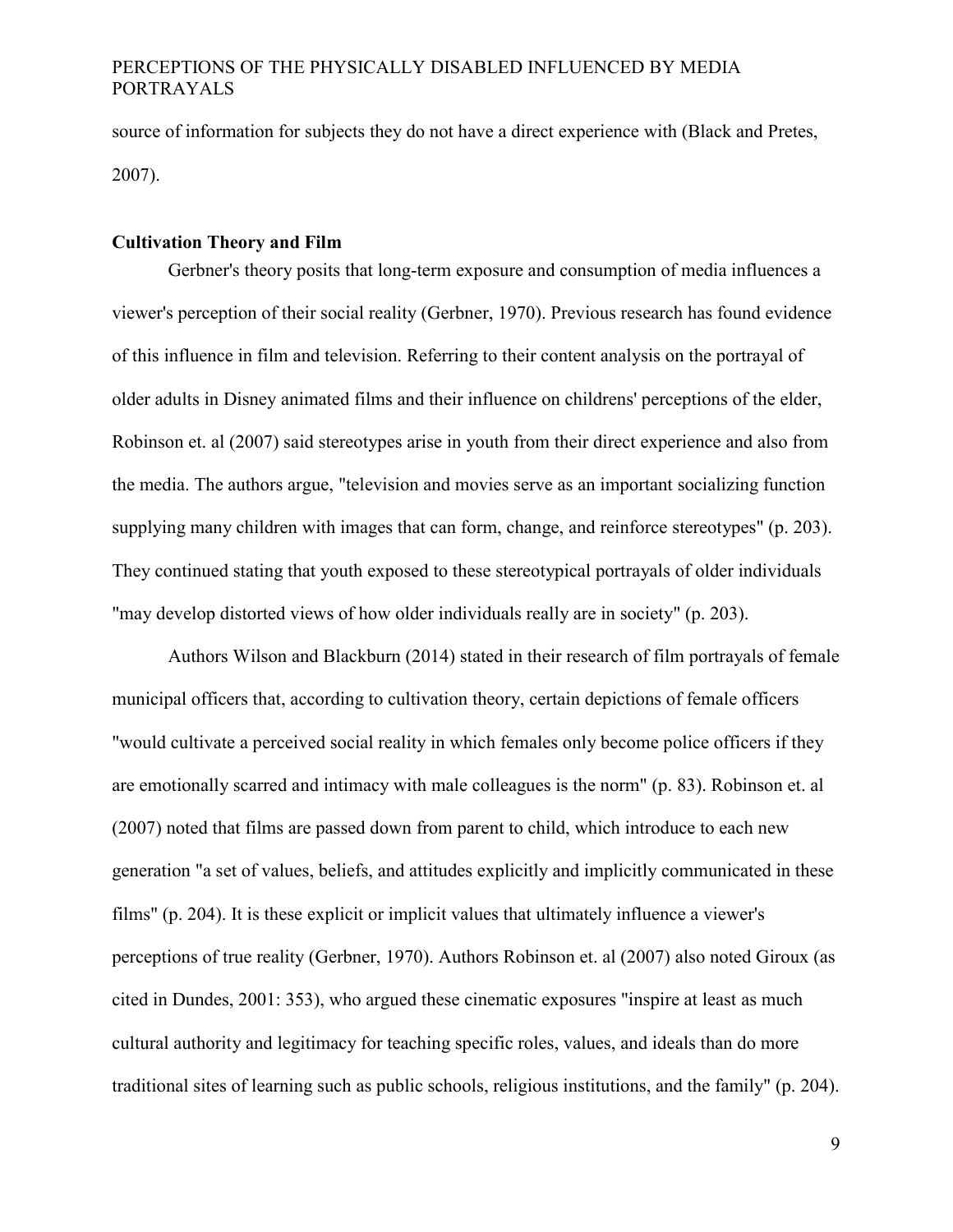Robinson et. al (2007) argued that because of the undeniable influence films have on the perceptions of youth, "exposure to media images and portrayals during a young child's formative years can leave indelible impressions that are carried into adulthood" (p. 205). In their research, the authors confirmed findings from Robinson and Anderson's (2006) study of animated television programs which showed that "older people are most often portrayed in positive roles. Nevertheless, there were still a large number of negative portrayals and negative characteristics associated with older animated characters" (Robinson, 2007, p. 209). Robinson et. al (2007) concluded that despite the positive portrayals of older individuals "children are receiving a large dose of negative portrayals that may help form or reinforce negative attitudes toward older people" (p. 209).

In their research on fictional films' influence on behavioral intention to protect global climate, Bilandzic and Sukalla (2019) stated that engagement, to a certain extent, depends on the individual's view of the issue. Further, they said "there is ample evidence that fictional narratives change real-world beliefs, attitudes, intentions, and behaviors" (p. 1070). Kim et. al (2019) said the concept of audience involvement refers to a state of arousal, motivation, or intense interest in a product, activity, or object" (p. 285).

Referring to Beattie, Sale, and McGuire (2011), Bilandzic and Sukalla (2019) noted previous research which found that film clips made respondents "less serene and happy, but more motivated and empowered to act against climate change" (p. 1070). The authors continued arguing that fictional films have the potential to reach audiences that do not usually seek out information on the topic or issue of climate change, regardless of the reason for this lack of contact with the subject (Bilandzic & Sukalla, 2019). Furthermore, the authors concluded their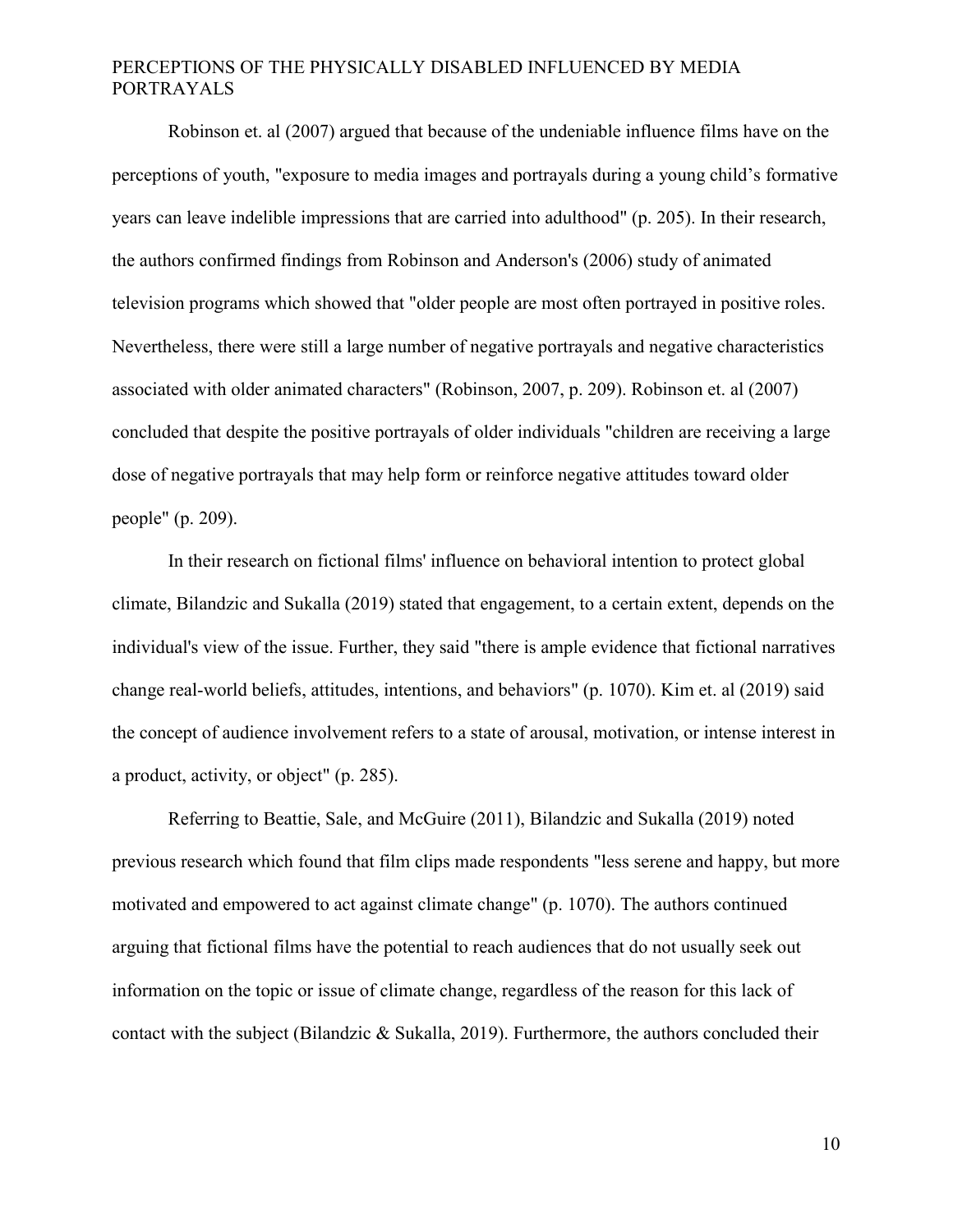findings provided evidence "for the general ability of movies to support behavioral intentions to engage in climate change mitigation behavior" (p. 1080).

In their research of Arab portrayals in television, Melham and Punyanunt-Carter (2019) said studies have shown that their portrayals have an effect on viewers' beliefs about Arabs in general. Their survey results found that most participants did believe what they saw on television as real, but also "believe that these portrayals of Arabs are mainly stereotypical" (p. 269). The authors continued stating that the media plays a major role in constructing people's beliefs and values, and that the specific content of these portrayals of Arabs can positively or negatively affect perceptions of Arabs (Melham & Punyanunt-Carter, 2019). If the imagery offered by the media deconstructs existing stereotypes, viewers' perceptions of Arabs may improve and take on a more accurate view of the world, and vice versa (Melham & Punyanunt-Carter, 2019).

#### <span id="page-17-0"></span>**Media Portrayals of Physical Disabilities**

Gerbner's research of cultivation theory is relevant to the topic of physical disabilities and the media, because it concerns how television and cinematic portrayals shape others' realistic perceptions of the physically disabled. In his research on the media's role in portrayals of the disabled, Dahl (1993) states, "we have moved somewhat away from the disabled as hero or victim but we are still a long way from a normal depiction of disability" (p. 4). While Dahl (1993) references there have been changes in media portrayals, no research has been done that specifies what those changes are, or if the supercrip and victim concepts still largely dominate societal perceptions towards the physically disabled.

The impact the media has on others perceptions of actual reality has influenced the way disabled persons continue to be portrayed. Previous research by Elliott and Byrd (1984) noted that studied effects of portrayals of disability in the media on the attitudes of viewers are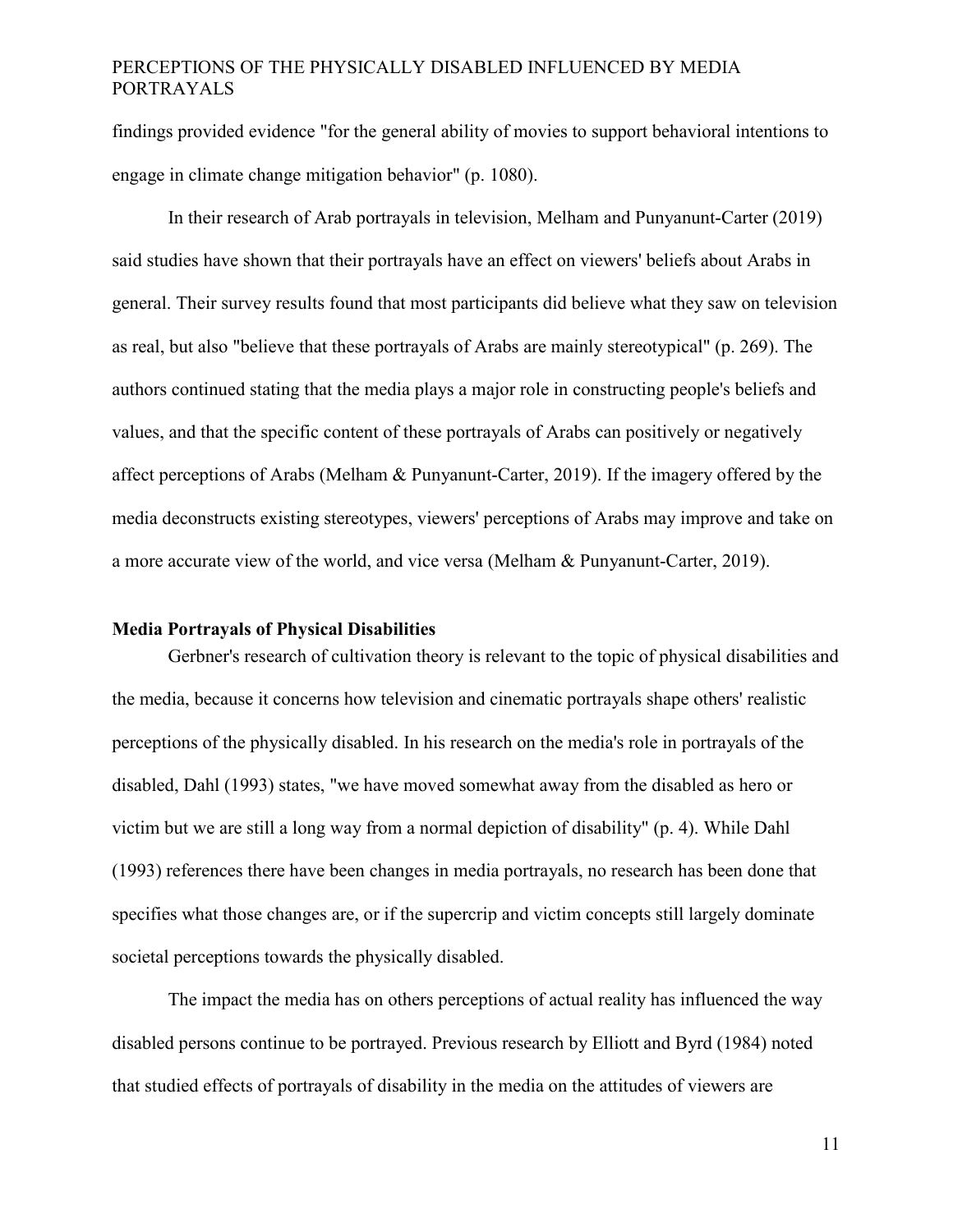inconsistent. Dahl (1993) stated that the selective coverage of the disable that does exist elicits a "heroes by hype" attitude. At the same time, Rees et al. (2019) noted these portrayals of the disability are often stereotyped evoking "emotions of pity, fear, and admiration." He continued, saying this cultivated attitude is not an exception for elite athletes with disabilities. In his content analysis of the 1996 Paralympic Games, he found athletes "were portrayed in a positive manner, but negative references remained" (Rees et. al, 2019, p.374). The author stated these attitudes are a "known barrier to participation for people with disability and media has a defining role in shaping this" (Rees et. al, 2019, p.374). Lynch and Thomas (1999) also acknowledged the media tendency to highlight the physically disabled in a way that emphasizes "their helplessness or their heroism" (p. 8).

Rees et. al (2019, p.378), under the assumption that most people are more comfortable with something that is not too different from their "norm", suggested that "some disabilities may be considered more ideal than others." Meaning, operating under this understanding, there are some disabilities that able-bodied persons are better or more comfortable confronting and engaging with than others. The author continued saying "blindness is considered more disturbing than paraplegia, arm amputation, and leg amputation consecutively" (Rees et. al, 2019, p.378).

Haller (2014) looked at how persons with disability felt about media portrayals of disabilities reporting that "results suggest the disabled survey respondents perceive that the news media don't give enough or balanced coverage to most disability issues overall" (p. 11). The author continued saying "on a scale from 1 to 7 (1 means not realistic at all and 7 means very realistic), the respondents indicated that the media's overall representations of people with disabilities were not realistic." Haller's findings also showed that the most prevalent models "reported were ones considered more stigmatizing (the Medical model, the Social Pathology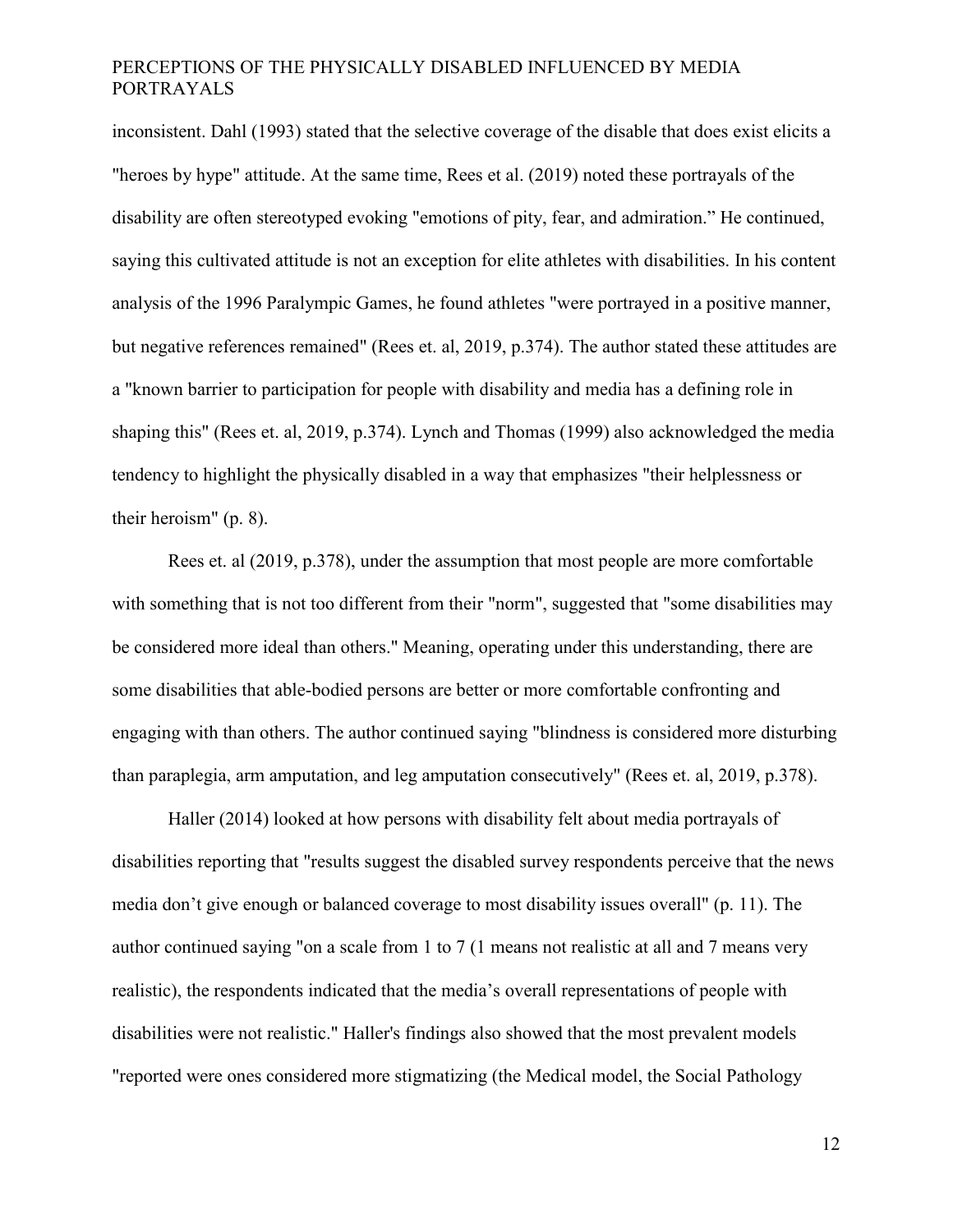model, the Supercrip model, and the Business model)" (Haller, 2014, p.11). Furthermore, the disabled don't feel the media portrays them "using progressive models (Minority/Civil Rights model, the Legal model, and the Cultural Pluralism model)" (Haller, 2014, p.11).

Dahl (1993) reported that most disabled persons "would prefer to be shown as part of the average population" (p. 3). However, the greater tendency of Hollywood films is to "sentimentalize the disabled with stock movies of two-dimensional characters who 'learn to cope' and 'live happily ever after'." Noting that characters of a variety of disabilities including deafness, blindness, and quadriplegia have all been approached and treated this way. On the other hand, Hollywood has also treated characters with disabilities as the helpless victims of their circumstances stating "the sad victims, confined to beds or wheelchairs dependent on the goodwill of others for every accomplishments [sic] in their lives, eliciting pity, charity, or both" (Lynch & Thomas, 1999, p.9). These authors continued saying Hollywood has not often covered issues such as discrimination and societal attitudes, but has placed more emphasis on stories of those who "overcame their disabilities while being constantly good-humored, patient and courageous." Dahl (1993, p.4) notes that the media have moved "somewhat away from the disabled as hero or victim but we are still a long way from a normal depiction of disability." Black & Pretes (2007, p.66) state the focus of filmmakers is not to promote accurate portrayals. They may instead promote "positive or negative images of individuals with disabilities."

#### <span id="page-19-0"></span>**Perceptions of Physical Disabilities**

In their analysis of the perceptions of disabled persons based off of their portrayal in the media, previous research states "Attitudes towards person[s] with disabilities are predominantly negative throughout all facets of our society. Roeher pointed out that attitudes determine treatment of an individual" (Elliott & Byrd, 1982, p.348). Adam (2019) found similar attitudes in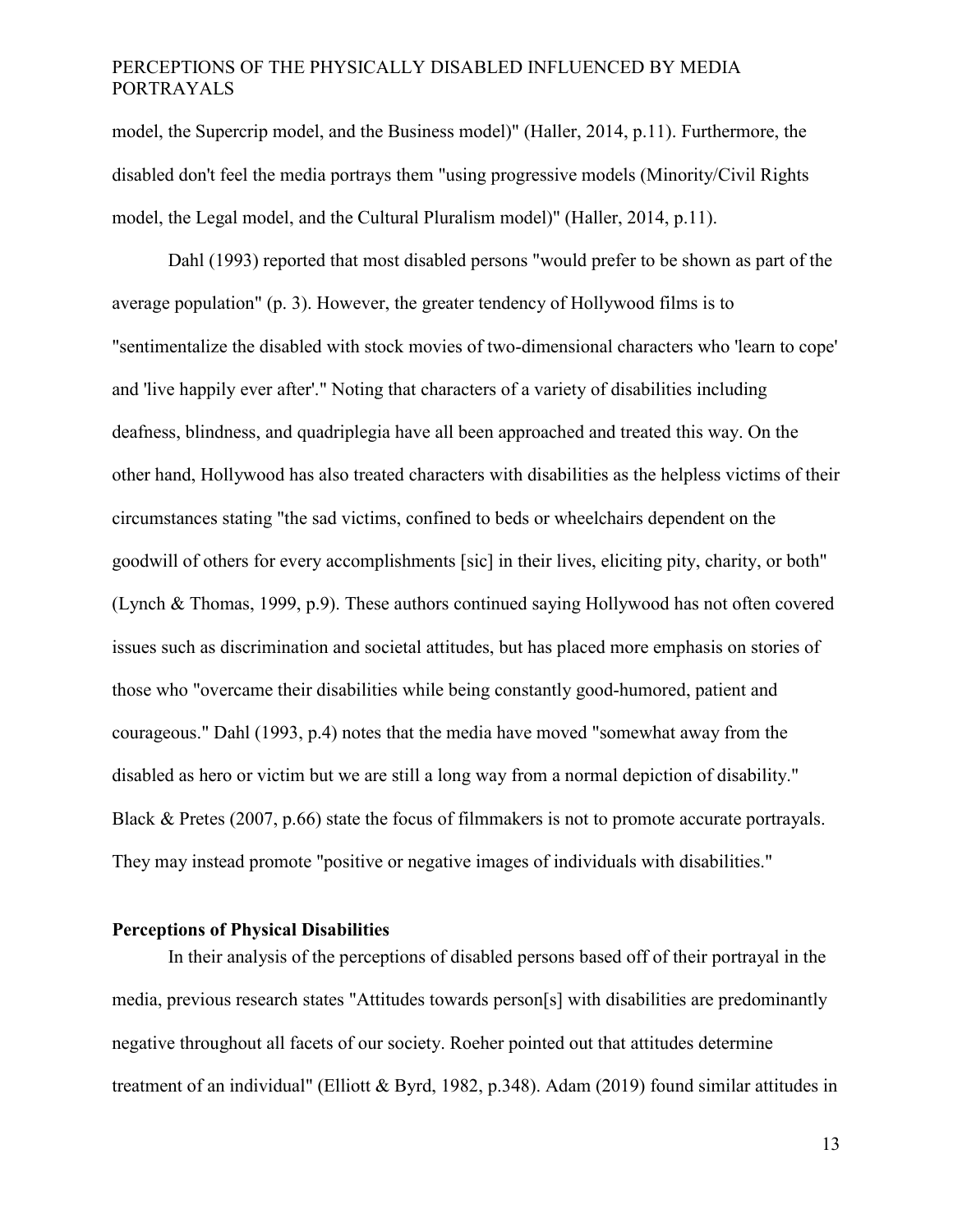his research on the accommodations or lack thereof in the hotel industry for persons with disabilities.

Even with all the evidence from previous research that suggests that media messages impact attitudes, there are still contradicting beliefs on how strong that impact is. According to Dahl (1993, p.3) and his research on how portrayals in the media impacted others' image of the disabled the author stated "there is no evidence that the mass media have any major effect on manipulating the attitudes and opinions of its audience." He continued his dispute quoting previous authors (Howitt, 1989) who said that mass media influence is "tempered by a tendency of the public to neglect the mass media in favour of other sources of understanding social reality" (Dahl, 1993; Howitt, 1989, p. 179).

The effects that the mass media have been discovered to have on public attitudes towards persons with disabilities have included two main foci. These include the perceptions of what are known as the "supercrip" and the victim concept. Lynch and Thomas (1999) said of the ways the media portrays the disabled, often "people with disabilities are characterized either as victims, or as inspirational figures who overcame their disability by some miracle" (p. 8).

Furthermore, when it comes to the vast majority of physical ailments and disorders, most people are ignorant of these symptoms and the accurate nature of those bodily dysfunctions. Black and Pretes (2007) stated, "Movies offer people a way to explore the unfamiliar in a safe environment. Therefore, if someone has not had direct experience with individuals with various disabilities, film depictions may be his or her primary source of information" (p. 66). The authors continued, quoting Safran (2001) saying while movies have their element of entertainment the purpose they serve influencing perceptions is two-fold. They also "simultaneously provide viewers with information about disabilities, and, through the filmmaker's lens, they project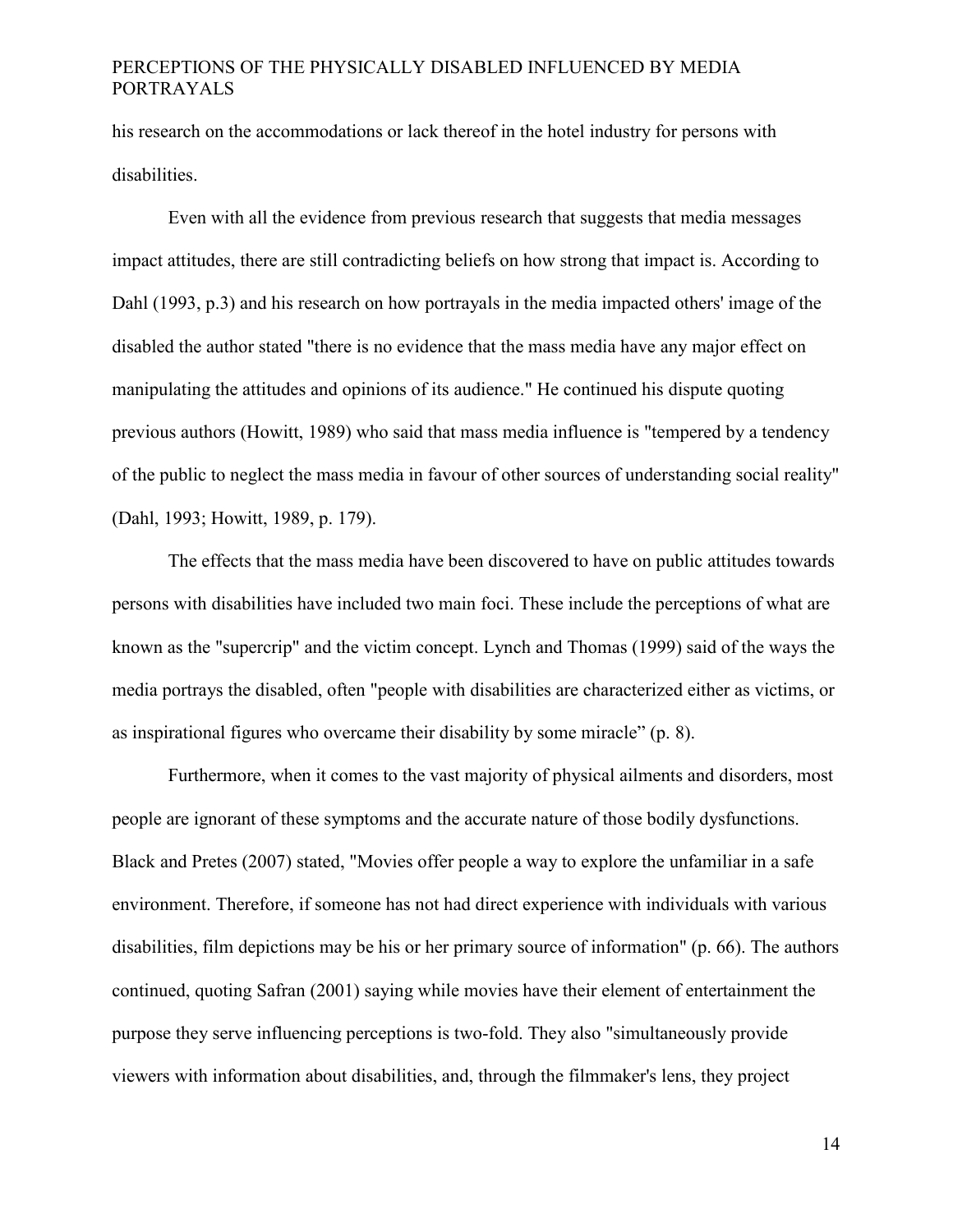representations of how individuals fit into a nation's social and political landscape" (Safran, 2001, p. 223).

Other authors suggest that the mass media do have a strong influence on attitudes and perceptions of the physically disabled. Susman (1994, p.18) said that what is portrayed in the media "perpetuate[s] ways of thinking about disabled persons." Black and Pretes (2007) also argued that the more this community is portrayed as dependent, or burdened, or objects of pity, the more likely others outside this group are to view them through this kind of lens. Furthermore, the portrayals of the disabled in the media also have an impact on the way these individuals feel about themselves (Norden, 1994).

The research of Black and Pretes (2007) also argues that trends in the film industry cultivate an attitude of ableism. The authors said the American Heritage Dictionary (2000) defines ableism as "discrimination or prejudice against people with disabilities, especially physical disabilities" and holds many similarities to racism and sexism as well as other discriminatory practices. The researchers continue, stating these stereotypical representations of the physically disabled in the media perpetuate these attitudes and include a number of other stereotypes (Black & Pretes, 2007). This study, however, will focus on the two stereotypes: supercrip and victim concept.

However, despite findings on the above stereotypes, another study conducted by Farnall and Smith (1999) found in a sample 1200 adults, those who watch positive portrayals of characters with disabilities "were more likely to recognize discrimination against people with disabilities and less likely to say they had negative emotions when encountering people with disabilities" (Black & Pretes, 2007, p.79).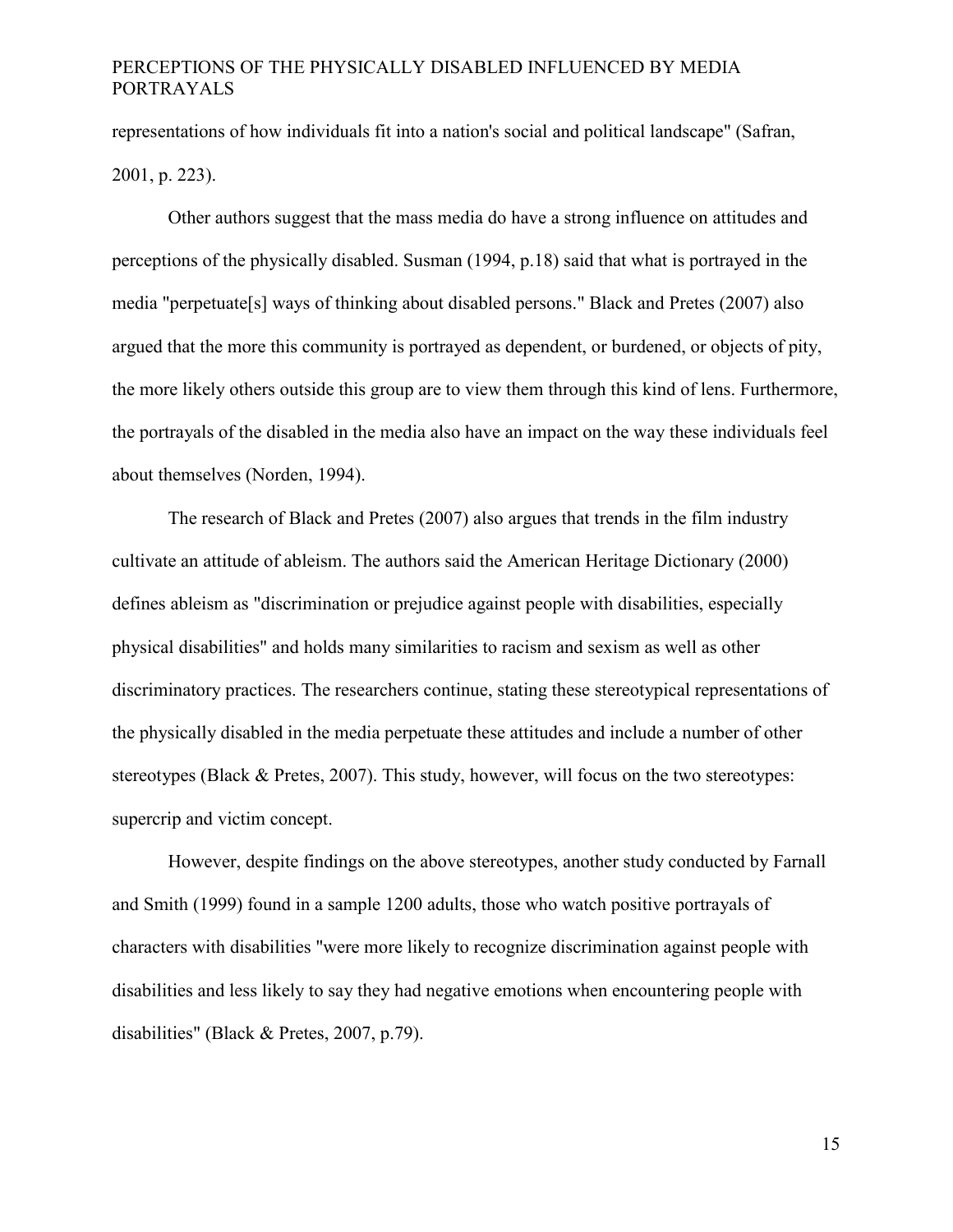### <span id="page-22-0"></span>**Supercrip Stereotype**

Clogston (1993) defined the supercrip mentality as "the disabled person is portrayed as deviant because of "superhuman" feats (i.e. ocean sailing blind man) or as 'special' because they live regular lives 'in spite of' disability (i.e. deaf high school student who plays softball)." Haller (2014, p.3) said this attitude reinforces the idea that the physically disabled about deviant and that "person's accomplishments are 'amazing' for someone who is less than complete." The author continued stating Covington (1988) says this mindset also causes problems because the media treat the individual as if he or she were "one-of-a-kind." While it does make for a better story, Covington (1988, p.1) argues "it perpetuates in the mind of the general public how rare it is for the disabled person to succeed." This circles back around to Dahl (1993, p.2) who acknowledged the rarity of disability being portrayed as the "norm". The author stated "rarely does there appear an average or ordinary person whose disability is incidental." Dahl (1993) in referencing a study done by Gardner and Radel (1978) stated that about one half of all the items analyzed by the researchers portrayed the disabled as dependent persons.

#### <span id="page-22-1"></span>**Victim Concept**

Lynch and Thomas (1999, p. 8) stated in their research that "the search for sympathy for 'victims' of disease and disability is big business." Unfortunately, the prevalent message communicated to the general public doesn't emphasize the potential independence or individuality of the person. Rather, "the concept of a person with a disability as 'victim' is embedded in the public press and everyday conversations of the general public" (Lynch & Thomas, 1999, p.8). The authors continue saying the "emotionally-laden campaigns" that serve as pooling in donations for the disability groups are the "prime examples of promoting the victim concept." Because of this Lynch and Thomas (1999, p.8) said there have been protests that have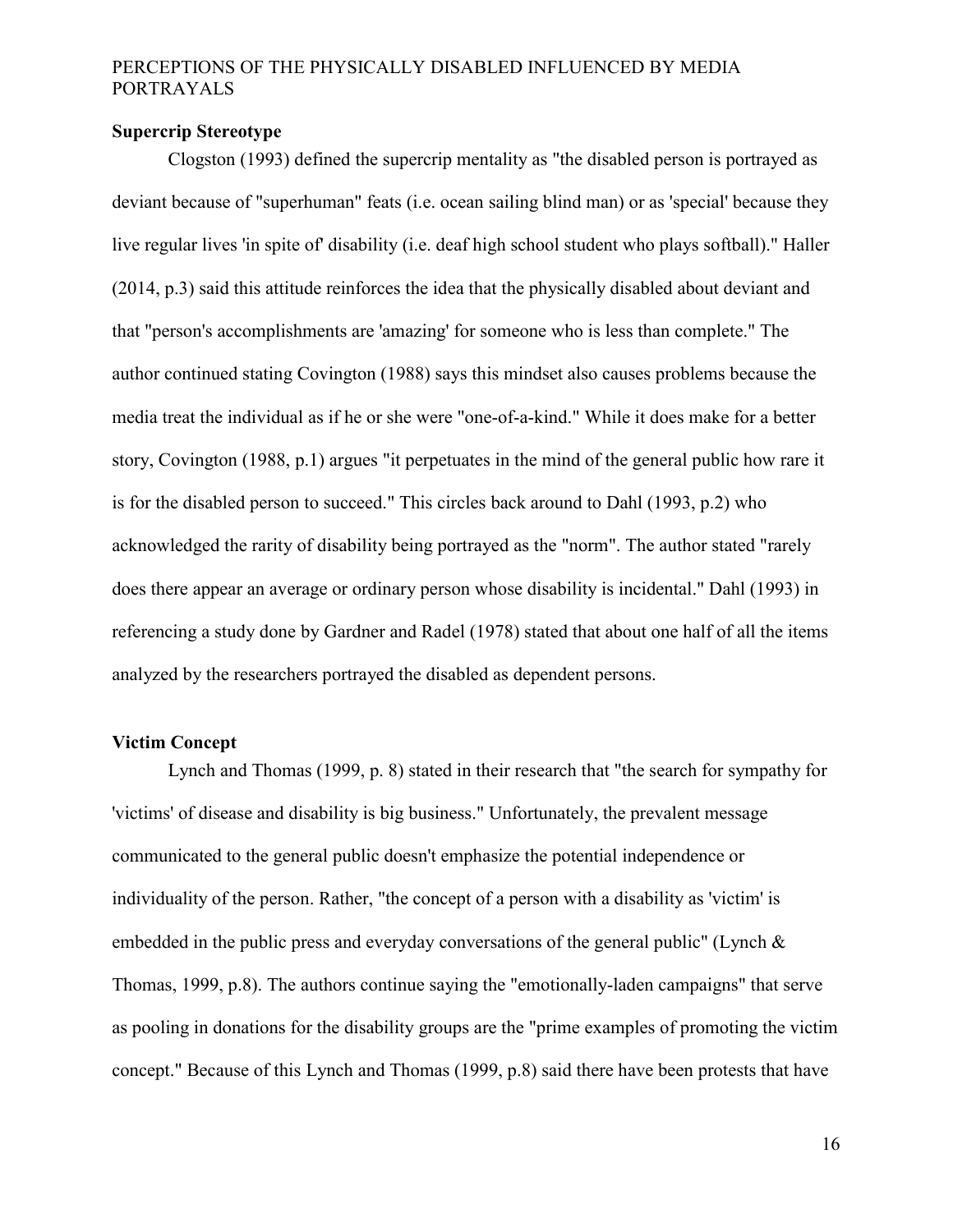argued the promotions of "destructive and untrue stereotypes of people with severe physical disabilities as child-like, non-contributing members of society whose only hope is to be cured."

### <span id="page-23-0"></span>**Role Schema**

Merriam-Webster defines schema as "a mental codification of experience that includes a particular organized way of perceiving cognitively and responding to a complex situation or set of stimuli" (Schema, n.d.). In other words, these are the mental "short-cuts" the mind takes to determine one's expectations on how a person or artifact should behave. Sheeran & Orbell (2019) argue "the best predictor of behavioural performance is the person's intention to perform the behaviour" (p. 534). Sheeran & Orbell (2019) continue, arguing that intentions are predicted by the constructs of attitudes and subjective norms. According to Lynch & Thomas (1999), the attitudes that others develop towards persons with disabilities "are largely the result of an interactive process" (p. 9). Finally, Sheeran & Orbell (2019) said that if discrepancies between intentions and behaviours exist, it is mostly "attributable to intenders who fail to act ('inclined abstainers') rather than non-intenders who perform the behaviour" (p. 545).

These topics give rise to a need to better understand modern attitudes towards physical disabilities cultivated by the mass media. To do this, it is necessary to pool the themes and perceptions of the general public across all mediums of communication. Specifically, social media and online discussion.

#### <span id="page-23-1"></span>**Aim of the Study**

In summary, the most prevalent portrayals promoted by film and circulated in society don't add to the mindset of disability as a "norm." While Dahl (1993) suggested that movies are moving somewhat away from said attitudes including, but not limited to supercrip and victim concept, as far as current and previous research shows it is not clear what those changes are. This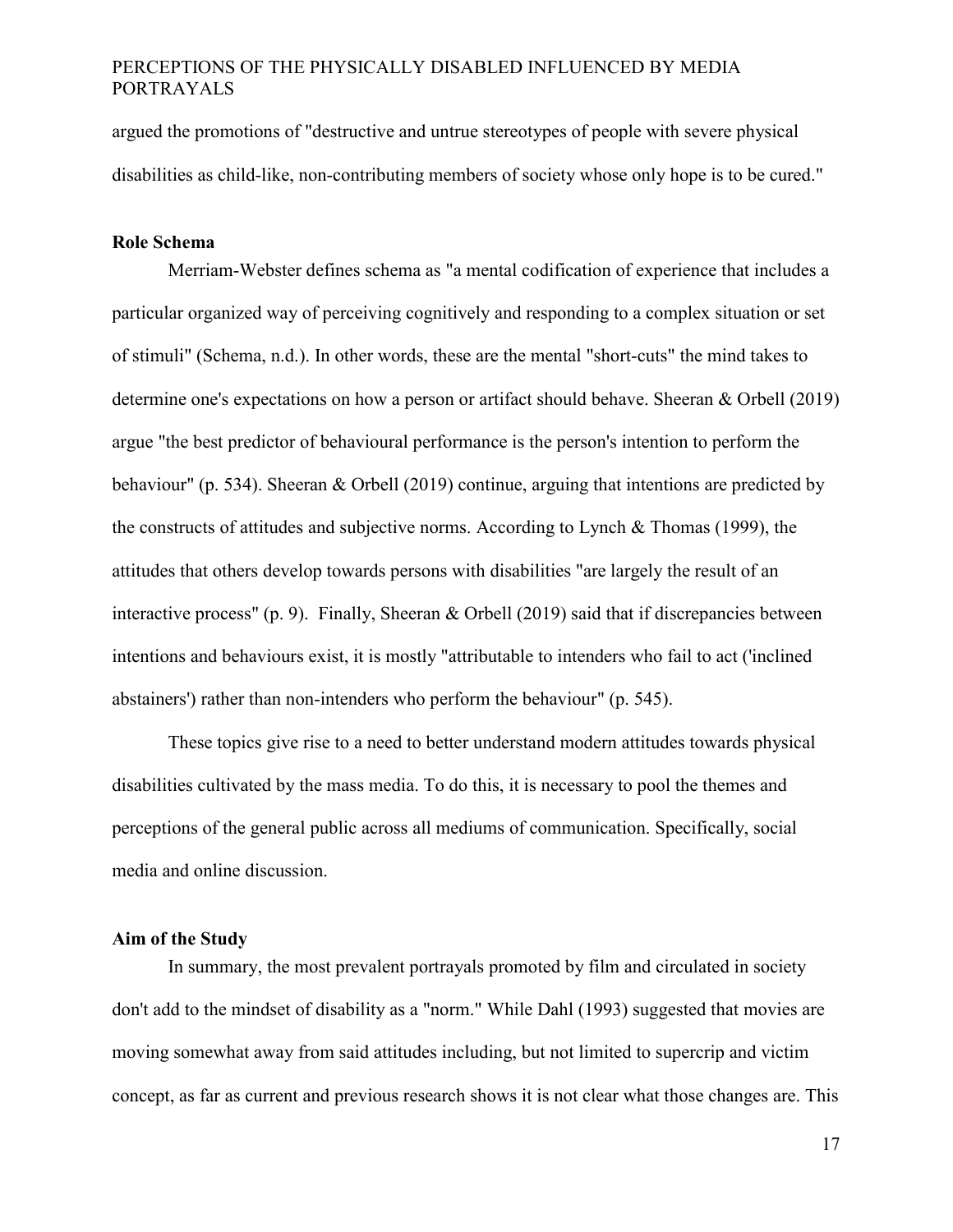gives motivation to study the change in physical disability portrayals in film over time. Therefore, the purpose of this study will focus on the following research questions:

RQ1: What perceptions of the physically disabled are portrayed in film? RQ2: Are supercrip and victim concept still the most prevalent perceptions? RQ3: How have portrayals of the physically disabled shifted over time?

#### **Method**

<span id="page-24-0"></span>The data for this study was collected using content analysis methodology. The collective content being analyzed was taken from the top 50 grossing films between the years 1989 and 2019, referencing boxofficemojo.com for these top performing productions. This purpose of this quantitative method is to provide further understanding of the portrayals of the physically disabled in the media and how they have shifted over time. For the purpose of this study, the analysis focused on the films in this time period that included physically disabled characters in either the main or supporting character roles. The goal of this study is to determine if the portrayals of the physically disabled have shifted in a positive direction, negative direction, or remained the same.

#### **Variable of Interest**

A coding sheet was constructed for this study for the purposes of examining the portrayals the of the physically disabled in the media. Operational definitions for variables of interest are outlined below.

#### **Content**

Content for this analysis was taken from the top 50 grossing films between the years 1989-2019 using boxofficemojo.com as a reference for these top performing films, to provide an overview of how portrayals of the physically disabled have shifted from over time. The time period of 30 years and the top 50 grossing films from each year resulted in a pool of 1500 films.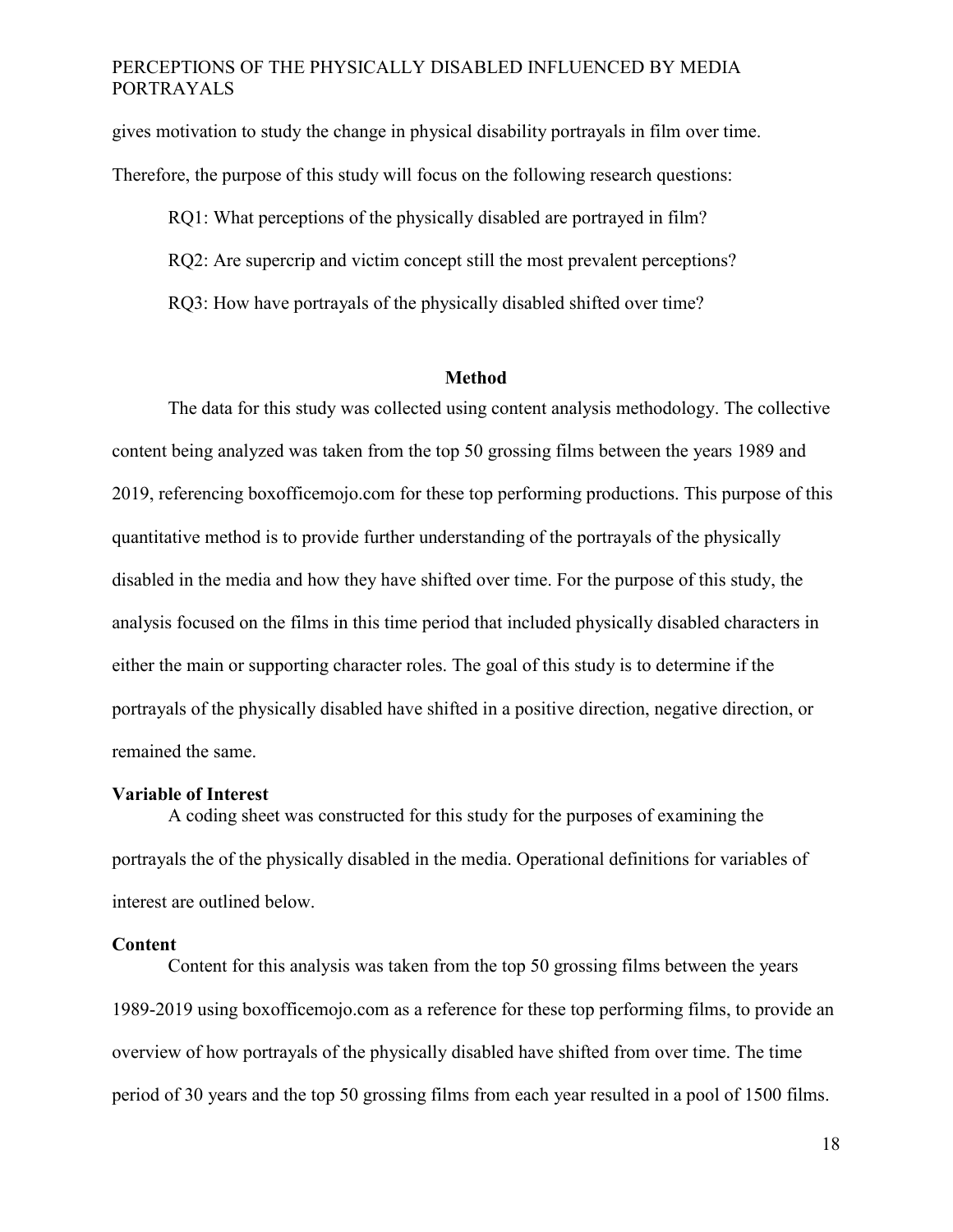The initial 1500 films were screened for all productions that included portrayals of physical disability in the main or supporting character roles. This was done using plot summaries of each film from Wikipedia.org. If the character's disability was included as an important element to the plot of the film or to the character's role, it was kept for further analysis.

There is no specification between gender, race, or age of the characters. All cinematic genres were included in this research analysis. For the purpose of this study, in this 30-year period, it was determined there was a total 79 films that have a physically disabled character in the main and/or supporting roles.

A coding sheet was developed to categorize the interactions between the characters of focus and other roles in the film. Two coders analyzed each film for each incidence where the character was impacted by verbal, non-verbal, and physical actions of others.

The coding sheet categorized and noted the presence of both nominal and scale variables. Each film's character and disability was categorized for the following: type of role, gender, cause of disability, category of disability, race, and whether or not the character was Hispanic.

The was a content analysis, and thus did not involve data collection from human subjects. The coders were trained on how to identify physically disabled characters and code for very positive, positive, neutral, negative, and very negative interactions. They were also trained on how to identify an incidence as a portrayal of supercrip or victim concept, or if there was no presence of either.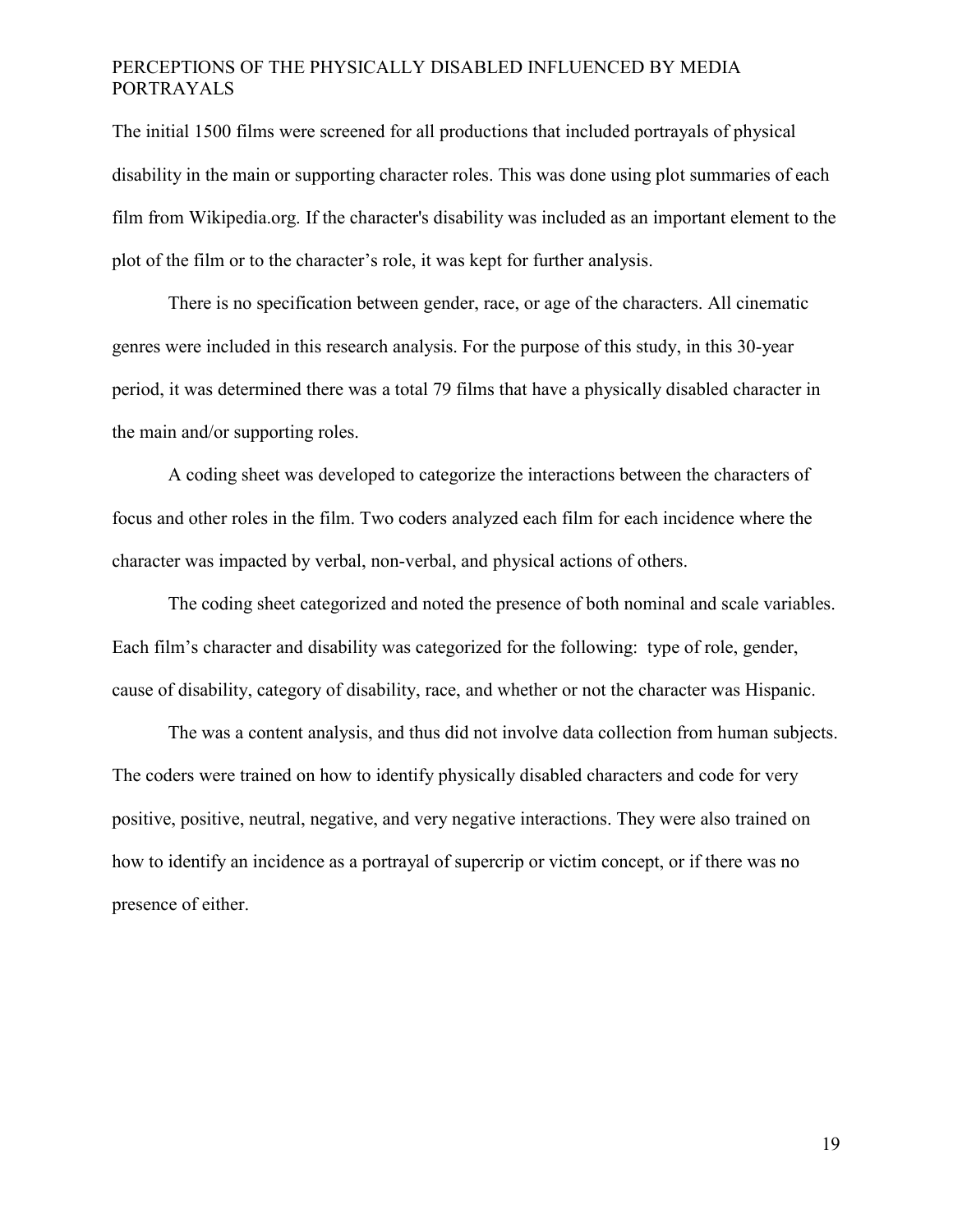<span id="page-26-1"></span>Figure 1

*Top Grossing Films Flowchart*

*Flowchart showing narrowing process of top grossing films 1989 – 2019 to sample.*



### <span id="page-26-0"></span>**Films excluded**

Certain films from the initial list of top grossing films were omitted due to not meeting all the criteria. These films were Total Recall, Glory, and Me, Myself & Irene. In *Total Recall* character labeled as deformed is actually a host body for another organism, not a person suffering from abnormal deformity themselves. In Glory, the character that is singled out as abnormal is a young boy who is mute. Muteness was not included in the definition of a physical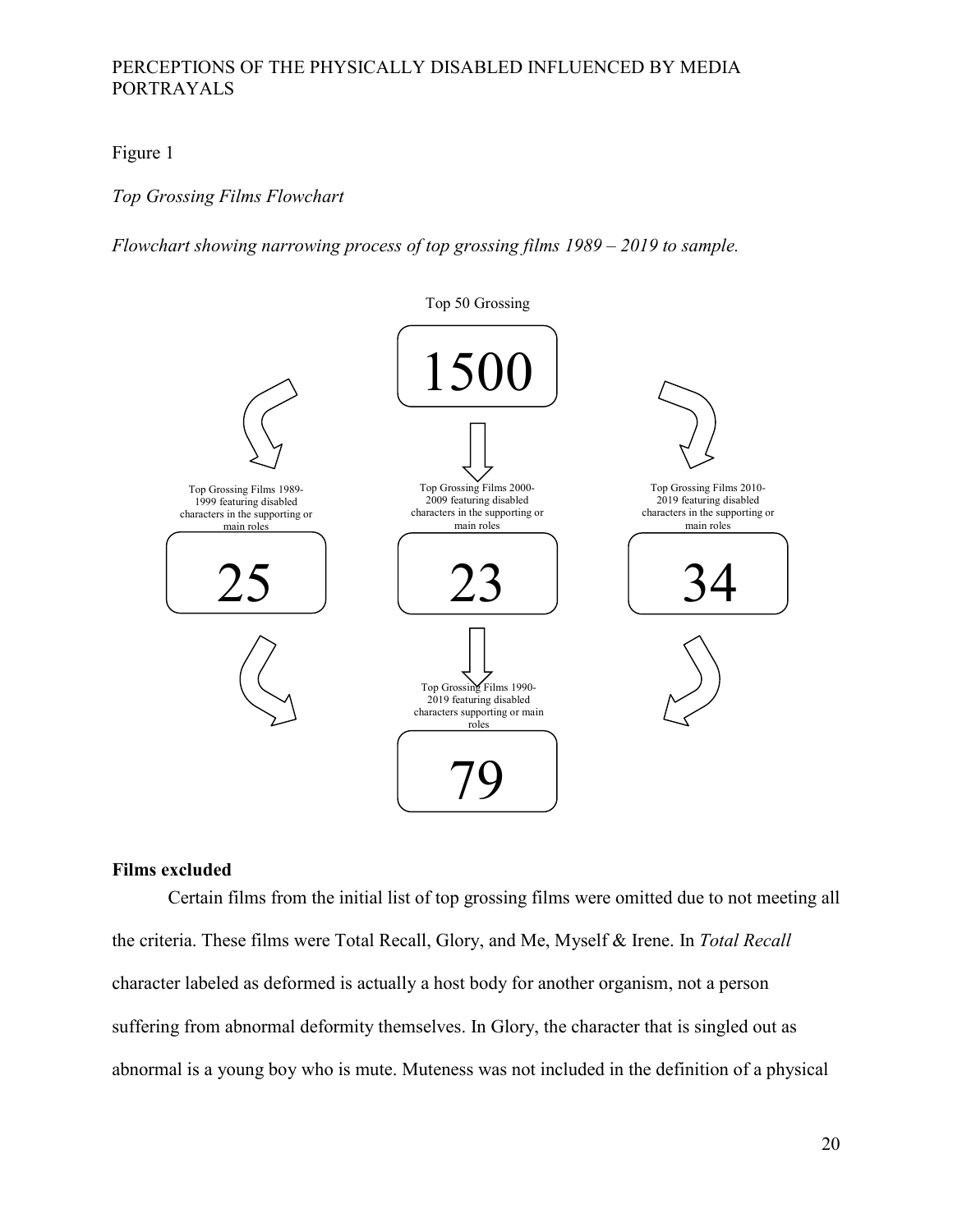disability due to the rather psychological nature of the affliction. The final film excludes from the official coding list, *Me, Myself, & Irene* was omitted because while the character that appears does have dwarfism, the character's case of dwarfism has nothing to do with the plot of the film, nor is dwarfism crucial to their role in the moment they appear in the film.

#### <span id="page-27-0"></span>**Measures**

Information from this content analysis was categorized quantitatively to determine if cinematic portrayals of the physically disabled have shifted in a more positive direction, a negative direction, or if the perceptions of the disabled have remained the same. A coding sheet developed using information from similar content analysis studies was used to categorize the interaction of physically disabled characters and other characters in the films as either very negative, negative, neutral, positive, or very positive.

#### <span id="page-27-1"></span>**Interactions**

For the purposes of this study an interaction is defined as an instance where the disabled character interacts with at least one other character in the scene. In the case additional persons enter in the same scene, this would be considered a new interaction.

#### <span id="page-27-2"></span>**Tone (Emotional valence)**

This study categorized interactions in a five-point scale using very positive, positive, neutral, negative, and very negative. An interaction was considered very positive where the disabled character is treated in a respectful manner, and included in conversation and/or activity. Attitude and language towards them is uplifting, encouraging, and builds the individual's sense of self-worth and esteem. For example, Ivy Walker, in the 2004 production of *The Village* is blind, but she is looked on as a positive role model and example throughout the film, and is even a pivotal figure in saving the lives of the villagers towards the end of the story. An interaction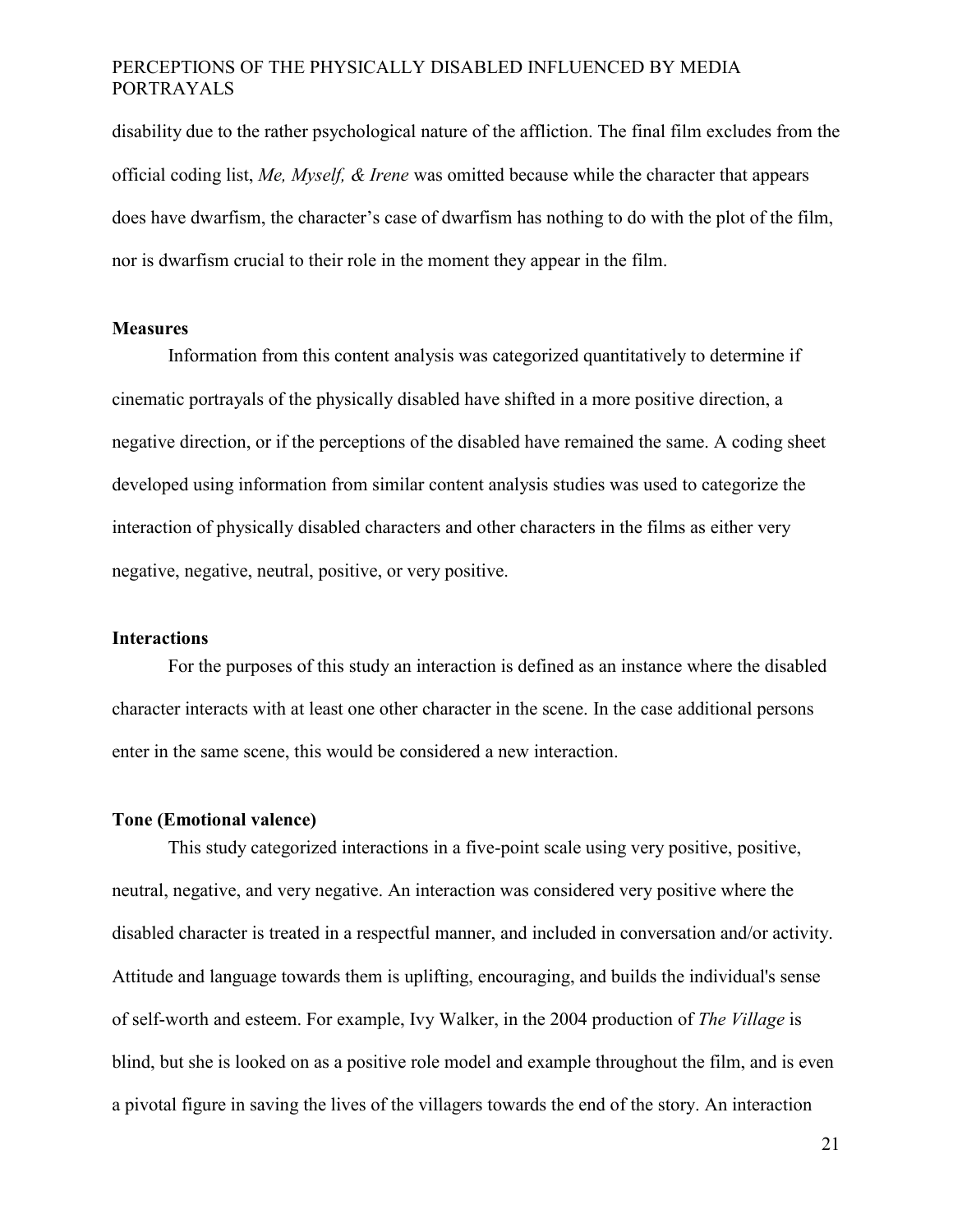was considered positive when the character is respected, and any help or assistance they did receive due to their disability was not spoken of as burdensome. For example, Jamie Foxx's portrayal of Ray Charles in the 2004 production of *Ray*. His character is respected by his peers and fans, and assistance is offered where needed, but said assistance is never thought of as inconvenient and his talent is not belittled because of his blindness. A neutral interaction was where the disabled character was included in conversation and activity without their disability being considered at all, or where it is not considered as a hindrance. For example, in the 1996 production of *Star Trek: First Contact* the character and crew member, Geordi, is blind, but this fact is never mentioned or considered in his ability to contribute to the missions and duties of the starship Enterprise. He is treated just like any other member of the crew. An interaction was considered negative when the disabled character's disability was brought up as a potential hindrance to their ability to contribute as a person of value, or when even well-meaning persons insisted on helping the individual despite their objections and own insistence that the aid was not necessary. For example, Regan Abbott, in the 2018 production of *The Quiet Place* is deaf. At a certain moment in the film, Regan's father and brother leave to gather food, and Regan expresses resistance and resentment when her father insists she remain home with her pregnant mother to help her and keep her safe. However, Regan knows at least part of the reason for her father's insistence is because she is deaf and is worried about her inability to hear, affecting her ability to take effective precautions while traveling outdoors. Thus, endangering the objective of their excursion. Finally, an interaction was considered very negative where the disabled person was spoken to or treated in a condescending manner. Words and actions have a hurtful, damaging, or otherwise harmful effect on the disabled character where their credibility as a person of value is undermined. For example, Robin William's character with autosomal recessive disorder in the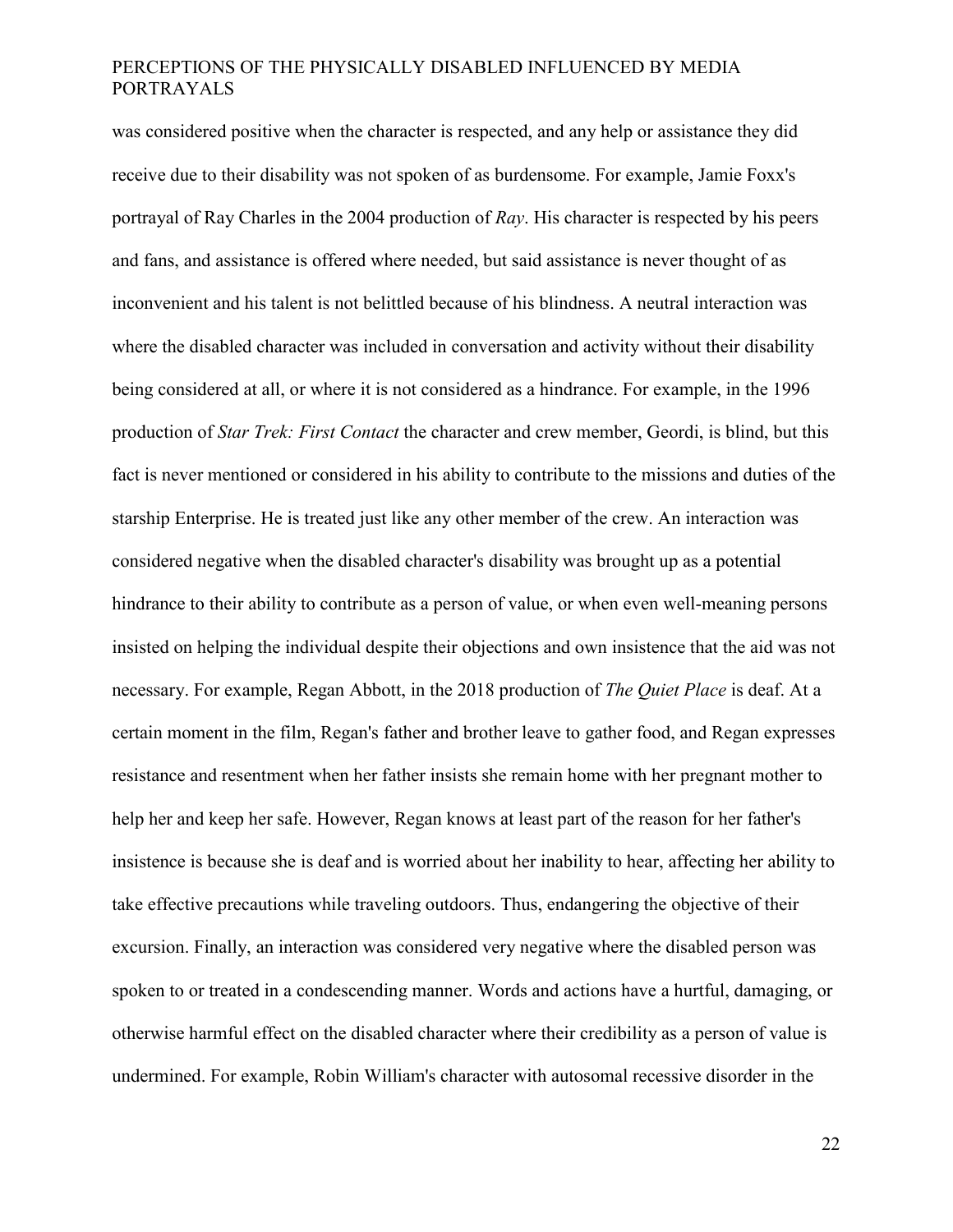1996 film *Jack* is teased and belittled, because his character is a young child that looks like a middle-aged man.

Other categories being analyzed in this study are gender, existence of assistant devices (or lack thereof), race, category of physical disability, and cause of disability. For the purposes of this study race is categorized between White, Black, Native American, and Asian. Category of disability is separated as follows: physical, visual, neural, auditory, and genetic. Finally, cause of disability is distinguished between congenital and postnatal, and unknown.

### <span id="page-29-0"></span>**Intercoder Reliability**

To obtain intercoder reliability, two independent coders were trained prior to data collection. This training included (1) identification of a physical disability (2) identification of supercrip and victim concept stereotypes (3) identification of perceptions and tones used in the 5 point scale (4) instruction on identifying a situation as an "incident". Coders analyzed 15 (18.9%) of the films  $(N = 79)$ . After coding was completed, coders discussed discrepancies and coded the remaining movies. A Cohen's Kappa reliability was performed on each film's coding results. See Appendix 1, 2, and 3 for reference.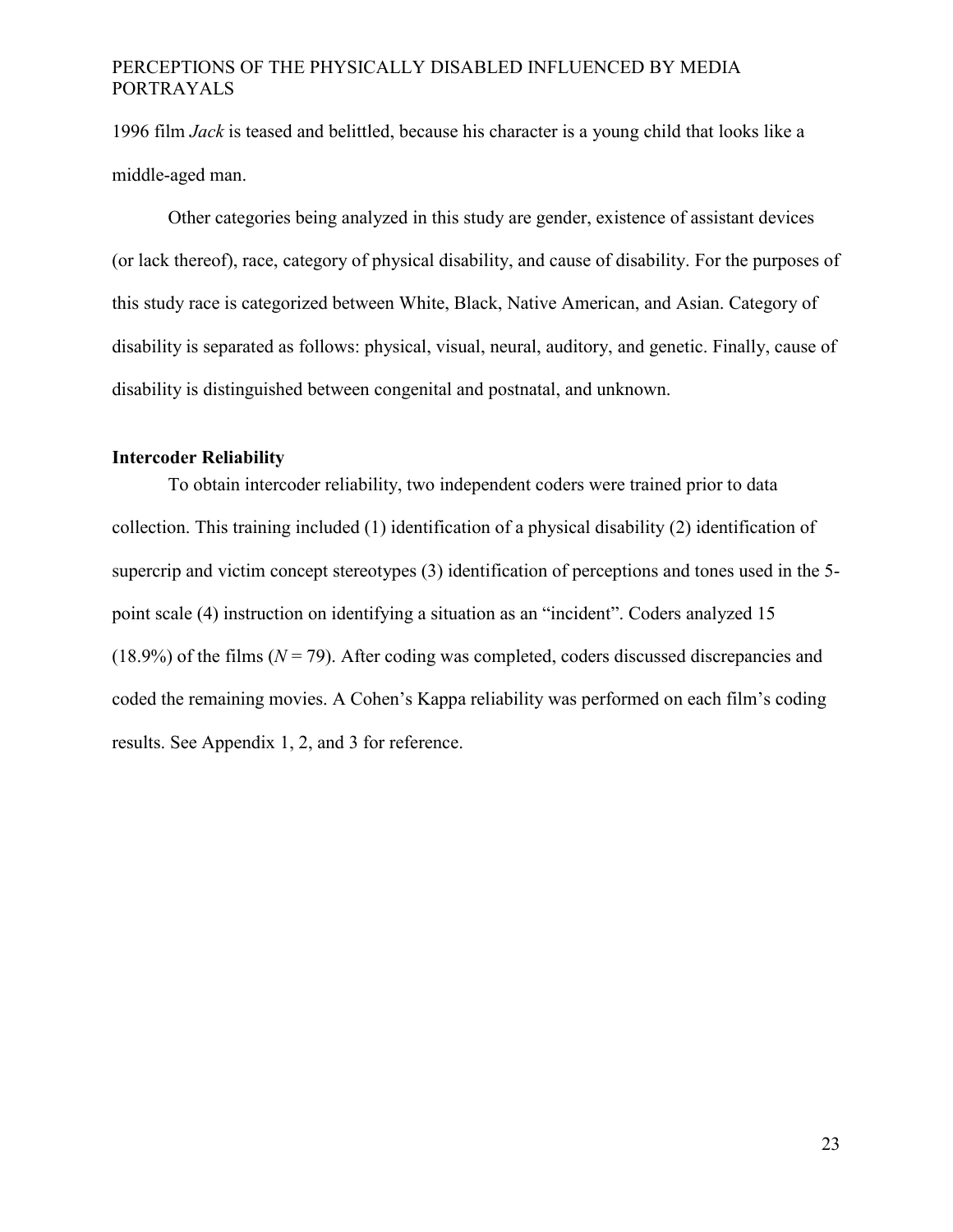#### **Results**

<span id="page-30-0"></span>A series of tests were performed to determine the significance and relationships between tone, perception, decade, and other variables examined below. See Figures 2 through 8 for reference.

### **One-Way ANOVA - Bonferronni**

RQ1 asks, what perceptions of the physically disabled are portrayed in the media? To answer this question One-way ANOVA - Bonferronni was performed to determine if there was significance in tone or perception of portrayals. Results indicated that there was no significant difference found in very negative or positive portrayals. Similarly, portrayals of supercrip approached significance (see Table 1).

Significance was found performing a One-Way ANOVA in Negative  $(F = 3.215, p =$ .046), Neutral (*F* = 26.922, *p* = .000), Very Positive (*F* = 3.43, *p* = .037), Victim (*F* = 8.044, *p* = .001), and None/Other  $(F = 21.716, p = .000)$  portrayals. The means between the 90s ( $M =$ 0.3629) and 10s ( $M = 0.23717$ ) approached significance ( $p = .076$ ), indicating the number of negative portrayals decreasing over time. There was no significance found between the 90s and the 10s

Similarly, significance was found in neutrals portrayals between the 90s (*M* = 0.48493) and both the 00s ( $M = 0.7731$ ) and 10s ( $M = 0.87814$ ). These means indicated an increase in neutral portrayals of disability over time.

Significance was indicated in very positive portrayals between the 90s (*M* = 0.09921) and 10s (*M* = 0.22592), showing a noticeable increase in very positive portrayals over time. Interestingly, there was also a positive significance found in victim portrayals between the 90s  $(M = 0.5069)$  and both the 00s  $(M = 0.28349)$  and 10s  $(M = 0.23612)$ , indicating an increase in victim portrayals.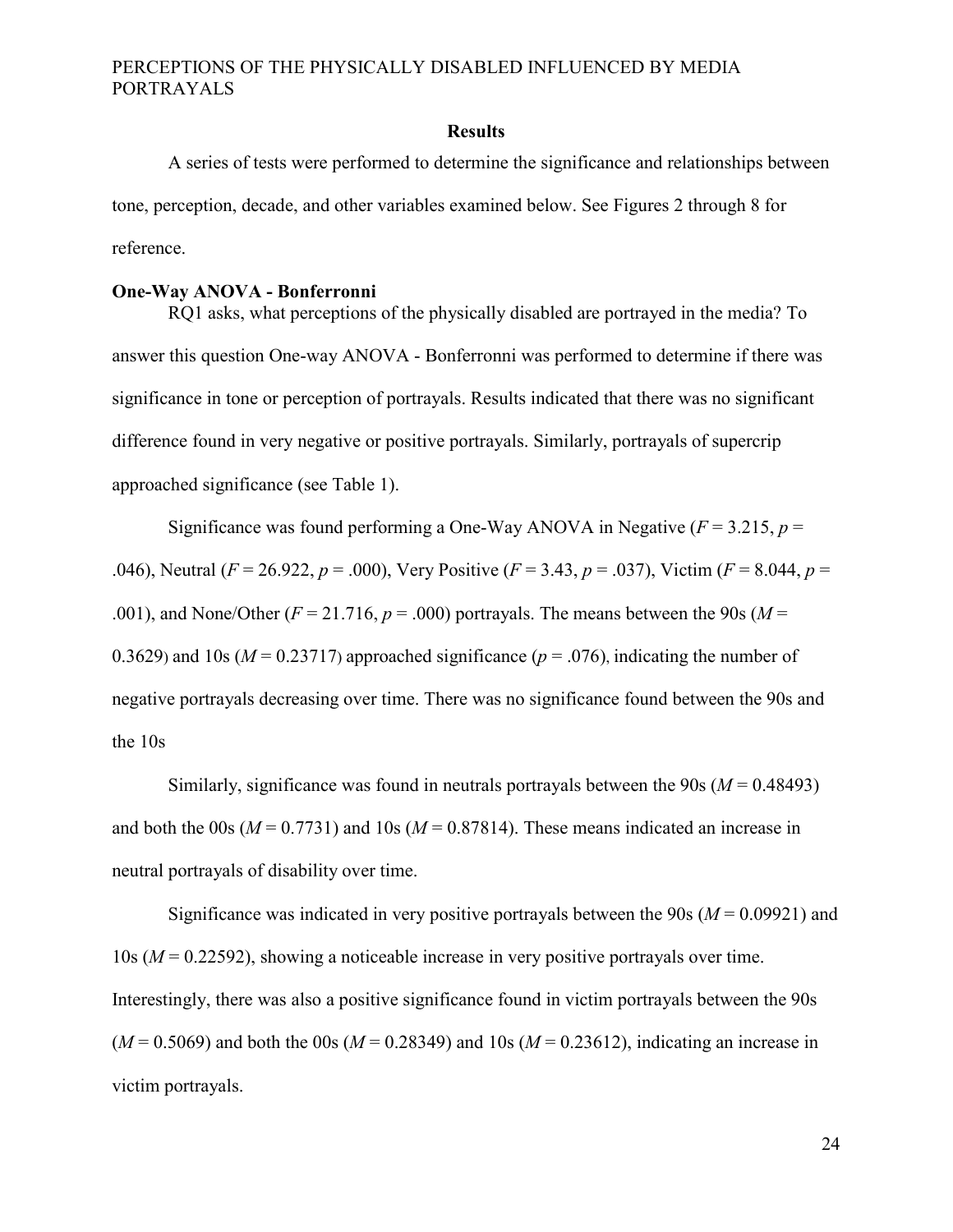The results of this One-Way ANOVA found a positive significance between NONE portrayals between the 90s ( $M = 0.41635$ ) and both the 00s ( $M = 0.68449$ ) and the 10s ( $M =$ 0.85391) as well. These differences in mean indicated an increase in disability portrayals that were not categorized as supercrip or victim.

## Table 1

## <span id="page-31-0"></span>*Oneway ANOVA - Bonferronni Tone and perception by decade*

| Dependent<br>Variable | (1)<br>Decade   | (J)<br>Decade   | Mean Difference | Std.<br>Error  |                  | Interval       | 95% Confidence |
|-----------------------|-----------------|-----------------|-----------------|----------------|------------------|----------------|----------------|
|                       |                 |                 | $(I-J)$         |                | Sig.             |                |                |
|                       |                 |                 |                 |                |                  | Lower<br>Bound | Upper<br>Bound |
| Very Negative         | 90s             | 00s             | 0.006813        | 0.041796       | $\mathbf{1}$     | $-0.09551$     | 0.10913        |
|                       |                 | 10 <sub>s</sub> | $-0.05371$      | 0.03717 0.458  |                  | $-0.14471$     | 0.03729        |
|                       | 00s             | 90s             | $-0.006813$     | 0.041796       | $\mathbf{1}$     | $-0.10913$     | 0.09551        |
|                       |                 | 10 <sub>s</sub> | $-0.060523$     | 0.038223 0.352 |                  | $-0.1541$      | 0.03305        |
|                       | 10 <sub>s</sub> | 90s             | 0.05371         | 0.03717 0.458  |                  | $-0.03729$     | 0.14471        |
|                       |                 | 00s             | 0.060523        | 0.038223 0.352 |                  | $-0.03305$     | 0.1541         |
| Negative              | 90s             | 00s             | 0.133803        | 0.06198 0.102  |                  | $-0.01793$     | 0.28554        |
|                       |                 | 10 <sub>s</sub> | 0.125735        | 0.055121 0.076 |                  | $-0.00921$     | 0.26068        |
|                       | 00s             | 90s             | $-0.133803$     | 0.06198 0.102  |                  | $-0.28554$     | 0.01793        |
|                       |                 | 10 <sub>s</sub> | $-0.008068$     | 0.056683       | $\mathbf{1}$     | $-0.14683$     | 0.1307         |
|                       | 10 <sub>s</sub> | 90s             | $-0.125735$     | 0.055121 0.076 |                  | $-0.26068$     | 0.00921        |
|                       |                 | 00s             | 0.008068        | 0.056683       | $\mathbf{1}$     | $-0.1307$      | 0.14683        |
| Neutral               | 90s             | 00s             | $-.288167*$     | 0.060813       | $\boldsymbol{0}$ | $-0.43704$     | $-0.13929$     |
|                       |                 | 10 <sub>s</sub> | $-.393205*$     | 0.054083       | $\boldsymbol{0}$ | $-0.52561$     | $-0.2608$      |
|                       | 00s             | 90s             | .288167*        | 0.060813       | $\boldsymbol{0}$ | 0.13929        | 0.43704        |
|                       |                 | 10 <sub>s</sub> | $-0.105038$     | 0.055615 0.188 |                  | $-0.24119$     | 0.03111        |
|                       | 10s             | 90s             | .393205*        | 0.054083       | $\boldsymbol{0}$ | 0.2608         | 0.52561        |
|                       |                 | 00s             | 0.105038        | 0.055615 0.188 |                  | $-0.03111$     | 0.24119        |
| Positive              | 90s             | 00s             | 0.129075        | 0.066962 0.173 |                  | $-0.03485$     | 0.29301        |
|                       |                 | 10 <sub>s</sub> | 0.073557        | 0.059551 0.662 |                  | $-0.07223$     | 0.21934        |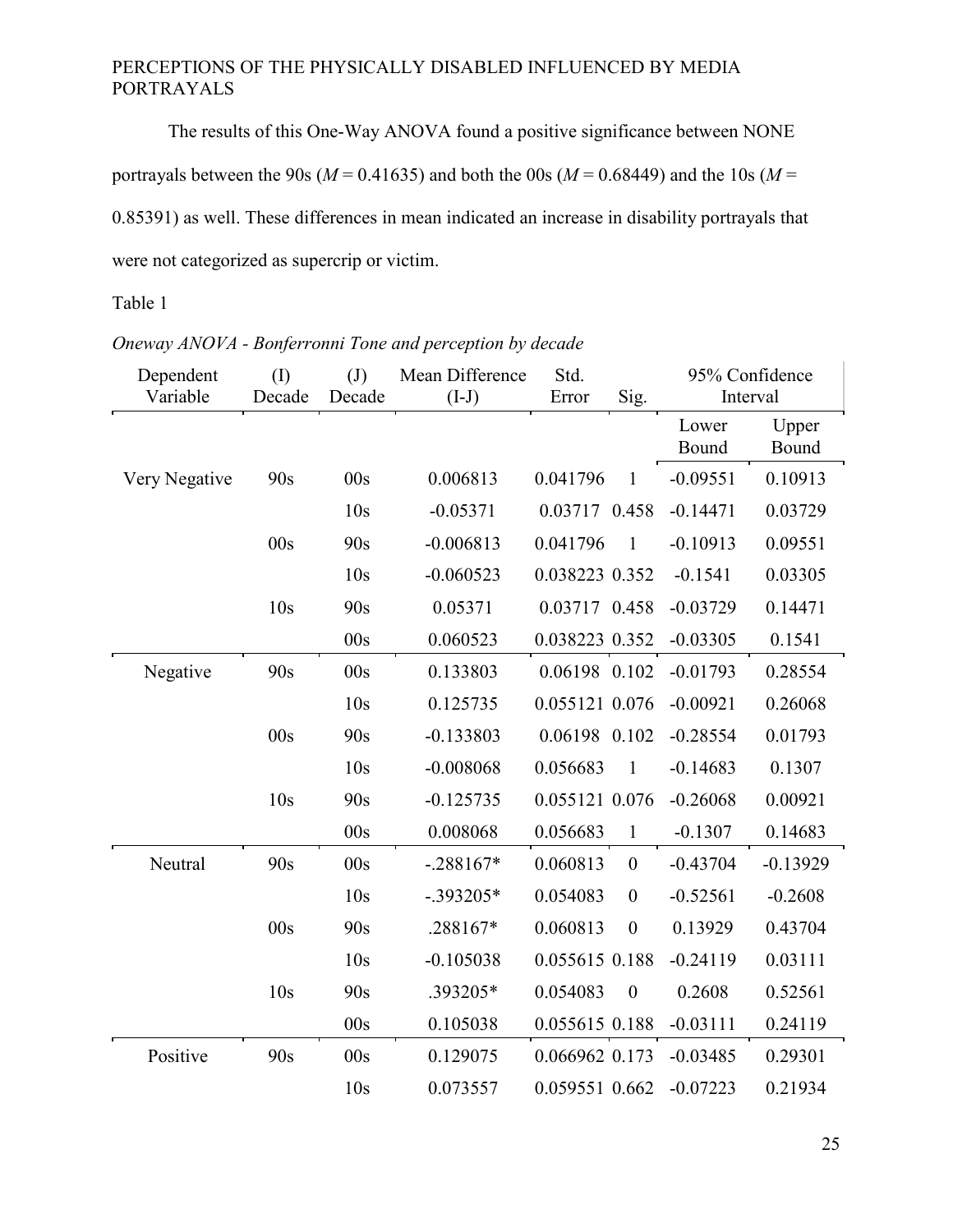|               | 00s             | 90s             | $-0.129075$ | 0.066962 0.173               | $-0.29301$ | 0.03485    |
|---------------|-----------------|-----------------|-------------|------------------------------|------------|------------|
|               |                 | 10s             | $-0.055519$ | 0.061238<br>1                | $-0.20544$ | 0.0944     |
|               | 10 <sub>s</sub> | 90s             | $-0.073557$ | 0.059551 0.662               | $-0.21934$ | 0.07223    |
|               |                 | 00s             | 0.055519    | 0.061238<br>$\mathbf{1}$     | $-0.0944$  | 0.20544    |
| Very Positive | 90s             | 00s             | $-0.079535$ | 0.05442 0.444                | $-0.21276$ | 0.05369    |
|               |                 | 10s             | $-126713*$  | 0.048398 0.032               | $-0.2452$  | $-0.00823$ |
|               | 00s             | 90s             | 0.079535    | 0.05442 0.444                | $-0.05369$ | 0.21276    |
|               |                 | 10 <sub>s</sub> | $-0.047179$ | 0.049769<br>$\mathbf{1}$     | $-0.16902$ | 0.07466    |
|               | 10 <sub>s</sub> | 90s             | $.126713*$  | 0.048398 0.032               | 0.00823    | 0.2452     |
|               |                 | 00s             | 0.047179    | 0.049769<br>1                | $-0.07466$ | 0.16902    |
| Supercrip     | 90s             | 00s             | $-0.009831$ | 0.063484<br>$\mathbf{1}$     | $-0.16525$ | 0.14559    |
|               |                 | 10s             | 0.07128     | 0.056458 0.632               | $-0.06694$ | 0.2095     |
|               | 00s             | 90s             | 0.009831    | 0.063484<br>$\mathbf{1}$     | $-0.14559$ | 0.16525    |
|               |                 | 10s             | 0.081111    | 0.058058 0.499               | $-0.06102$ | 0.22324    |
|               | 10 <sub>s</sub> | 90s             | $-0.07128$  | 0.056458 0.632               | $-0.2095$  | 0.06694    |
|               |                 | 00s             | $-0.081111$ | 0.058058 0.499               | $-0.22324$ | 0.06102    |
| Victim        | 90s             | 00s             | .223405*    | 0.077953 0.016               | 0.03257    | 0.41424    |
|               |                 | 10 <sub>s</sub> | .270781*    | 0.069326 0.001               | 0.10106    | 0.4405     |
|               | 00s             | 90s             | $-.223405*$ | 0.077953 0.016               | $-0.41424$ | $-0.03257$ |
|               |                 | 10 <sub>s</sub> | 0.047376    | 0.071291<br>$\mathbf{1}$     | $-0.12715$ | 0.2219     |
|               | 10 <sub>s</sub> | 90s             | $-.270781*$ | 0.069326 0.001               | $-0.4405$  | $-0.10106$ |
|               |                 | 00s             | $-0.047376$ | 0.071291<br>1                | $-0.2219$  | 0.12715    |
| None/Other    | 90s             | 00s             | $-.268149*$ | 0.074661 0.002               | $-0.45093$ | $-0.08537$ |
|               |                 | 10s             | $-.437564*$ | 0.066398<br>$\boldsymbol{0}$ | $-0.60011$ | $-0.27501$ |
|               | 00s             | 90s             | .268149*    | 0.074661 0.002               | 0.08537    | 0.45093    |
|               |                 | 10 <sub>s</sub> | $-169415*$  | 0.068279 0.046               | $-0.33657$ | $-0.00226$ |
|               | 10 <sub>s</sub> | 90s             | .437564*    | 0.066398<br>$\boldsymbol{0}$ | 0.27501    | 0.60011    |
|               |                 | 00s             | $.169415*$  | 0.068279 0.046               | 0.00226    | 0.33657    |

*Note.* Multiple comparisons among variables. *N*=79 \**p* < .05, \*\**p* < .01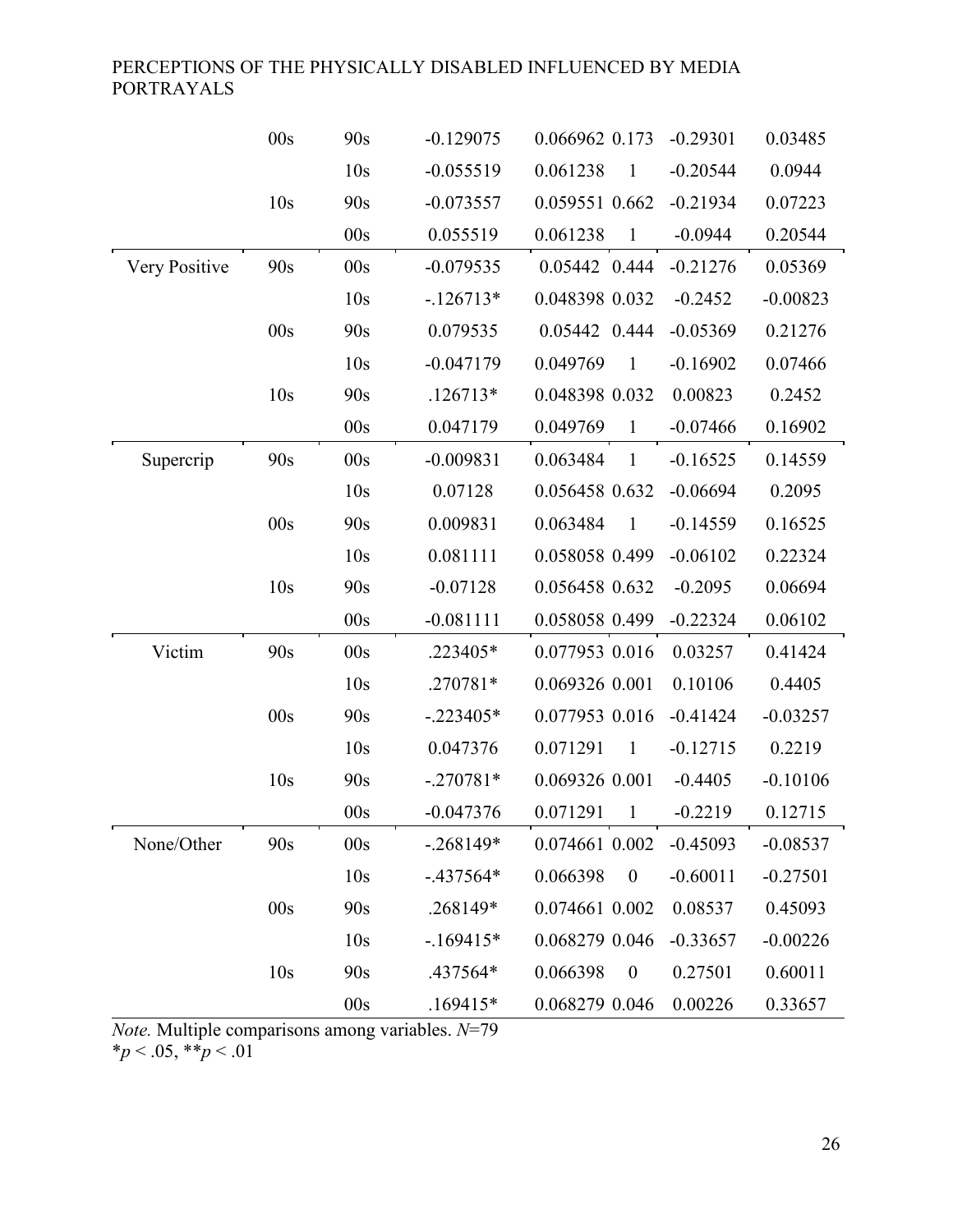#### **Bivariate Correlation Matrix**

As RQ2 asked if supercrip and victim are still the most prevalent portrayals, and RQ3 asks how these portrayals have shifted over time.

A bivariate correlation was performed to compare the year the movie was released to tone and perception (see Table 2). In this case, there is a significant positive relationship between the year the movie was released and neutral ( $r = .612$ ,  $p = .000$ ), very positive ( $r = .327$ ,  $p = .003$ ) and none/other portrayals ( $r = .632$ ,  $p = .000$ ) such that as the time went on there were more of these types of interactions. A significant inverse relationship was found between year of movie and victim portrayals ( $r = -.404$ ,  $p = .000$ ), such that as time went on there were fewer portrayals of victim concept. However, as indicated previously, it was found that as over time victim portrayals increased. These figures indicate that supercrip is becoming less of a commonality, but that victim concept portrayals are still prevalent.

An intermediate positive relationship was found between victim concept and negative portrayals  $(r = .322, p = .004)$ , indicating that more portrayals of victim concept were also negative. A small inverse relationship was found approaching significance between none/other and negative  $(r = -.203, p = .073)$  such that there was some indication that as none/other portrayals increased, negative tones in these portrayals decreased.

Similarly, a strong inverse relationship was found between neutral and victim concept portrayals  $(r = -.540, p = .000)$  indicating that the more victim concept was portrayed the fewer interactions were found to be neutral. A strong positive relationship was found between none/other and neutral portrayals ( $r = .609$ ,  $p = .000$ ), such that an increase in none/other portrayals indicated and increase in neutral portrayals. Inverse relationships were found between none/other and supercrip ( $r = -.320$ ,  $p = .006$ ) and victim portravals ( $r = -.815$ ,  $p = .004$ ) such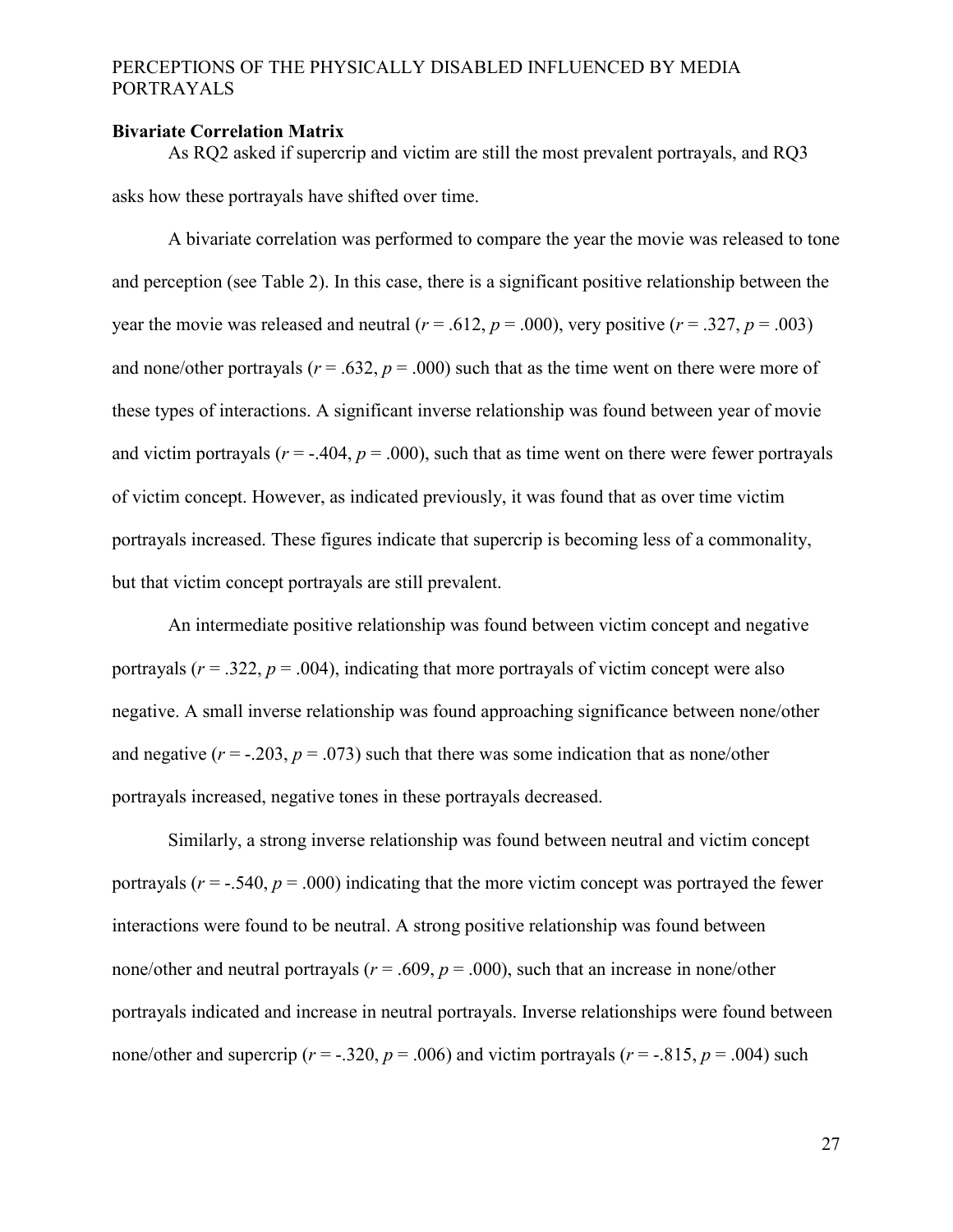that the increase in these perceptions in portrayals indicated a decrease in the presence of none/other portrayals.

A small positive relationship was found between negative and very negative portrayals (*r*   $=$  .303,  $p = .007$ ) such that the increase of one indicated the increase of the other as well. A small inverse relationship was found between neutral and negative portravals ( $r = -0.345$ ,  $p = 0.002$ ) indicating an increase of neutral portrayals often correlated with a decrease in negative portrayals. A small positive relationship was found between very positive and positive portrayals  $(r = .293, p = .009)$  such that an increase in one often indicated an increase in the other.

### <span id="page-34-0"></span>Table 2

|                           | movie | Year of Number of<br>interactions | VN | $\mathbf N$ |                                                                | Neut. P VP |  | Sup Vic NONE                            |
|---------------------------|-------|-----------------------------------|----|-------------|----------------------------------------------------------------|------------|--|-----------------------------------------|
| Year of<br>movie          |       | $-0.182$                          |    |             | $0.219 - 0.209 - 612** 0.121 - 327** 0.177 - 404** 0.632**$    |            |  |                                         |
| Number of<br>interactions |       |                                   |    |             | $0.167$ $0.213$ $0.04$ $0.104$ $0.145$ $0.072$ $0.003$ $-0.01$ |            |  |                                         |
| <b>VN</b>                 |       |                                   |    |             | $.303**$ 0.025 -0.12 0.035 0.059 -0.003 0.143                  |            |  |                                         |
| $\mathbf N$               |       |                                   |    |             |                                                                |            |  | .345** -0.17 -0.049 0.024 .322** -0.203 |
| Neut.                     |       |                                   |    |             |                                                                |            |  | $0.202$ 0.04 0.051 .540** .609**        |
| $\mathbf{P}$              |       |                                   |    |             |                                                                |            |  | $.293**0.089$ 0.166 -0.07               |
| <b>VP</b>                 |       |                                   |    |             |                                                                |            |  | $0.062 -0.194$ .306**                   |
| Sup                       |       |                                   |    |             |                                                                |            |  | $0.043$ .320**                          |
| Vic                       |       |                                   |    |             |                                                                |            |  | $.815**$                                |
| <b>NONE</b>               |       |                                   |    |             |                                                                |            |  |                                         |

*Bivariate Correlations Matrix*

*Note. Note.* Tone and Perception labels are Very Negative (VN), Negative (N), Neutral (Neut.), Positive (P), Very Positive (VP), Supercrip (Sup), Victim (Vic), and NONE. Bivariate correlations among variables. *N*=79  $*_p$  < .05,  $*_p$  < .01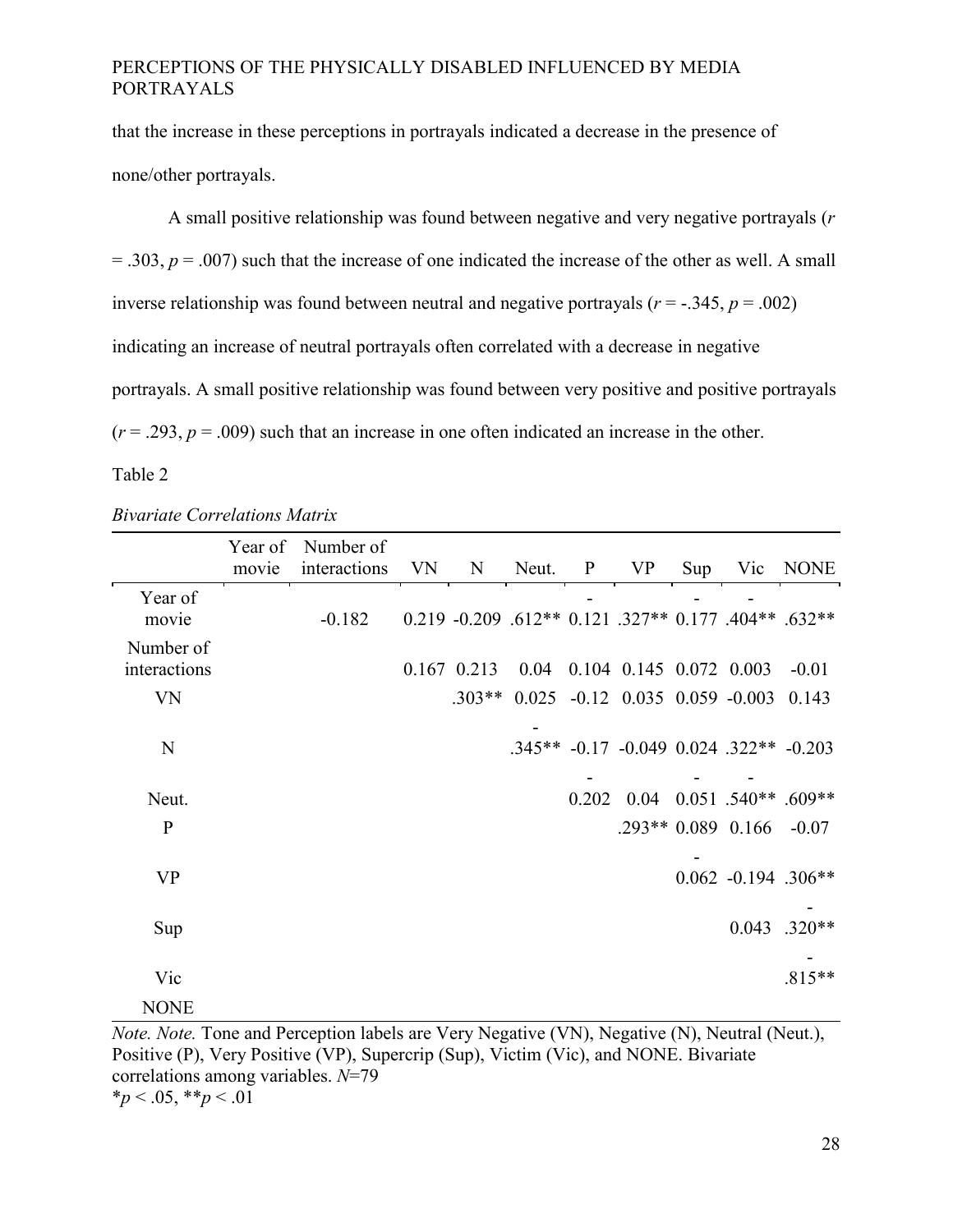#### **Portrayal shifts between decades**

Other findings indicated an increase in the percentage of main characters roles displaying a character with a disability over time, which a slight decrease between the 00s and the 10s, though overall percentage of main characters portrayals with physical disabilities, increased over time (see Table 3). There was also a similar pattern found in supporting roles portraying characters with physical disabilities.

Data analysis also found that over time, portrayals of characters with physical disabilities using assistive devices also increased steadily through the decades (see Table 5). Interestingly, the number of characters portraying a person with a congenitally caused disorder decreased from the 90s to the 00s and 10s, while portrayals of disabled characters with disabilities caused by postnatal incidents increased (see Table 6). Findings also indicated an increase in portrayals of characters with disabilities that afflicted the individual's motor abilities, or caused atypical anatomical development (see Table 7), however there was a decrease in the number of portrayals of characters with visual or auditory impairment.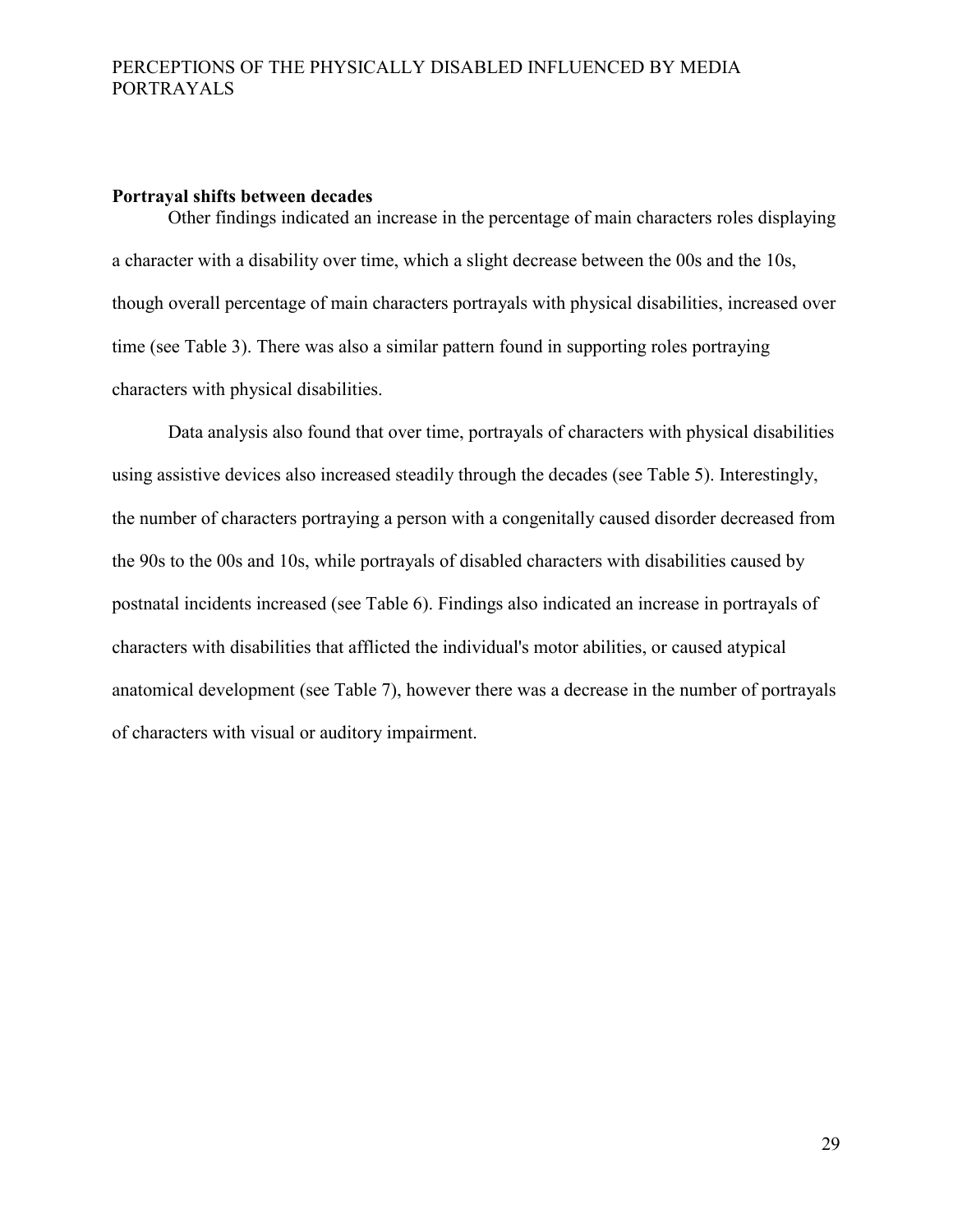## Table 3

## <span id="page-36-0"></span>*Decade Crosstabulation between main and supporting roles*

|                           |                                                                                                      |                                   | Decade |                         |         |
|---------------------------|------------------------------------------------------------------------------------------------------|-----------------------------------|--------|-------------------------|---------|
|                           |                                                                                                      | 90s                               | 00s    | 10 <sub>s</sub>         | Total   |
| main                      | Count                                                                                                | 9                                 | 11     | 18                      | 38      |
|                           | % within Are they a main or supporting                                                               | 23.70%                            | 28.90% | 47.40%                  | 100.00% |
|                           | % within Decade                                                                                      | 39.10%                            | 52.40% | 51.40%                  | 48.10%  |
|                           | % of Total                                                                                           | 11.40%                            | 13.90% | 22.80%                  | 48.10%  |
| supporting                | Count                                                                                                | 14                                | 10     | 17                      | 41      |
|                           | % within Are they a main or supporting                                                               | 34.10 <sup>%</sup>                | 24.40% | 41.50%                  | 100.00% |
|                           | % within Decade                                                                                      | 60.90%                            | 47.60% | 48.60%                  | 51.90%  |
|                           | % of Total                                                                                           | 17.70%                            | 12.70% | 21.50%                  | 51.90%  |
| Total                     | Count                                                                                                | 23                                | 21     | 35                      | 79      |
|                           | % within Are they a main or supporting                                                               | 29.10%                            | 26.60% | 44.30%                  | 100.00% |
|                           | % within Decade                                                                                      |                                   |        | 100.00% 100.00% 100.00% | 100.00% |
|                           | % of Total                                                                                           | 29.10%                            | 26.60% | 44.30%                  | 100.00% |
| $\mathbf{v}$ $\mathbf{v}$ | $\mathbf{r}$<br>$\blacksquare$<br>$1 \quad 1 \quad .$<br><b>Contract Contract Contract</b><br>$\sim$ | $\lambda$ <i>T</i> $\pi$ $\Omega$ |        |                         |         |

*Note.* Percentage of portrayals between main and supporting. *N*=79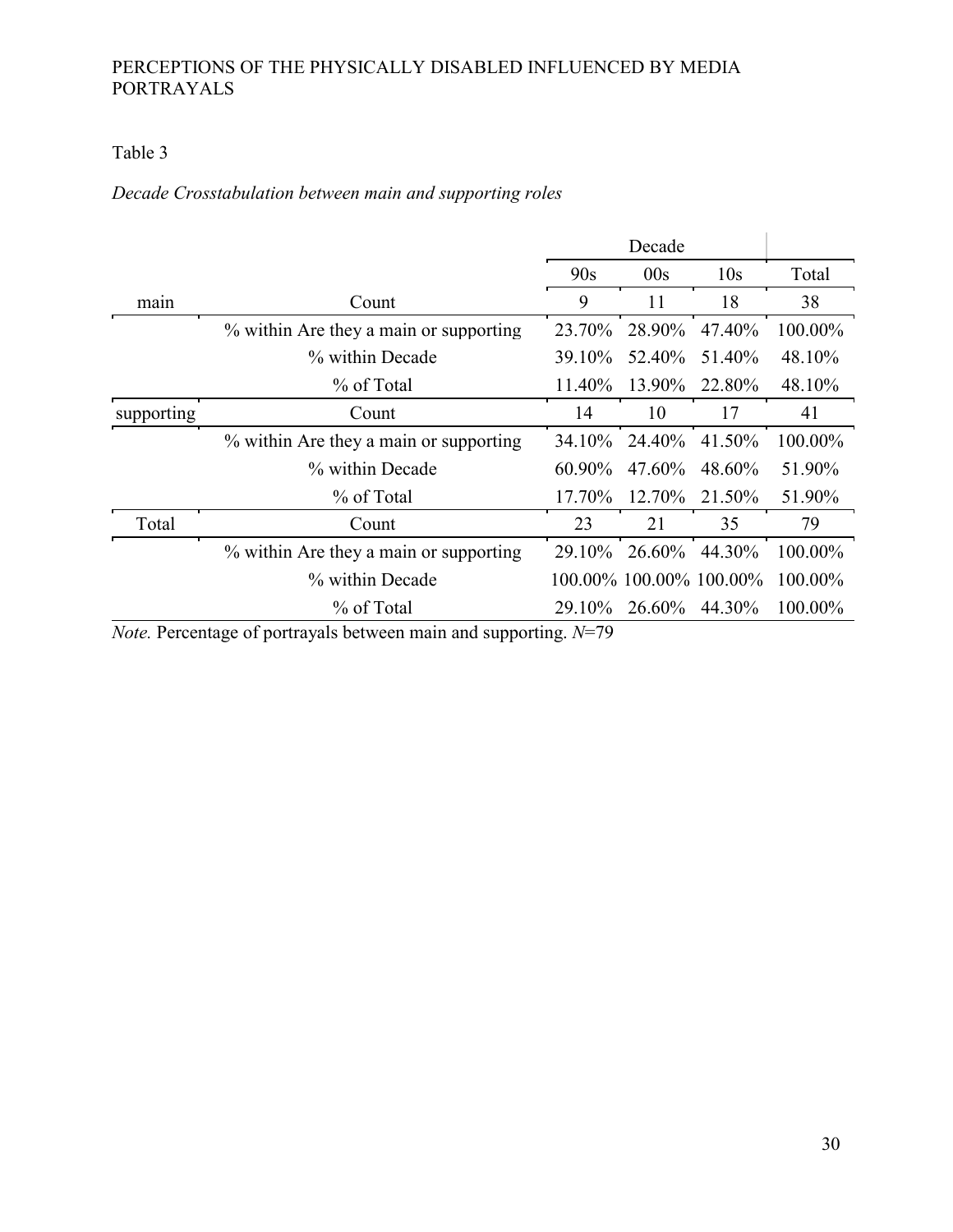## Table 4

## <span id="page-37-0"></span>*Crosstabulation of assistant device use*

|       |                                                                              |        | Decade |                                 |                |
|-------|------------------------------------------------------------------------------|--------|--------|---------------------------------|----------------|
|       |                                                                              | 90s    | 00s    | 10 <sub>s</sub>                 | Total          |
| yes   | Count                                                                        | 14     | 14     | 26                              | 54             |
|       | % within Do they use an assistive device? 25.90% 25.90% 48.10% 100.00%       |        |        |                                 |                |
|       | % within Decade                                                              | 60.90% |        | 66.70% 74.30%                   | 68.40%         |
|       | % of Total                                                                   | 17.70% |        | 17.70% 32.90%                   | 68.40%         |
| no    | Count                                                                        | 9      | 7      | 9                               | 25             |
|       | $\%$ within Do they use an assistive device? 36.00% 28.00%                   |        |        |                                 | 36.00% 100.00% |
|       | % within Decade                                                              | 39.10% | 33.30% | 25.70%                          | 31.60%         |
|       | % of Total                                                                   | 11.40% | 8.90%  | 11.40%                          | 31.60%         |
| Total | Count                                                                        | 23     | 21     | 35                              | 79             |
|       | % within Do they use an assistive device? $29.10\%$ $26.60\%$ 44.30% 100.00% |        |        |                                 |                |
|       | % within Decade                                                              |        |        | 100.00% 100.00% 100.00% 100.00% |                |
|       | % of Total                                                                   | 29.10% |        | 26.60% 44.30% 100.00%           |                |

*Note.* Crosstabulation of assistance device use in portrayals. *N*=79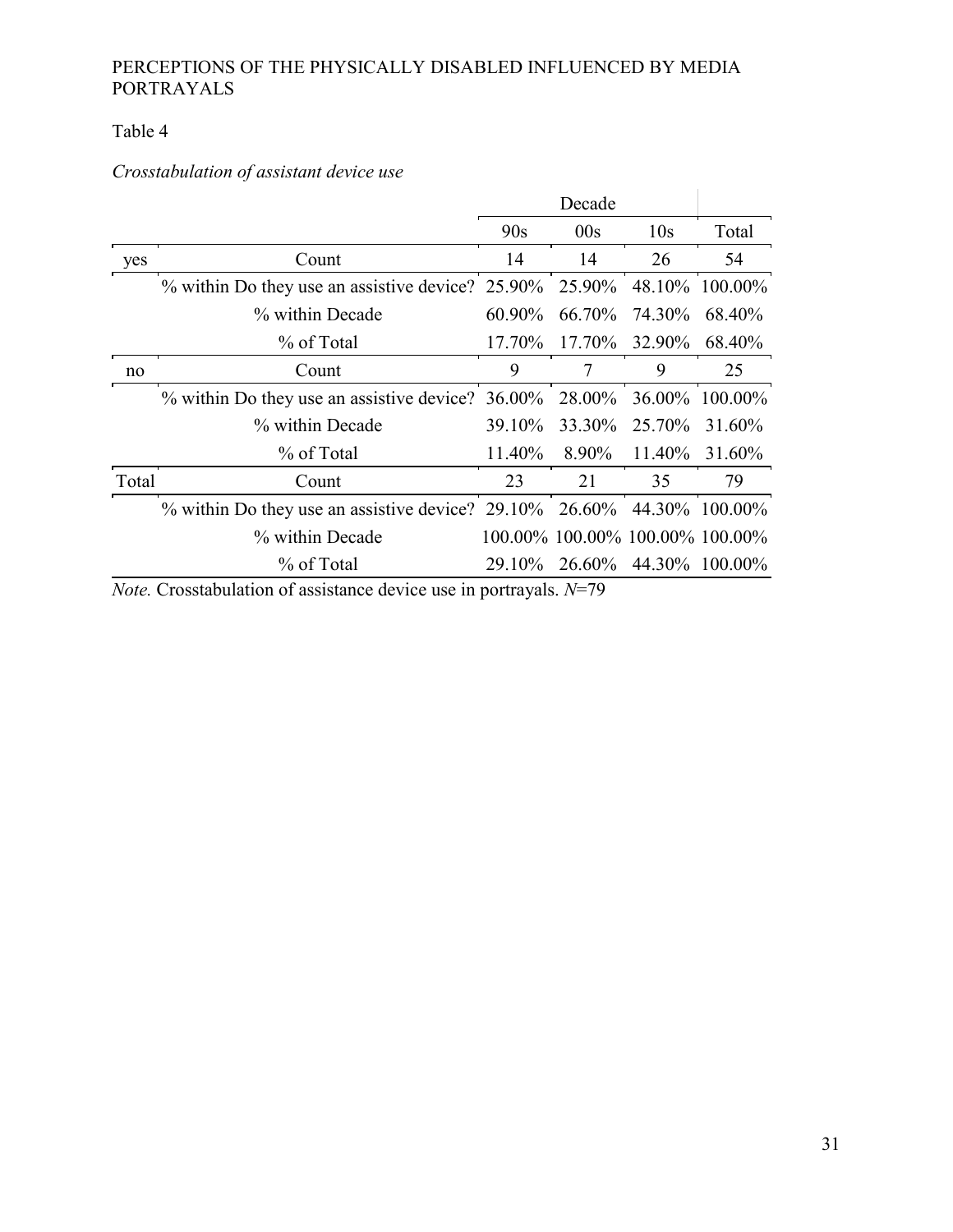## Table 5

## <span id="page-38-0"></span>*Crosstabulation of Cause of disability*

|            |                                      |                  | Decade                          |                 |                 |
|------------|--------------------------------------|------------------|---------------------------------|-----------------|-----------------|
|            |                                      | 90s              | 00s                             | 10 <sub>s</sub> | Total           |
| congenital | Count                                | 10               | 8                               | 8               | 26              |
|            | % within Cause of disability.        | 38.50%           | 30.80%                          | 30.80%          | 100.00%         |
|            | % within Decade                      | 43.50%           | 38.10%                          | 22.90%          | 32.90%          |
|            | % of Total                           | 12.70%           | 10.10%                          | 10.10%          | 32.90%          |
| postnatal  | Count                                | 13               | 13                              | 26              | 52              |
|            | % within Cause of disability. 25.00% |                  | 25.00%                          | 50.00%          | 100.00%         |
|            | % within Decade                      | 56.50%           | 61.90%                          | 74.30%          | 65.80%          |
|            | % of Total                           | 16.50%           | 16.50%                          | 32.90%          | 65.80%          |
| unknown    | Count                                | $\boldsymbol{0}$ | $\theta$                        |                 |                 |
|            | % within Cause of disability.        | $0.00\%$         | $0.00\%$                        |                 | 100.00% 100.00% |
|            | % within Decade                      | $0.00\%$         | $0.00\%$                        | 2.90%           | 1.30%           |
|            | % of Total                           | $0.00\%$         | $0.00\%$                        | 1.30%           | 1.30%           |
| Total      | Count                                | 23               | 21                              | 35              | 79              |
|            | % within Cause of disability. 29.10% |                  | 26.60%                          | 44.30%          | 100.00%         |
|            | % within Decade                      |                  | 100.00% 100.00% 100.00% 100.00% |                 |                 |
|            | % of Total                           | 29.10%           | 26.60%                          | 44.30%          | 100.00%         |

*Note.* Crosstabulation of cause of disability by decade. *N*=79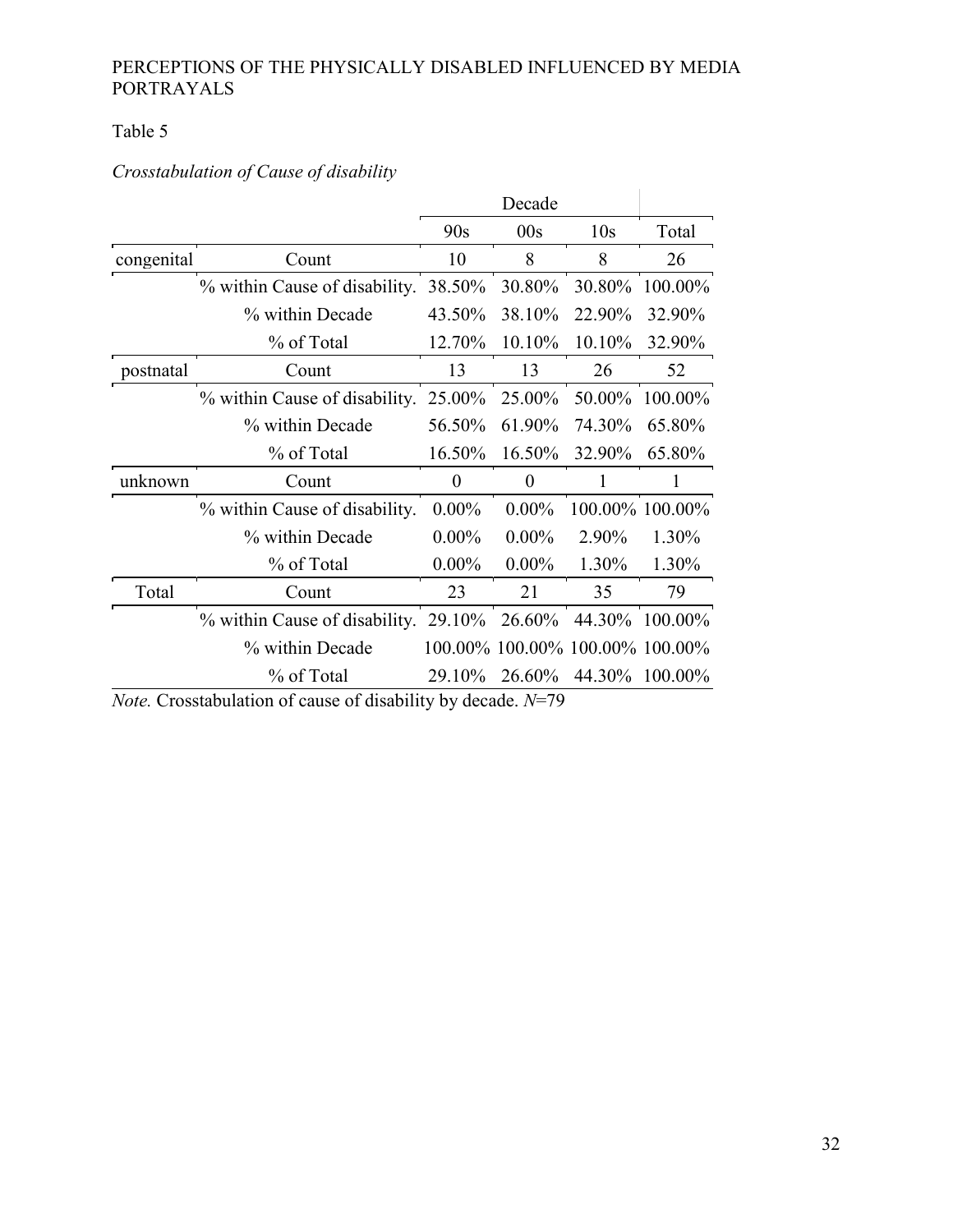## Table 6

## <span id="page-39-0"></span>*Crosstabulation of Category of disability*

|          |                                         |        | Decade                          |                 |            |
|----------|-----------------------------------------|--------|---------------------------------|-----------------|------------|
|          |                                         | 90s    | 00s                             | 10 <sub>s</sub> | Total      |
| physical | Count                                   | 11     | 18                              | 29              | 58         |
|          | % within Category of disability. 19.00% |        | 31.00%                          | 50.00%          | 100.00%    |
|          | % within Decade                         | 47.80% | 85.70%                          | 82.90%          | 73.40%     |
|          | % of Total                              | 13.90% | 22.80%                          | 36.70%          | 73.40%     |
| visual   | Count                                   | 7      | 3                               | $\overline{4}$  | 14         |
|          | % within Category of disability.        | 50.00% | 21.40%                          | 28.60%          | 100.00%    |
|          | % within Decade                         | 30.40% | 14.30%                          | 11.40%          | 17.70%     |
|          | % of Total                              | 8.90%  | 3.80%                           | 5.10%           | 17.70%     |
| neural   | Count                                   | 2      | $\Omega$                        |                 | 3          |
|          | % within Category of disability.        | 66.70% | $0.00\%$                        | 33.30%          | 100.00%    |
|          | % within Decade                         | 8.70%  | $0.00\%$                        | 2.90%           | 3.80%      |
|          | % of Total                              | 2.50%  | $0.00\%$                        | 1.30%           | 3.80%      |
| auditory | Count                                   | 3      | $\theta$                        |                 | 4          |
|          | % within Category of disability.        | 75.00% | $0.00\%$                        | 25.00%          | 100.00%    |
|          | % within Decade                         | 13.00% | $0.00\%$                        | 2.90%           | 5.10%      |
|          | % of Total                              | 3.80%  | $0.00\%$                        | 1.30%           | 5.10%      |
| Total    | Count                                   | 23     | 21                              | 35              | 79         |
|          | % within Category of disability. 29.10% |        | 26.60%                          | 44.30%          | $100.00\%$ |
|          | % within Decade                         |        | 100.00% 100.00% 100.00% 100.00% |                 |            |
|          | % of Total                              | 29.10% | 26.60%                          | 44.30%          | 100.00%    |

*Note.* Crosstabulation of category of disability between decades. *N*=79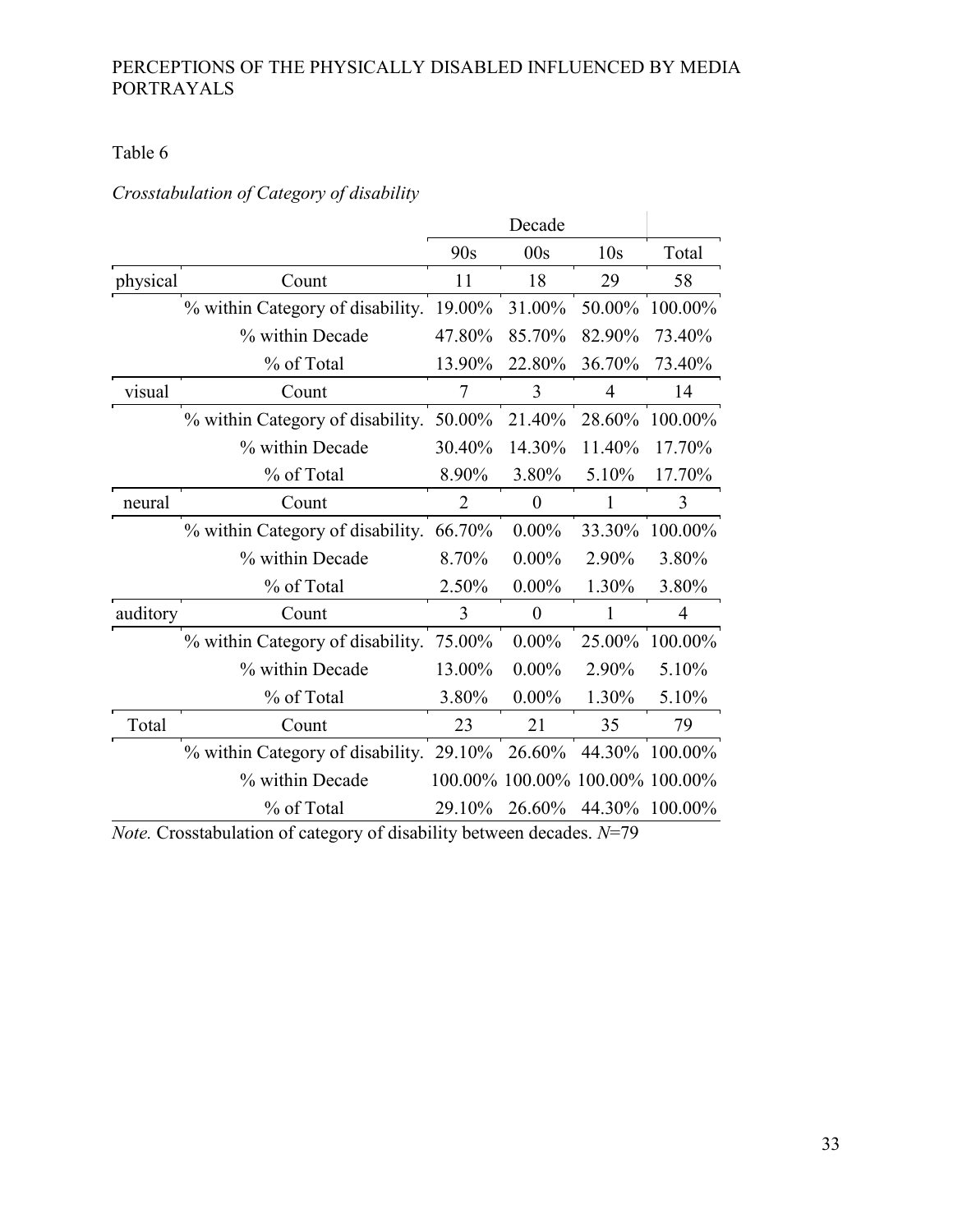#### **Discussion**

<span id="page-40-0"></span>The purpose of this study was to determine if supercrip and victim concept stereotypes were still prevalent in media portrayals of the physically disabled, and what shifts in media portrayals had occurred based on the prior research of Dahl (1993). Results found that while there have been changes in cinematic media portrayals of the physically disabled, portrayals seem to have shifted from one extreme to the other.

RQ1 asks what perceptions of the physically disabled are portrayed in the media. Results showed a significant increase in neutral and very positive portrayals over time, however victim concept portrayals have also simultaneously risen. This shows a movement away from supercrip stereotype, and portraying the physically disabled as exceptional. Though portrayals have neutralized more in tone, perceptions seem to have swung in the other direction increasingly showing that the individual's quality of life is still lesser than ideal. Dahl (1993) suggested in his research that while many social terms and jargon painted a burdensome view of the disabled, there had been some changes in the American films that presented a more sympathetic and romanticized view of the disabled. Findings from this content analysis validate findings from Dahl's study that portrayals have changed to present a more sympathetic view of the physically disabled. However, this increasingly sympathetic view seems to have come with the trade of showing the disabled as victims of their circumstances that depend on the generosity of their community, rather than individuals that are exceptional for exceeding stigmatized expectations of their conditions.

RQ2 asks if supercrip and victim concept are still the most prevalent portrayals in film. As previously stated, findings indicated that there has been a notable shifted from supercrip and negative portrayals to more neutral and very positive portrayals, while simultaneously victim portrayals have also risen. This indicates that between supercrip and victim concept, there has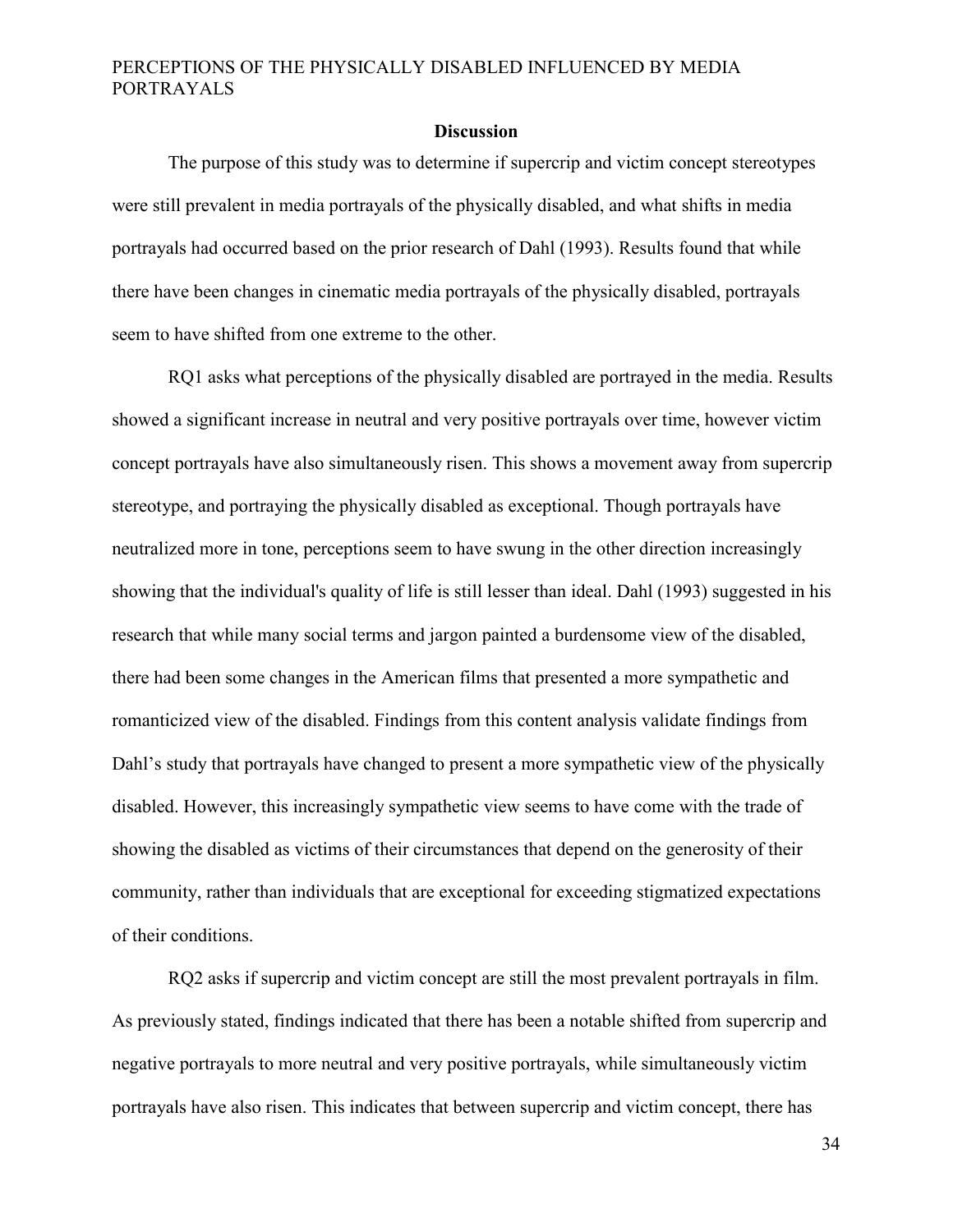been a shift in prevalence. While these to perceptions are still the most notable, victim concept seems to be most prevalent in modern film portrayals.

The more the physically disabled are shown as victims of their own circumstances, the more this could potentially have a negative impact on others' views of the value in society a physically disabled person contributes and possibly lessen their quality of life further still. Black and Pretes (2007) stated that movies offer others "a way to explore the unfamiliar in a safe environment" (p.66) and may stand as their primary source of information. Being that is the case, in regards to physical disabilities, the results of this study suggest that media portrayals can and do have an effect on people's perceptions. When movie portrayals are an individual's primary source of information for a topic they are otherwise uninformed of, this lays the foundation for misconceptions and stigmatized attitudes towards persons with physical disabilities. Melham and Punyanunt-Carter (2019) have also indicated that studies have shown portrayals do have an effect on viewers' beliefs. The interaction processes displayed on the movie screen gives viewers an impression of how they need or should engage with persons with physical disabilities. It makes that one would fashion their attitudes and behaviors with the physically disabled after those portrayed in those films or other media that served as their source of information on the disability.

Findings also showed a decrease in portrayals of persons with a congenital disability over time. This could be part of the reason for neutralized tones of portrayals. As Lynch and Thomas (1999) indicated in their research the attitudes developed towards persons with disabilities is largely connected to the interactive process. As the authors mention in their research, the prevalent message embedded in campaigns and media to the public "doesn't emphasize the potential independence or individuality of the person" (p. 8), but emphasizes a victim status on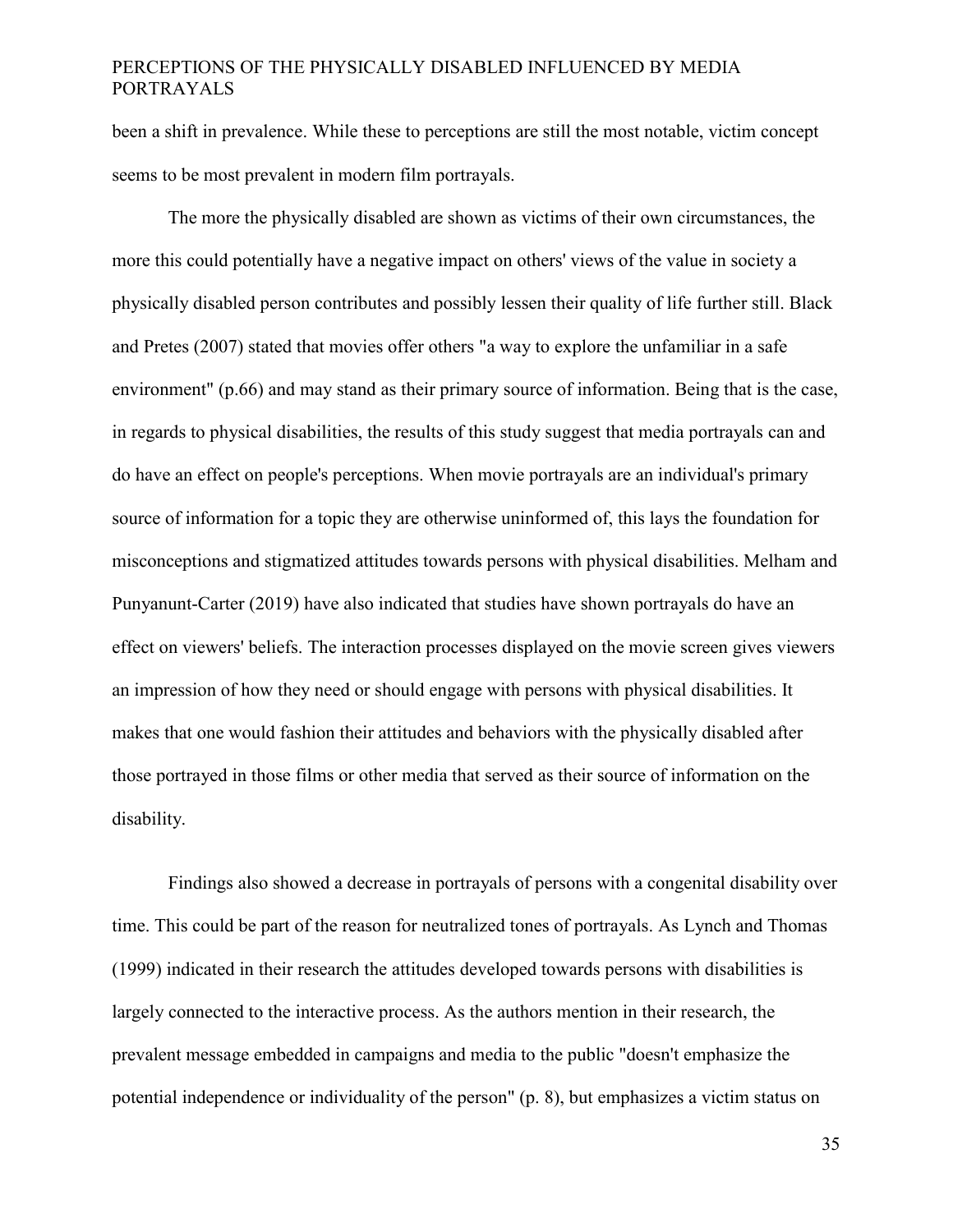persons with disabilities. The authors stated that this kind of messaging serves as a prime example of promoting the victim concept. This decrease in portrayals of congenital disabilities could show a lack of understanding of interactions with congenital disabilities, or perhaps that persons with congenital disabilities are inherently seen more as victims, thus decreasing their presence on the silver screen rather than see these portrayals neutralize with other perceptions.

Findings also showed there were more portrayals of the physically disabled with assistive devices than without. This factor could potentially have some influence on the persistent victim concept perception of the portrayals, despite the fact that the tone of these portrayals has improved over time. By showing more disable characters with assistive devices, this may feed the perception that a person who is disabled requires assistance to be successful. Black and Pretes (2007) research argues that the trends in the film industry have cultivated an attitude of ableism, or the "discrimination or prejudice against people with disabilities, especially physical disabilities" that hold many similarities to racism and sexism. The persistence of character portrayals with assist devices could give the impression that one with a physical disability requires some kind of assistance in order for them to function properly. This notion may foster an attitude towards the physically disabled that they are a burden either to themselves or others due to this anticipated need for assistance. While this majority presence of assistive devices does not directly indicate such prevalence, future researchers could look at the influence the presence of these devices has on the development of attitudes and subjective norms.

Results showed there was a significantly greater number of male portrayals than female portrayals. However, there was no significance found in difference in tone or perception portrayed between gender.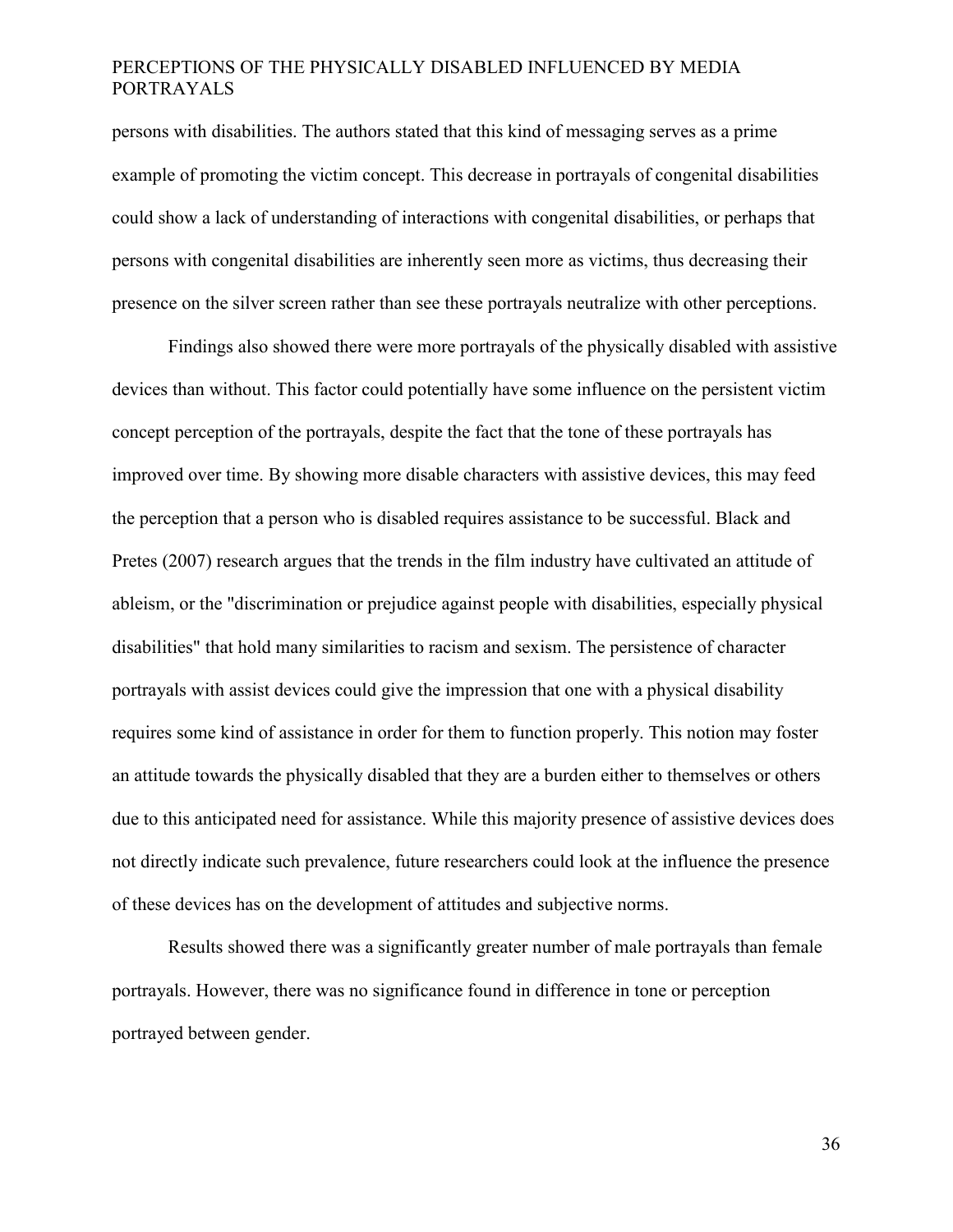Finally, RQ3 asked if there had been a shift in portrayals over time. Findings of this study indicate that there has been notable motion in all variables over the past 30 years. As previously stated, the pendulum has shifted from one extreme to the other. Instead of physically disabled individuals being seen as exceptional for their ability to adapt to their circumstances and function normally, more modern portrayals, as indicated by Dahl (1993) present the physically disabled in a more sympathetic and romanticized light. This shift may be seen as a form of progress, however any extreme has its cons. With a greater emphasis on persons with physical disabilities as very positive and victim, while the positive nature of the portrayal has its benefits, disabled characters being portrayed as victims could foster an attitude of pity towards those whose circumstances are atypical. Dahl (1993) stated in his research that most disabled people would prefer to be shown as part of the average population.

Ultimately, portrayals in film have an impact on peoples' views (Melham and Punyanunt-Carter, 2019), and for many that do not have a direct experience with a person(s) with a physical disability, film often serves as their primary source of information (Black and Pretes, 2007). It is important to study the influence and impact film has on the disabled community, because these perceptions shaped by film portrayals affect the quality of life for physically disabled individuals, including the kinds of opportunities they have for both occupation and recreation.

#### <span id="page-43-0"></span>**Limitations**

Limitations presented in this study include the timeframe in which the sample of films was taken from, and as that this analysis focused mainly on the perceptions of supercrip and stereotype. Other perceptions may exist, and future researchers could look further into these other attitudes, however, one of the purposes of this study being the prevalence (or lack thereof) of supercrip and victim concept, this was intentional.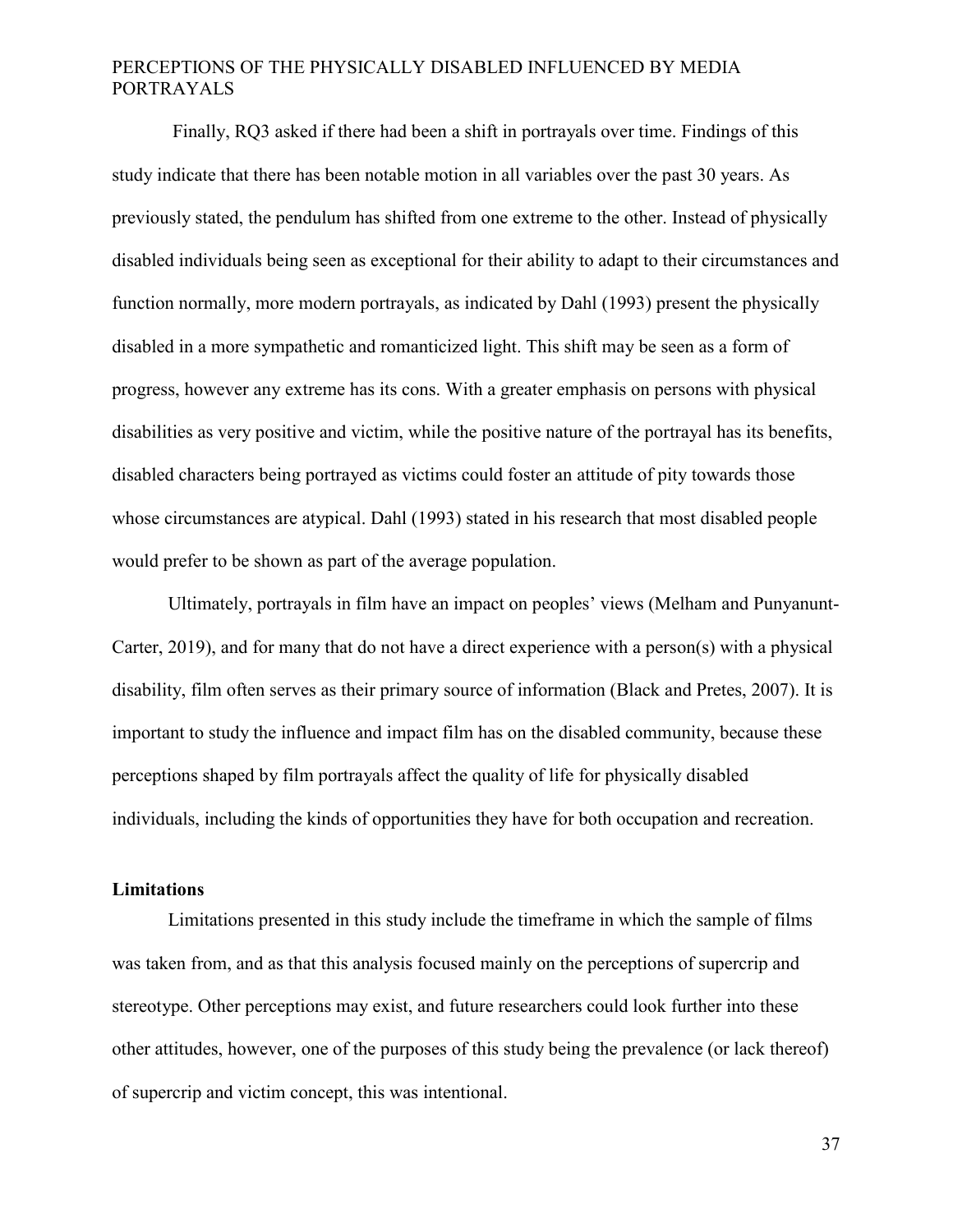#### <span id="page-44-0"></span>**Future Research**

Future research could examine what attitudes exist towards the physically disabled and how much media influenced the development of these attitudes. They could also look into how constructs of attitudes and subjective norms contribute to the perceptions of others towards the physically disabled, and how the "interactive process" impacts the development of these attitudes. Understanding the not only the effects of media consumption but how strongly they influence attitudes towards the physically disabled will be beneficial in addressing issues concerning inaccurate understanding of various physical disabilities, and how these perceptions impact the physically disabled community's quality of life.

### **Conclusion**

<span id="page-44-1"></span>Portrayals in the media have an impact on the viewers perceptions. The most prevalent messages in the previous media have cultivated an attitude that disabled are victims, though there have been shifts in these perceptions.

The primary goal of this study was to determine what shifts in portrayals of the physically disabled had occurred over the past three decades. Findings indicated that portrayals have decreased in the number of supercrip stereotype, but have increased in neutral, very positive, and victim concept. Results also indicated that there has been a significant decrease in the number of portrayals of congenital disabilities, and that there is also a bigger prevalence of physical disabilities that do not impair the visual or auditory functions. Results also showed a bigger presence of portrayals of physically disabled with assistive devices.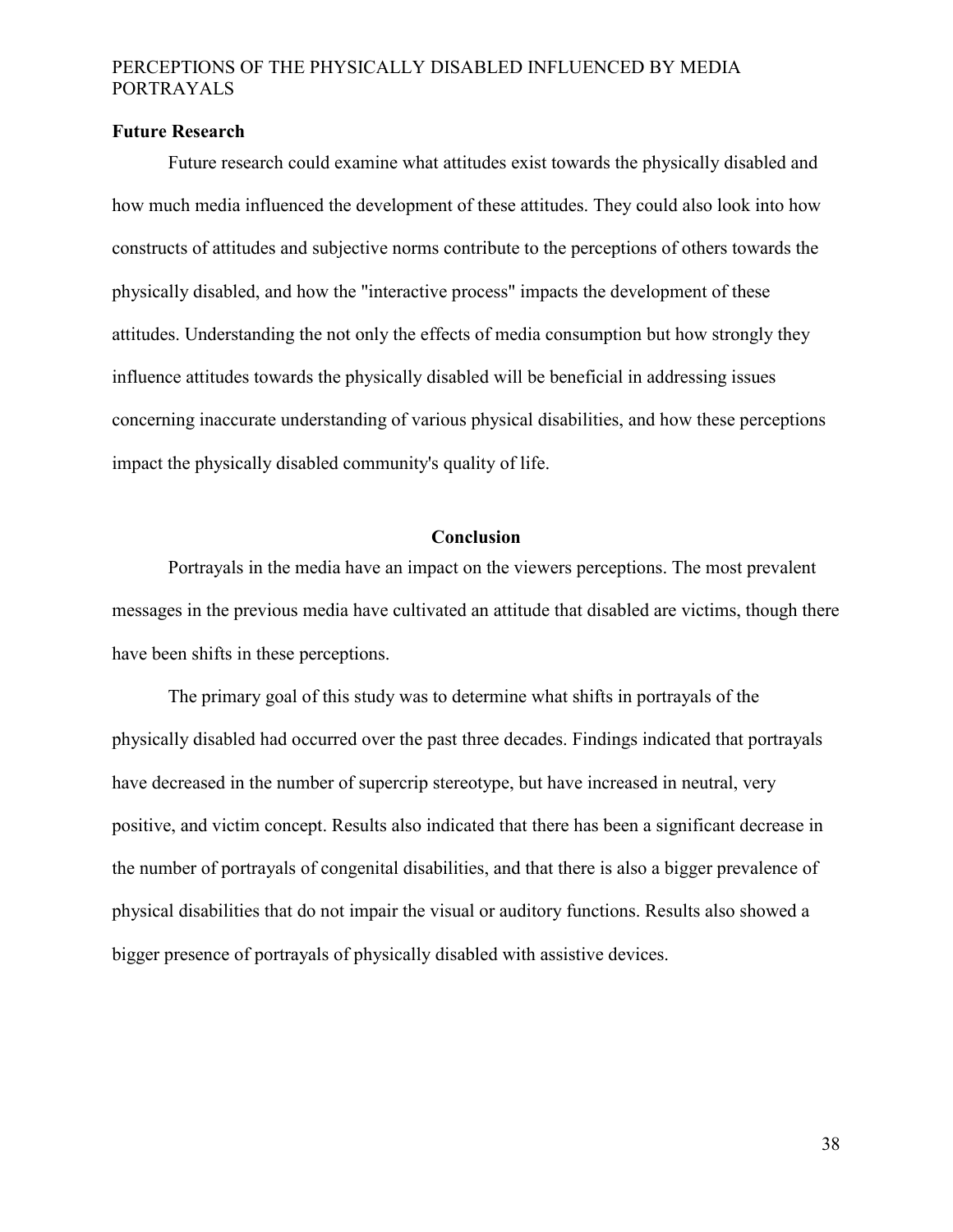#### **References**

- <span id="page-45-0"></span>Adam, I. (2019). Accommodators or non-accommodators? A typology of hotel frontline employees' attitude towards guests with disabilities. *International Journal of Hospitality Management.* 82:22-31. <https://doi.org/10.1016/j.ijhm.2019.03.010>
- American Heritage Dictionary. (2000). The American Heritage *Dictionary of the English Language: Fourth Edition*. Retrieved November 16, 2006, from http://www.bartleby.com/ 61/77/A0017750.html.
- Beattie, G., Sale, L., & McGuire, L. (2011). An inconvenient truth? Can a film really affect psychological mood and our explicit attitudes towards climate change? Semiotica, 187(1- 4), 105–125. doi:10.1515/semi.2011.066
- Biklen, D., & Bogdan, R. (1977). Media portrayals of disabled people: A study in stereotypes. *Interracial Books for Children Bulletin, 8, 4-9.*
- Bilandzic, H., & Sukalla, F. (2019). The Role of Fictional Film Exposure and Narrative Engagement for Personal Norms, Guilt and Intentions to Protect the Climate. Environmental Communication, 13(8), 1069–1086. https://doi.org/10.1080/17524032.2019.1575259
- Black, R. S., & Pretes, L. (2007). Victims and victors: Representation of physical disability on the silver screen. *Research and Practice for Persons with Severe Disabilities, 32*(1), 66- 83.
- Britton, J.O. & Thomas, K.R. (1972). Modifying attitudes toward the disabled: An interactive approach. *American Archives of Rehabilitation Therapy, 20,* 112-14.
- Clogston, J. S. (1989). A theoretical framework for studying media portrayal of persons with disabilities. Paper presented at the Annual Meeting of the Association for the Education in Journalism and Mass Communication, Washington, D.C. (August 1989)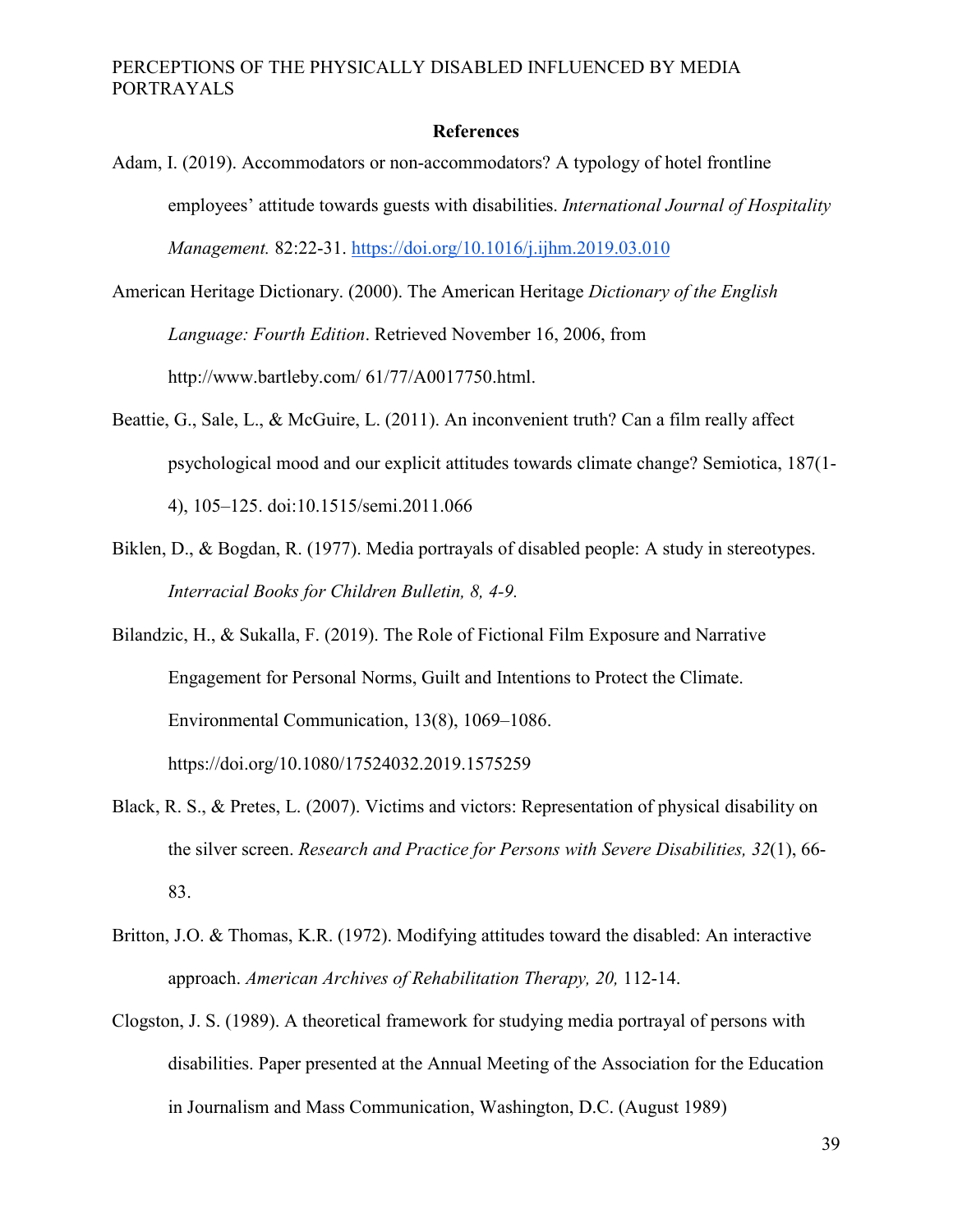Clogston, J. S. (1990). Disability coverage in 16 newspapers. *Louisville: Advocado Press.*

- Covington, G. (1988). The stereotypes, the myths and the media. *Washington, D.C., The News Media and Disability Issues.* Washington, D.C.: National Institute on Disability and Rehabilitation Research. 1-2.
- Dahl, M. (1993). The Role of the Media in Promoting Images of Disability- Disability as Metaphor: The Evil Crip. *Canadian Journal of Communication*, 18(1). <https://doi.org/10.22230/cjc.1993v18n1a718>
- Disability. (n.d.). Retrieved from<https://www.merriam-webster.com/dictionary/disability>
- Dundes, L. (2001). Disney's modern heroine Pocahontas: Revealing age-old gender stereotypes and discontinuity under a façade of liberation. Social Science Journal, 38(3), 353−365.
- Elliott, T. R., & Byrd, E. K. (1982). Media and disability. *Rehab. Lit.* 43:11-12
- Elliott, T. R., & Byrd, E. K. (1983). Attitude change toward disability through television portrayal. *Journal of applied rehabilitation counseling*, *14*(2), 35-37.
- Esmail, S., Darry, K., Walter, A., & Knupp, H. (2010). Attitudes and perceptions towards disability and sexuality. Disability and Rehabilitation, 32(14), 1148–1155. https://doi.org/10.3109/09638280903419277
- Farnall, Q, & Smith, K. A. (1999). Reactions to people with disabilities: Personal contact versus viewing of specific media portrayals. *Journalism and Mass Communication Quarterly, 76*, 659-673.
- Gardner, J. M., & Radel, M. (1978). Portrait of the disabled in the media. Journal of Community Psychology, *6*, 269 - 274.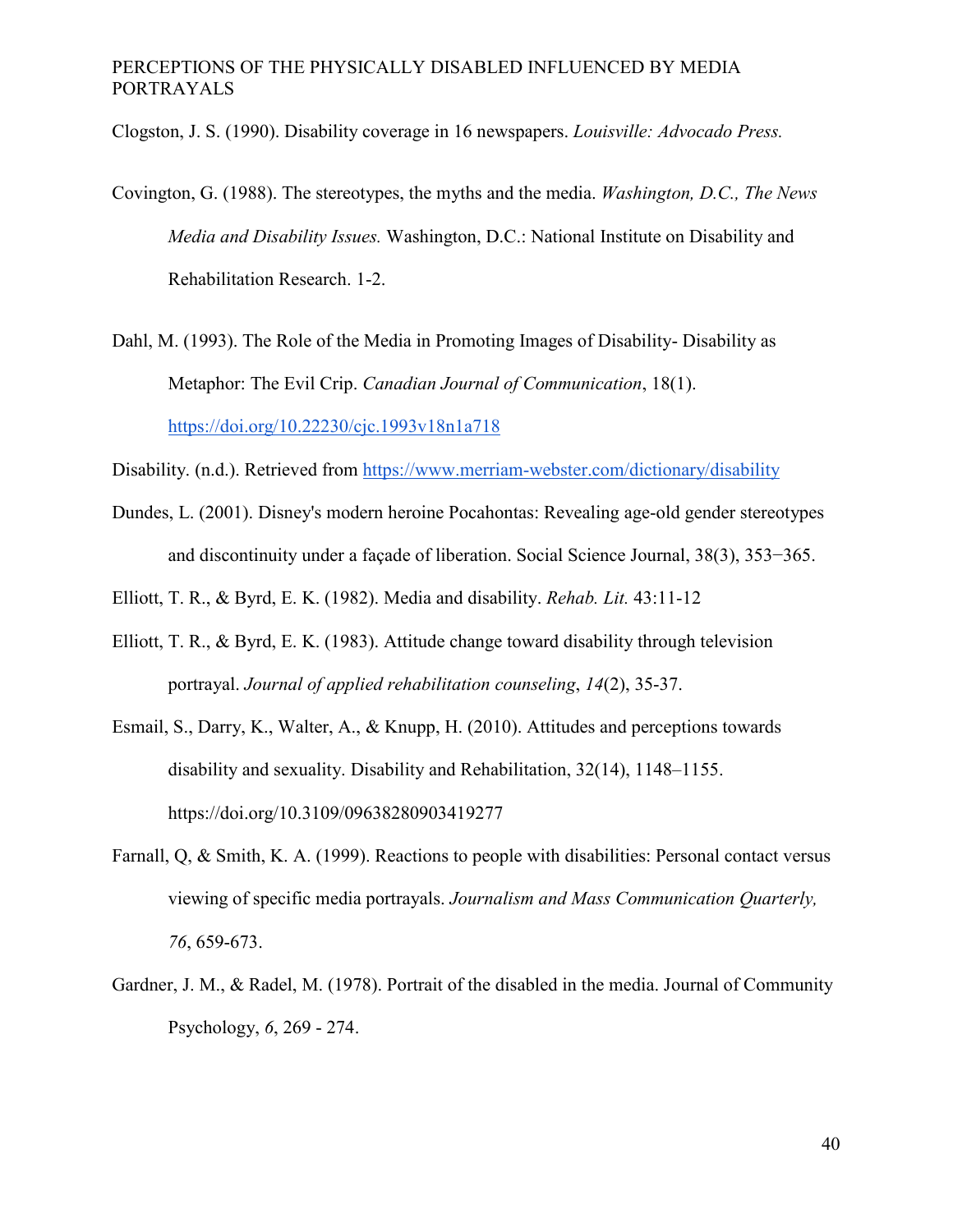Gerbner, G. (1970). Cultural Indicators: The case of violence in television drama. *The ANNALS of the American Academy of Political and Social Science*, *388*(1), 69–81[.](https://doi.org/10.1177/000271627038800108)

<https://doi.org/10.1177/000271627038800108>

- Gerbner, G., & Gross, L. (1976). Living with television: The violence profile. *Journal of Communication, 26*(2), 173–199.
- Gerbner, G., Gross, L., Signorielli, N., Morgan, M., & Jackson-Beeck, M. (l979). The demonstration of power: Violence profile No. 10. *Journal of Communication, 29*, 177– 196.
- Gross, L., & Jeffries-Fox, S. (1978). " 'What do you want to be when you grow up little girl'?" in Gaye Tuchman, Arlene Kaplan Daniels, and James Benet (eds.), *Health and Home: Images of Women in the Mass Media.* New York: Oxford University Press.
- Haller, B., & Zhang, L. (2014). Stigma or empowerment? What do disabled people say about their representation in news and entertainment media?
- Hamilton, J. T. (1998). Channeling violence: The economic market for violent television programming. Princeton, NJ: *Princeton University Press*.
- Heavy viewers Oxford Reference. (2019, November 3). Retrieved from https://www.oxfordreference.com/view/10.1093/oi/authority.20110803095927728.
- Howitt, Denis. (1982). The mass media and social problems. Oxford: *Pergamon Press*.
- Hughes, M. (1980). The Fruits of Cultivation Analysis: A reexamination of some effects of television watching. *Public Opinion Quarterly, (16)*, 288–302.
- Kim, S. (Sam), Kim, S. (Sean), & Petrick, J. F. (2019). The Effect of Film Nostalgia on Involvement, Familiarity, and Behavioral Intentions. Journal of Travel Research, 58(2), 283–297. https://doi.org/10.1177/0047287517746015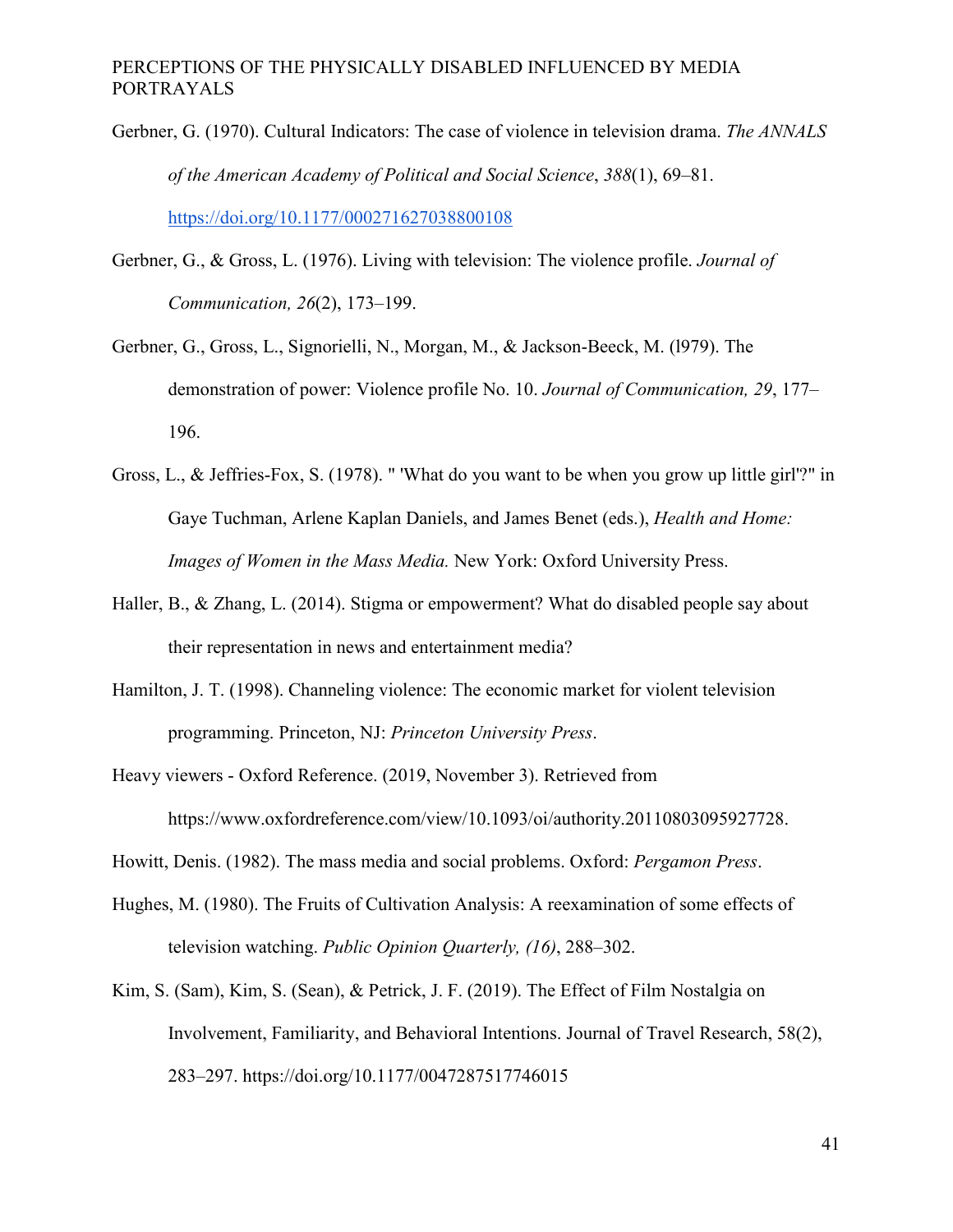- Klite, P., Bardwell, R. A., & Salzman, J. (1995). A day in the life of local TV news in America. Denver, CO: *Rocky Mountain Media Watch.*
- Klite, P., Bardwell, R. A., & Salzman, J. (1997). Local TV news: Getting away with murder. *Harvard International Journal of Press/Politics, 2,* 102–112.
- Lynch, R. T., & Thomas, K. R. (1999). People with Disabilities as Victims: Changing an III-Advised Paradigm. *The psychological and social impact of disability*, 212.
- Melhem, S., & Punyanunt-Carter, N. M. (2019). Using Cultivation Theory to Understand American College Students' Perceptions of Arabs in the Media. Journal of Muslim Minority Affairs, 39(2), 259–271. https://doi.org/10.1080/13602004.2019.1625258
- National Institute on Disability and Rehabilitation Research. (1991). Communications about disability. *Rehab Brief, 13*(12).
- Nelson, J. A. (1994). Broken images: Portrayals of those with disabilities in American media. In J. A. Nelson (Ed.), The disabled, the media, and the information age (pp. 1—24). *Westport, CT: Greenwood Press.*
- Norden, M. F. (1994). The cinema of isoiation: A history of physical disability in the movies. *New Brunswick, NJ: Rutgers University Press.*
- Potter, J. W., & Chang, I. C. (l990). Television exposure measures and the cultivation hypothesis. *Journal of Broadcasting & Electronic Media, 34*, 335–350.

Rees, L., Robinson, P., & Shields, N. (2019). Media portrayal of elite athletes with disability – a systematic review. *Disability and Rehabilitation*, *41*(4), 374–381[.](https://doi.org/10.1080/09638288.2017.1397775) <https://doi.org/10.1080/09638288.2017.1397775>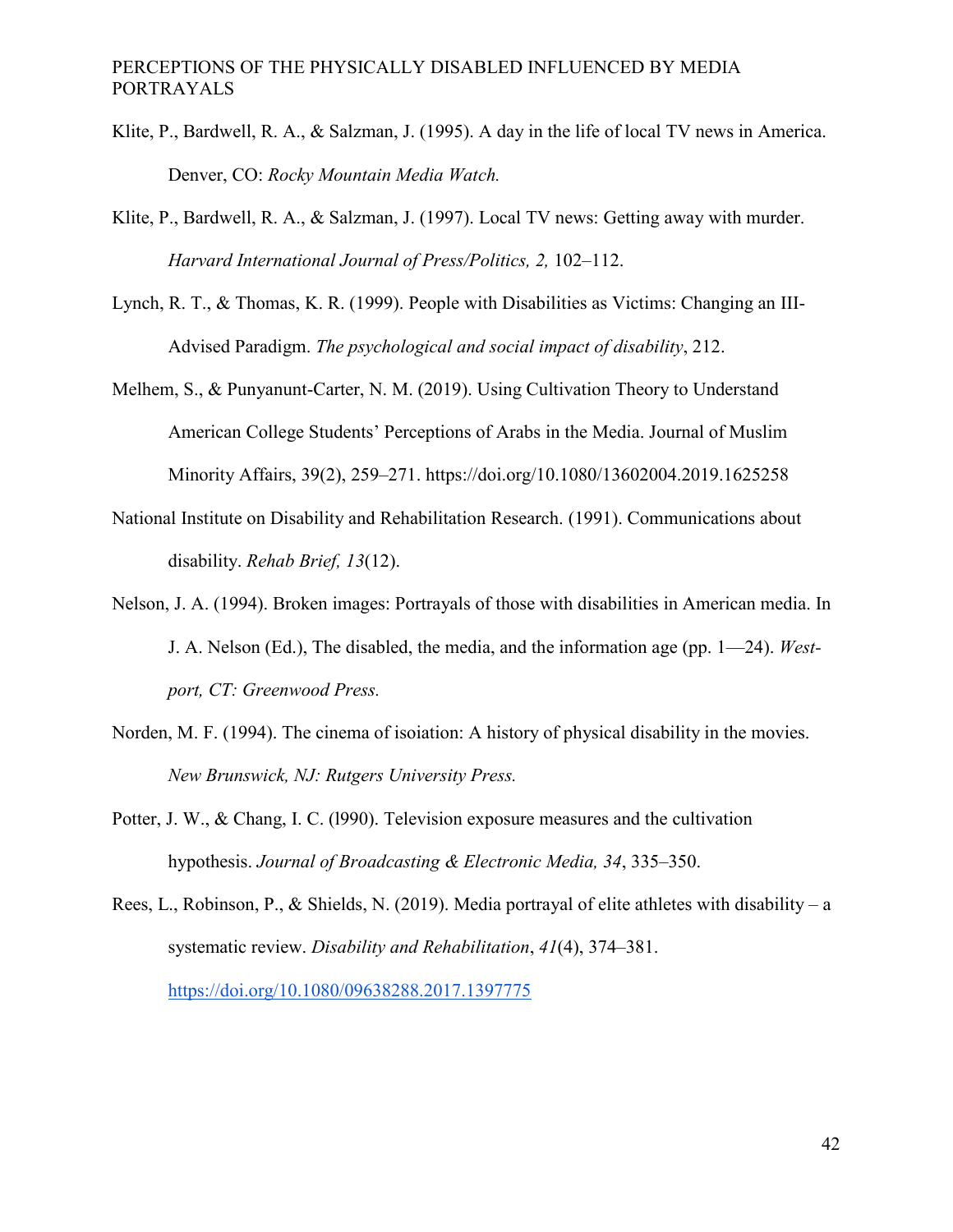- Robinson, T., Callister, M., Magoffin, D., & Moore, J. (2007). The portrayal of older characters in Disney animated films. Journal of Aging Studies, 21(3), 203–213[.](https://doi.org/10.1016/j.jaging.2006.10.001) <https://doi.org/10.1016/j.jaging.2006.10.001>
- Roeher, G. (1961). Significance of public attitudes on the rehabilitation of the disabled. *Rehab. Lit.* 36:9:66-72.

Romer, D., Jamieson, K. H., & Aday, S. (2003). Television news and the cultivation of fear of crime. *Journal of Communication, 53*(1), 88–104. [https://doi.org/10.1111/j.1460-](https://doi.org/10.1111/j.1460-2466.2003.tb03007.x) [2466.2003.tb03007.x](https://doi.org/10.1111/j.1460-2466.2003.tb03007.x)

- Rubin, A. M., Perse, E. M., & Taylor, D. S. (l988). A methodological investigation of cultivation. *Communication Research, 15*, l07–134.
- Safran, S. P. (2001). Movie images of disability and war: Framing history and political ideology. *Remedial and Special Education, 22,* 223-232.

Schema. (n.d.). Retrieved from<https://www.merriam-webster.com/dictionary/schema>

- Shanahan, J., & Morgan, M. (1999). Television and its viewers: Cultivation theory and research (1st ed.).<https://doi.org/10.1017/CBO9780511488924>
- Sheeran, P., & Orbell, S. (1999). Self-schemas and the theory of planned behaviour. 19.
- Susman, J. (1994). Disability, stigma and deviance. *Social Science and Medicine, 38,*15—22.
- Wilson, F. T., & Blackburn, A. G. (2014). The Depiction of Female Municipal Police Officers in the First Four Decades of the Core Cop Film Genre: "It's a Man's World." Women & Criminal Justice, 24(2), 83–105. <https://doi.org/10.1080/08974454.2013.842521>
- Zhang, L., & Haller, B. (2013). Consuming Image: How Mass Media Impact the Identity of People with Disabilities. Communication Quarterly, 61(3), 319–334. https://doi.org/10.1080/01463373.2013.776988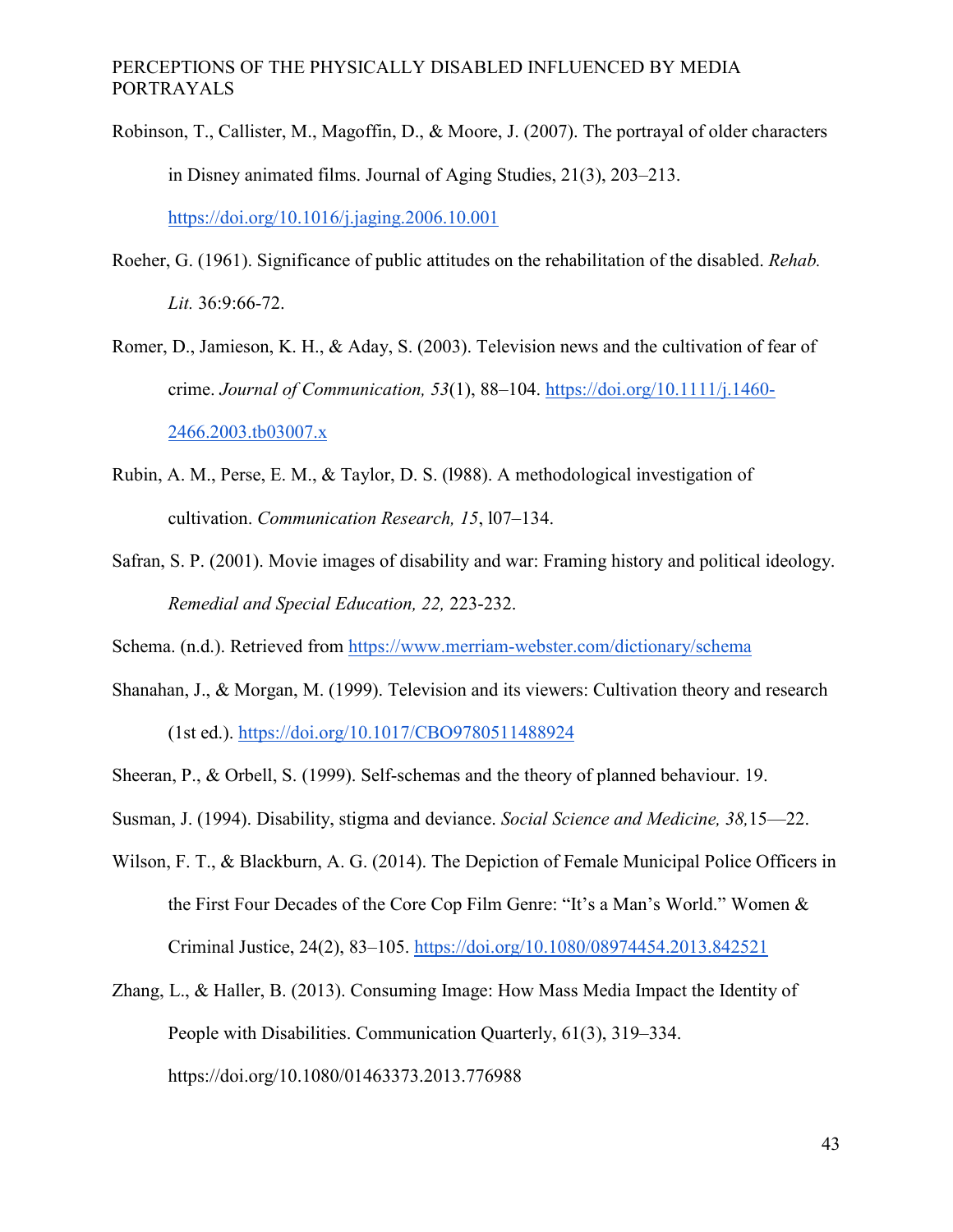## **APPENDIX**

## <span id="page-50-1"></span><span id="page-50-0"></span>**Appendix 1**

*Tone and Perception Coding Reliability by Film Title and Decade (90s)*

| <b>Born on the Fourth of July</b> | VN  | $\overline{N}$                | Neut. | $\overline{P}$ | VP  | Sup |          | Vic NONE    |
|-----------------------------------|-----|-------------------------------|-------|----------------|-----|-----|----------|-------------|
| Percentage Agreement              | 98  | 95.9                          | 95.9  | 89.8           | 98  |     | 100 93.9 | 93.9        |
| Cohen's Kappa                     |     | 0.939 0.917 0.912 0.783 0.929 |       |                |     | 1   |          | 0.878 0.878 |
| <b>Mr. Holland's Opus</b>         |     |                               |       |                |     |     |          |             |
| Percent Agreement                 | 100 | 100                           | 100   | 100            | 100 | 100 | 100      | 94.1        |
| Cohen's Kappa                     |     |                               | 1     | 1              | 1   | UD  |          | 0.883       |
| <b>The Horse Whisperer</b>        |     |                               |       |                |     |     |          |             |
| Percent Agreement                 | 100 | 100                           | 100   | 100            | 100 | 100 | 100      | 100         |
| Cohen's Kappa                     | UD  |                               | 1     | 1              |     | UD  |          |             |
| <b>The Bone Collector</b>         |     |                               |       |                |     |     |          |             |
| Percentage Agreement              | 100 | 100                           | 100   | 94.7           | 100 | 100 | 100      | 100         |
| Cohen's Kappa                     |     |                               | 1     | 0.883          |     | UD  |          |             |

*Note.* Tone and Perception labels are Very Negative (VN), Negative (N), Neutral (Neut.), Positive (P), Very Positive (VP), Supercrip (Sup), Victim (Vic), and NONE. Other terms: Undefined (UD).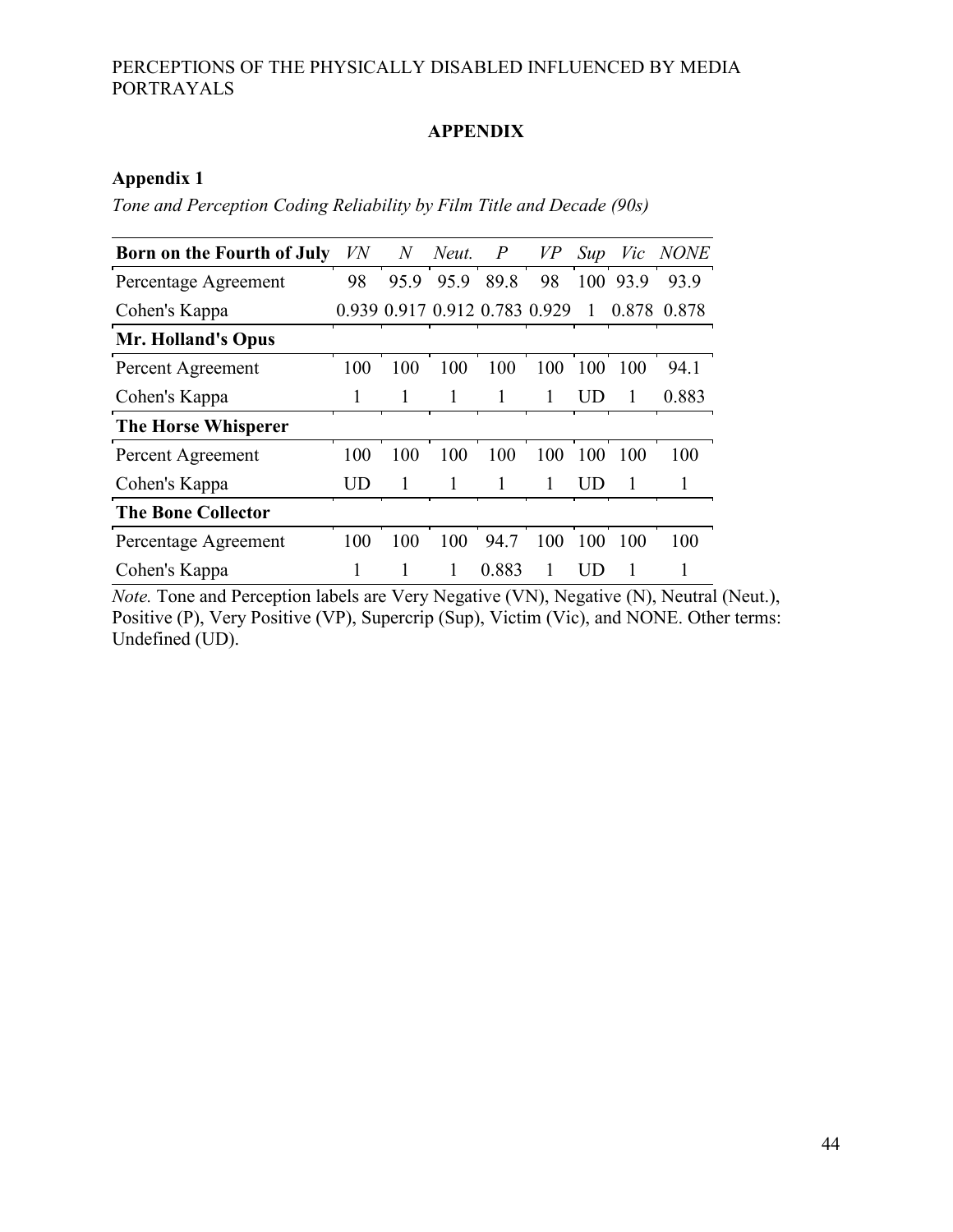## <span id="page-51-0"></span>**Appendix 2**

*Tone and Perception Coding Reliability by Film Title and Decade (00s)*

| Unbreakable                 | VN    | $N_{\rm \scriptscriptstyle I}$ | Neut. | $\boldsymbol{P}$ | <i>VP</i> | Sup         |       | Vic NONE  |
|-----------------------------|-------|--------------------------------|-------|------------------|-----------|-------------|-------|-----------|
| Percentage Agreement        | 100   | 100                            | 100   | 100              | 100       | 100         | 92.9  | 100       |
| Cohen's Kappa               | 1     |                                | 1     | 1                |           |             | 0.837 |           |
| <b>Daredevil</b>            |       |                                |       |                  |           |             |       |           |
| Percent Agreement           | 100   | 100                            | 97    | 97               | 100       | 93.9        | 97    | 97        |
| Cohen's Kappa               | 1     | 1                              |       | 0.872 0.939      | 1         | 0.874 0.921 |       | 0.914     |
| X2: United                  |       |                                |       |                  |           |             |       |           |
| Percentage Agreement        | 95    | 100                            | 95    | 95               | 100       | 100         | 100   | 100       |
| Cohen's Kappa               | 0.857 |                                |       | 0.773 0.898 UD   |           |             |       |           |
| <b>The Village</b>          |       |                                |       |                  |           |             |       |           |
| Percent Agreement           | 100   | 100                            | 100   | 100              | 100       | 100         | 100   | 100       |
| Cohen's Kappa               | 1     | 1                              | UD    | 1                |           |             | 1     | <b>UD</b> |
| <b>Xmen: The Last Stand</b> |       |                                |       |                  |           |             |       |           |
| Percent Agreement           | 100   | 100                            | 100   | 100              | 100       | 100         | 100   | 100       |
| Cohen's Kappa               | 1     |                                |       |                  |           |             |       |           |

*Note.* Tone and Perception labels are Very Negative (VN), Negative (N), Neutral (Neut.), Positive (P), Very Positive (VP), Supercrip (Sup), Victim (Vic), and NONE. Other terms: Undefined (UD).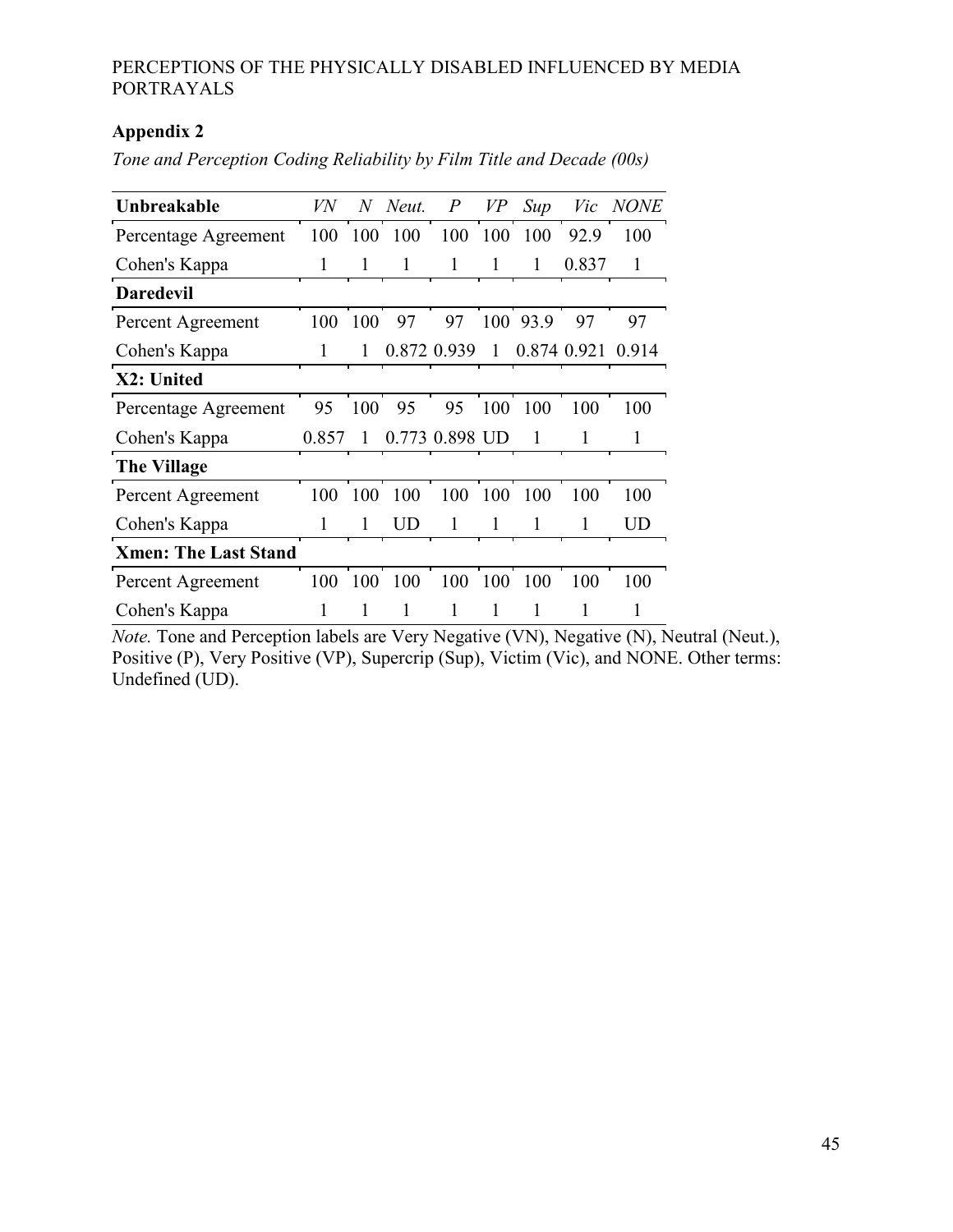## <span id="page-52-0"></span>**Appendix 3**

| <b>Book of Eli</b>        | VN  | $\,N$ | Neut.       | $\overline{P}$ | VP           | Sup                    | Vic               | <b>NONE</b> |
|---------------------------|-----|-------|-------------|----------------|--------------|------------------------|-------------------|-------------|
| Percent Agreement         | 100 | 100   | 100         |                | 87.5 87.5    | 100                    | 100               | 100         |
| Cohen's Kappa             | 1   |       | 1           |                | 0.75 0.714   | $\mathbf{1}$           |                   |             |
| <b>Rogue One</b>          |     |       |             |                |              |                        |                   |             |
| Percentage Agreement 100  |     | -100  | 100         | 100            | 100          | 100                    | 100               | 100         |
| Cohen's Kappa             | 1   | 1     | <b>UD</b>   | 1              | 1            | 1                      | 1                 | UD          |
| <b>Annabelle Creation</b> |     |       |             |                |              |                        |                   |             |
| Percent Agreement         | 100 | 95    | 95          | 100            | 95           | 95                     | 95                | 100         |
| Cohen's Kappa             | 1   |       | 0.886 0.875 | $\mathbf{1}$   |              |                        | 0.875 0.773 0.894 |             |
| <b>The Quiet Place</b>    |     |       |             |                |              |                        |                   |             |
| Percentage Agreement 100  |     | 100   | 100         | 100            | 100          | 100                    | 100               | 100         |
| Cohen's Kappa             | 1   | 1     | 1           | 1              | $\mathbf{1}$ | $\overline{\text{UD}}$ | 1                 | 1           |
| <b>The Upside</b>         |     |       |             |                |              |                        |                   |             |
| Percentage Agreement 100  |     | 100   | 100         | 100            | 100          | 100                    | 97.6              | 100         |
| Cohen's Kappa             | UD  |       |             |                |              | UD                     | 0.949             |             |

*Tone and Perception Coding Reliability by Film Title and Decade (10s)*

*Note.* Tone and Perception labels are Very Negative (VN), Negative (N), Neutral (Neut.), Positive (P), Very Positive (VP), Supercrip (Sup), Victim (Vic), and NONE. Other terms: Undefined (UD).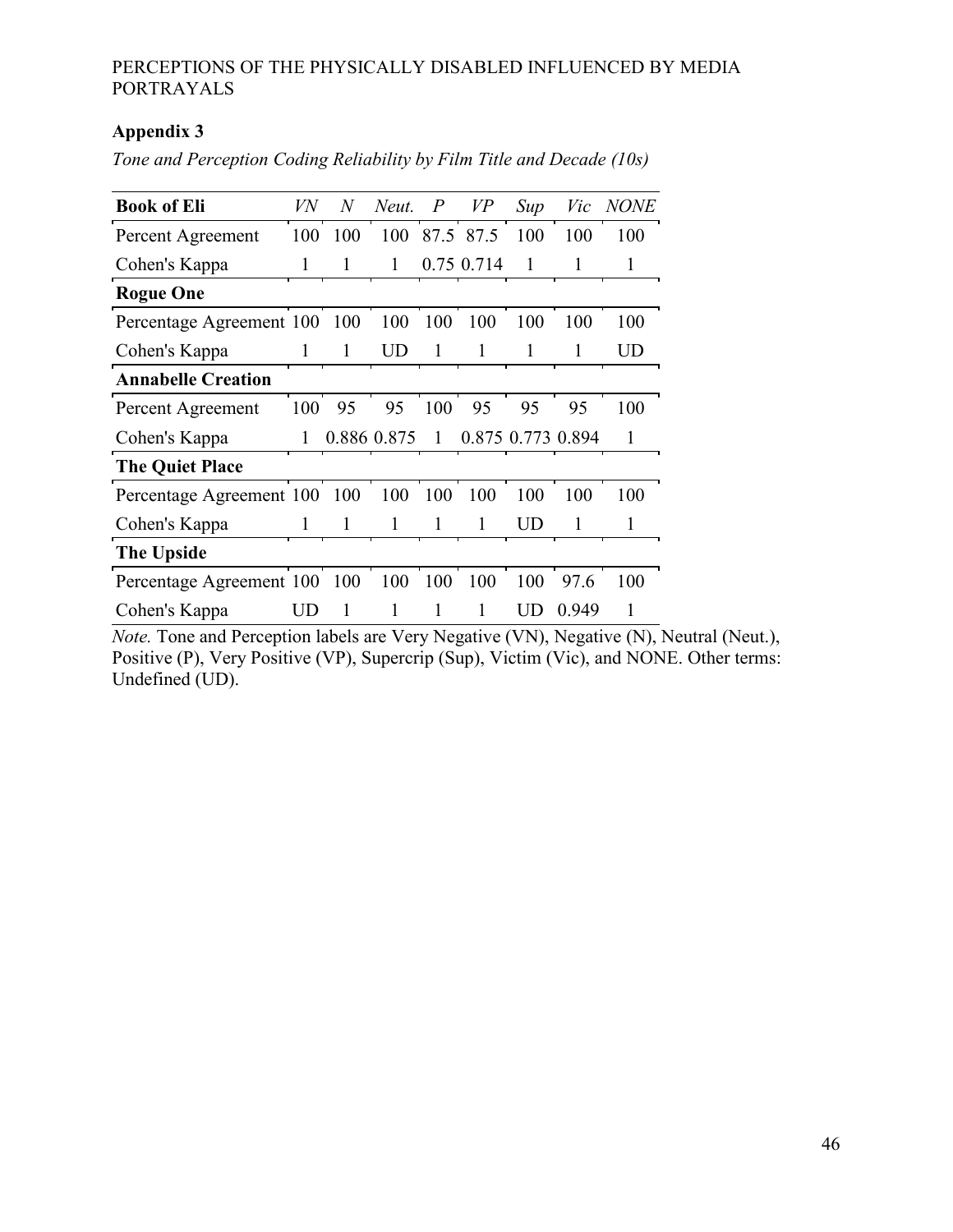## <span id="page-53-0"></span>**Appendix 4**

| Coding sheet                                                                              |
|-------------------------------------------------------------------------------------------|
|                                                                                           |
| Disabled main (1) or supporting character (2): _________________________________          |
|                                                                                           |
| <b>Assistant Device?:</b> $Yes(1) No(2)$                                                  |
| If yes, device used:                                                                      |
| Cause of disability: _Congenital(1) _Postnatal(2) _Unknown(3)                             |
| Category of disability: Physical(1) Visual(2) Neural(3) Auditory(4) Genetic(5)            |
| Gender: Female(1) _Male(2)                                                                |
| Age: $\_\_$                                                                               |
| Race: White(1) _Black(2) _Native American(3) _Asian(4)                                    |
| Hispanic/Latinx?: $Yes(1) No(2)$                                                          |
| Interaction 1 (timestamp):                                                                |
| Tone of interaction: Very negative(5) Negative(4) Neutral(3) Positive(2) Very positive(1) |
| <b>Overall Perception type:</b> Supercrip(1) Victim Concept(2) NONE(3)                    |

#### **Definitions**

**Interaction:** A scene in with any number of people including the disabled character are actively engaged with one another in action and/or conversation. If other characters enter the scene, this is considered a new interaction.

**Very positive (tone):** The disabled character is treated in a respectful manner, and included in conversation and/or activity. Attitude and language towards them is uplifting, encouraging, and builds the individual's sense of self-worth and esteem (i.e. hug, kiss, smile, compliment, joyful laughter, "Nice to meet you").

**Positive (tone):** The disabled character is respected, and any help or assistance they do receive due to their disability is not spoken of as burdensome (i.e. character is speaking and listened to, their feelings and thoughts are considered or taken as valid, helping them out of bed, holding the door, feeding them).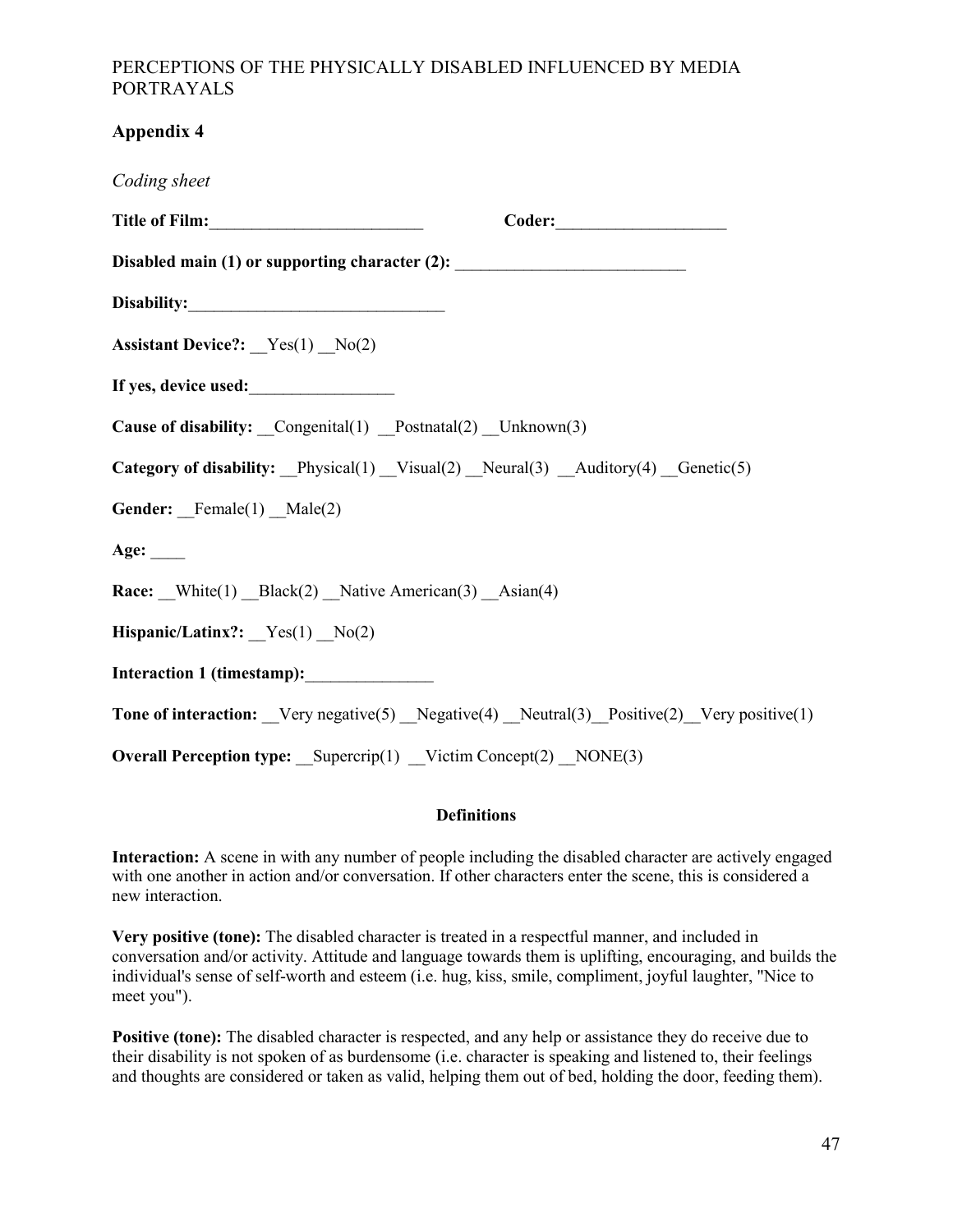**Neutral (tone):** The disabled character is included in conversation and activity without their disability being considered at all, or where it is not considered as a hindrance (i.e. talking in conversation with no mention of disability, walking along them in their wheelchair without pushing them, inviting them to participate in activity with no mention of disability, or tone of pity, character is treated with attitude of normalcy).

**Negative (tone):** The disabled character's disability is brought up as a potential hindrance to their ability to contribute as a person of value, or when even a well-meaning person insists on helping the individual despite their own objections and insistence that the aid is not necessary. Or any time the character is spoken to in a patronizing or demeaning manner. (i.e. help needed is thought of as annoying, character is put down or insulted in an indirect manner, disabled insists they don't need help but are given assistance anyway, and well-intended gesture that is ill-received by the disabled).

**Very Negative (tone):** The disabled person is spoken to or treated in a condescending manner. Words and actions have a hurtful, damaging, or otherwise harmful effect on the disabled character where their credibility as a person of value is undermined. Or any time the character is spoken to in a patronizing or demeaning manner where the intention is to bring the character down and make them feel less valuable or worthless. (i.e. physical violence, name calling)

**Congenital:** Contracted or caused at birth, or prenatal.

**Postnatal:** Contracted or caused at any point in time after birth.

**Auditory:** Of or relating to hearing.

**Physical:** Of or relating to the body's motor abilities and coordination (i.e. muscular)

**Visual:** Of or relating to sight, or eyes.

**Genetic:** Of or relating to genes or DNA (i.e. genetic mutation or coding that causes the disorder).

**Neural:** Of or relating to the nervous system.

**Assistant device:** Any tool or mechanism the disabled person uses to improve or aid their practical functionality.

**Asian:** A person whose physical traits originate from countries in the Eastern hemisphere (China, Japan, Korea, etc.).

**Black:** A person whose physical traits resemble one of African descent, or whose biological traits can otherwise be identified as Black.

**White:** A person whose physical traits resemble one of European or English descent, or whose biological traits can otherwise be identified as White.

**Native American:** A person whose physical traits originate from or are characteristic of any indigenous North American tribes (i.e. Navajo, Cherokee).

**Hispanic/Latinx:** Of Latin American descent.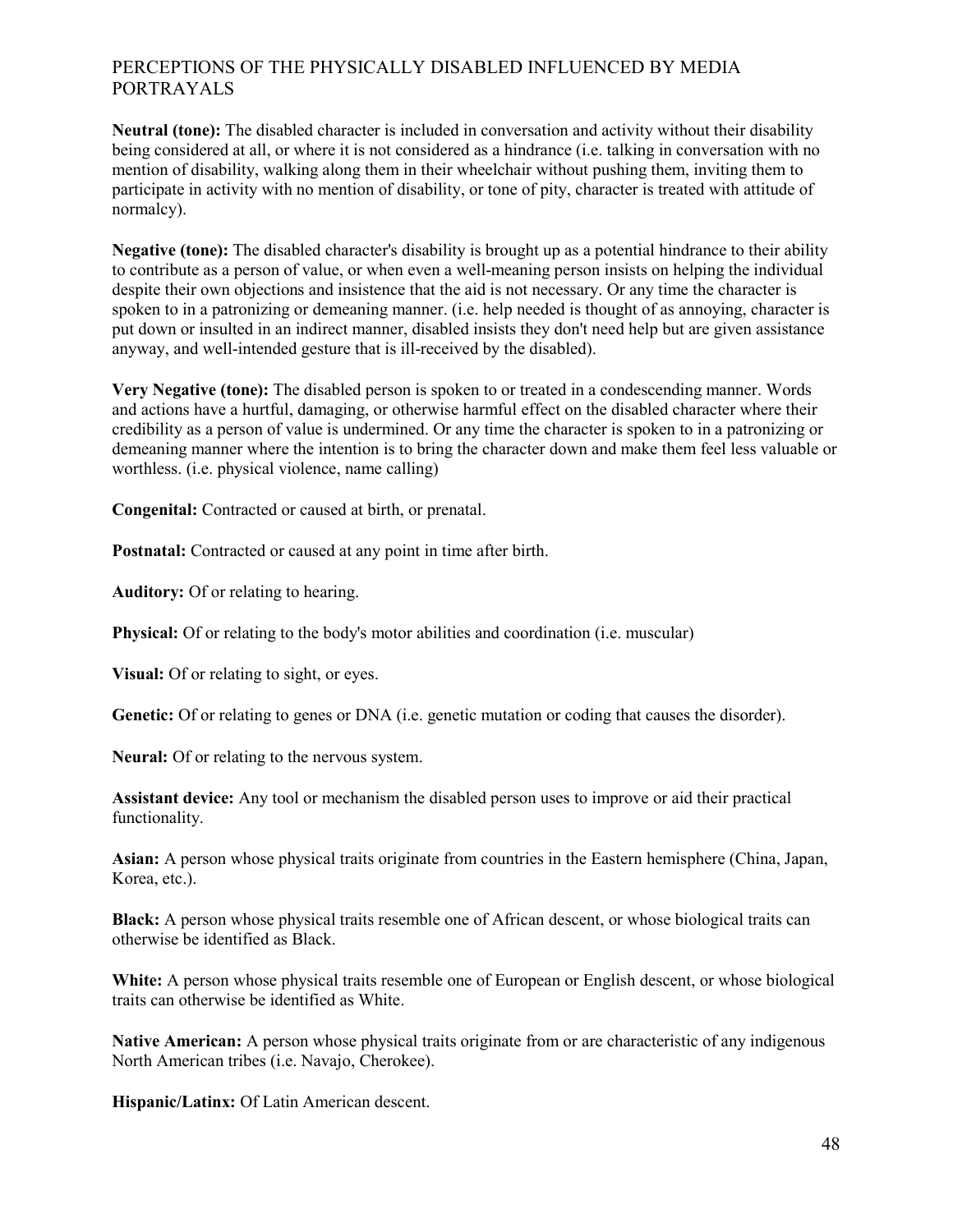Supercrip: The disabled character is seen as exceptional or inspirational, because they function so "normally" despite their disability. Or any time a disabled character is praised or given recognition.

**Victim:** The disabled character is seen as a burden to themselves or others, because of their disability. Any time the disabled character is treated less than, or looked down on because their quality of life or value as a person is assumed inhibited by their disability. Also anytime the character is seen as unable to help themselves.

#### <span id="page-55-0"></span>Figure 2



*Percentage of disability portrayals by decade*

 $Note. N = 79$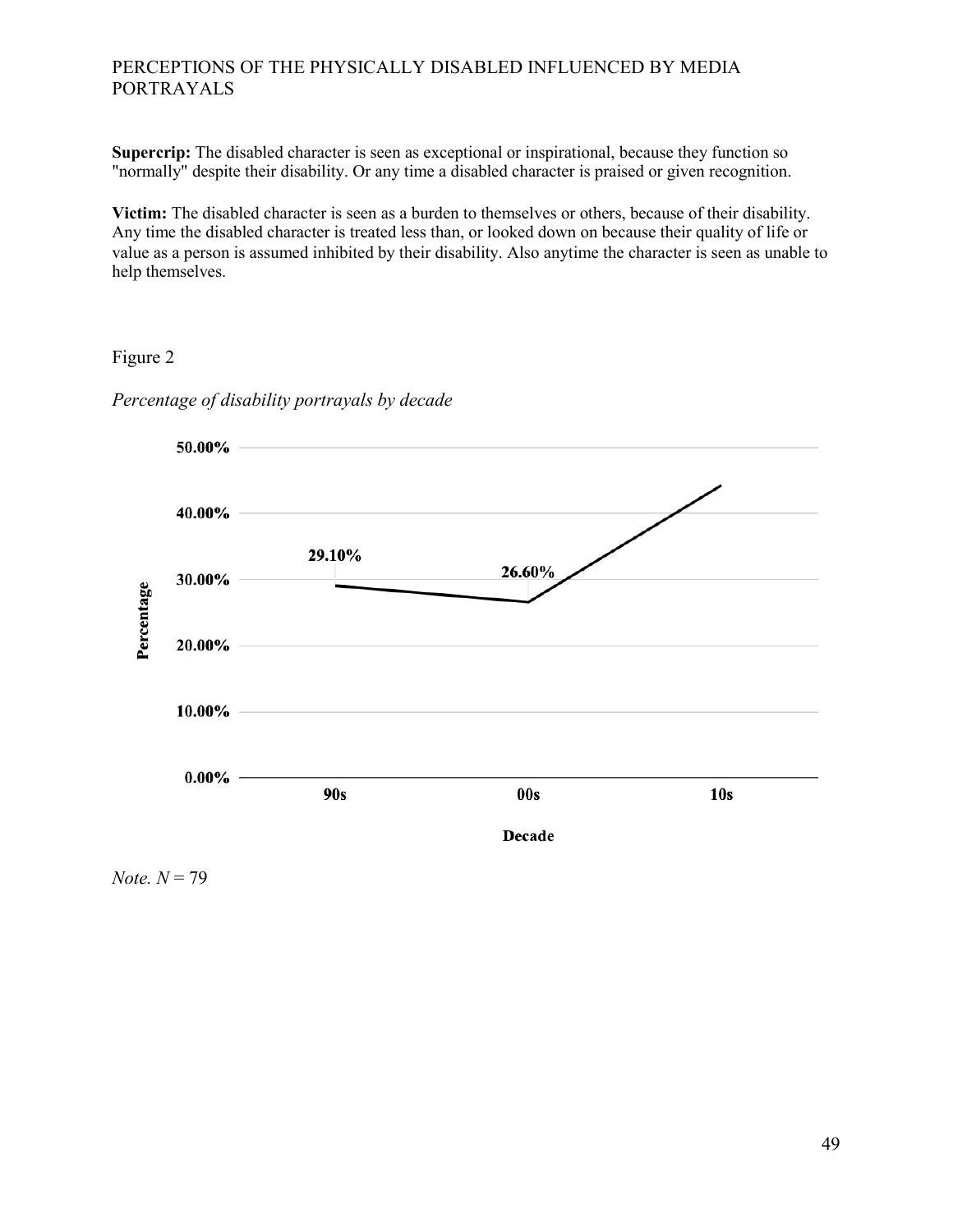## <span id="page-56-0"></span>Figure 3

*Percentage between main and supporting roles*



**Main or supporting** 

*Note. N* = 79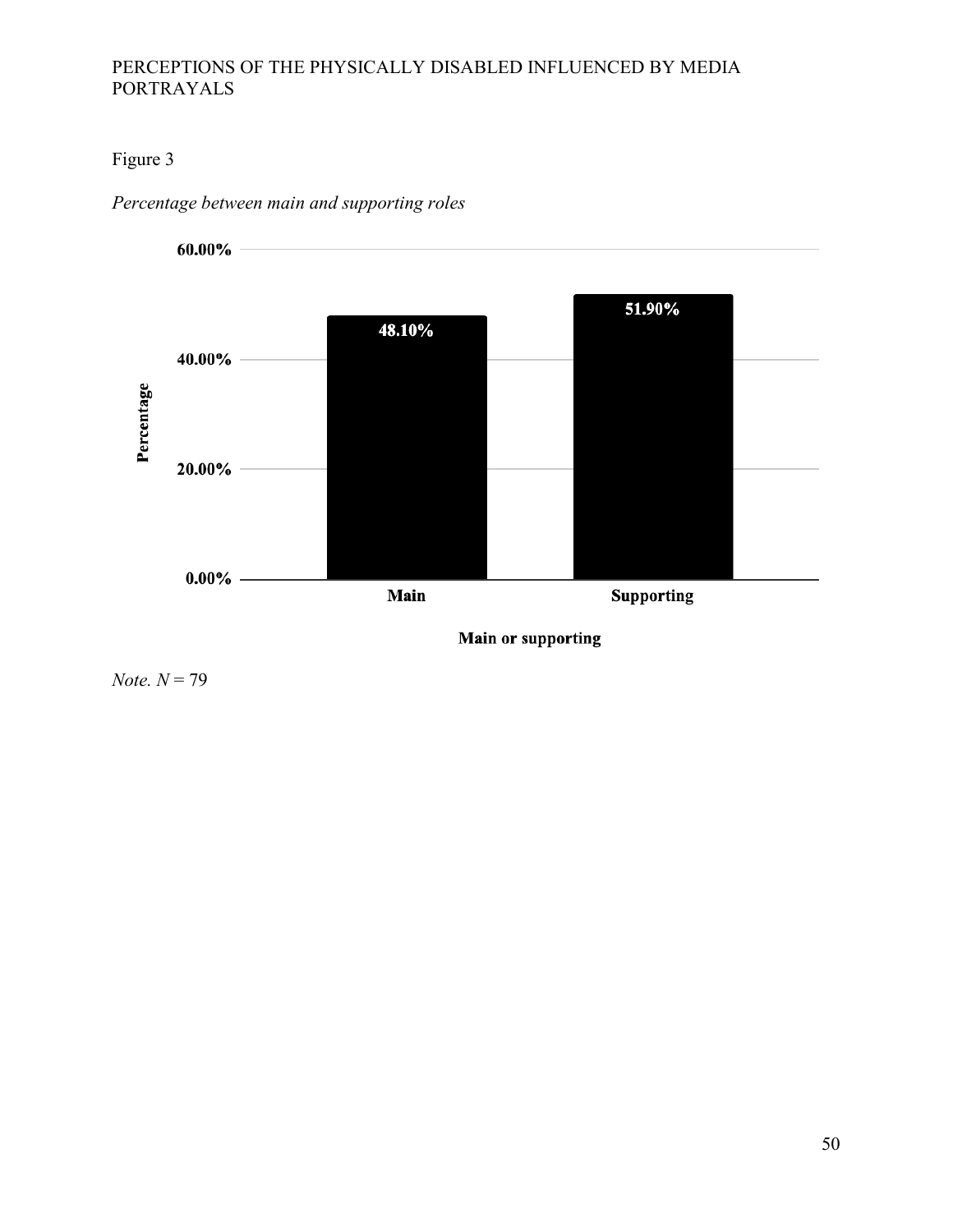## Figure 4

<span id="page-57-0"></span>*Percentage of assistant devices*



**Assistant Device?** 

*Note. N* = 79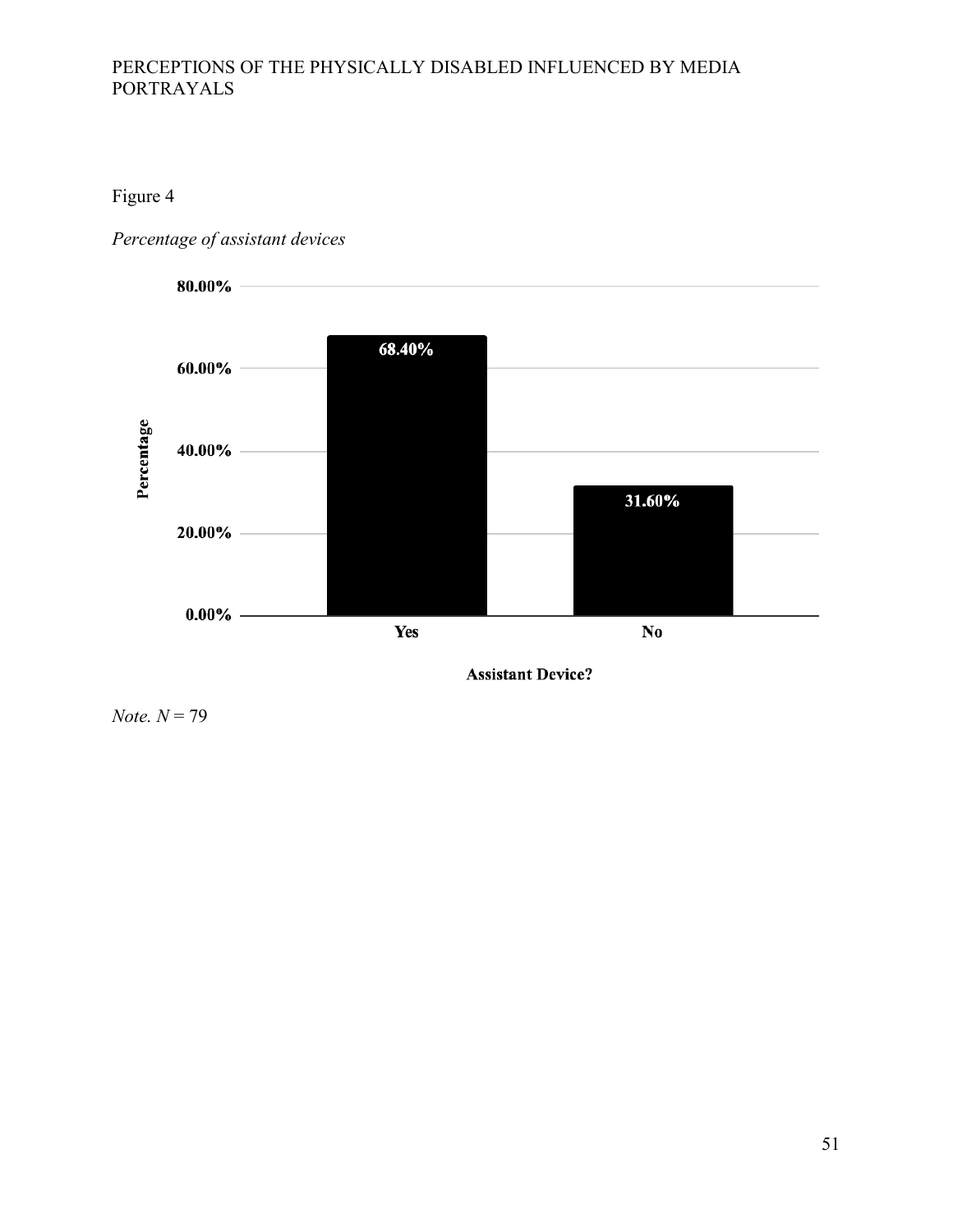## <span id="page-58-0"></span>Figure 5

*Cause of disability by percentage*



*Note. N* = 79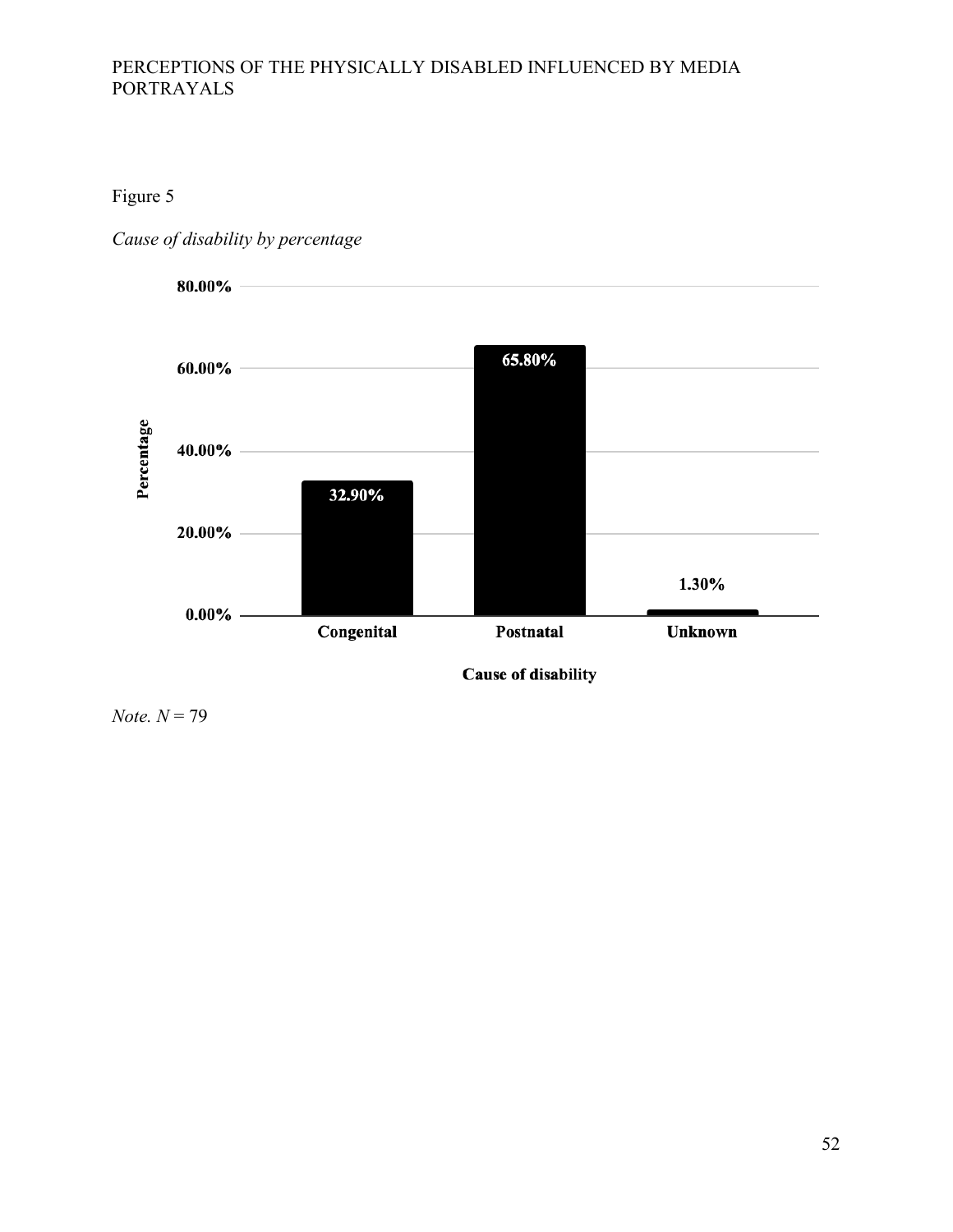## <span id="page-59-0"></span>Figure 6

*Category of disability by percentage*



*Note. N* = 79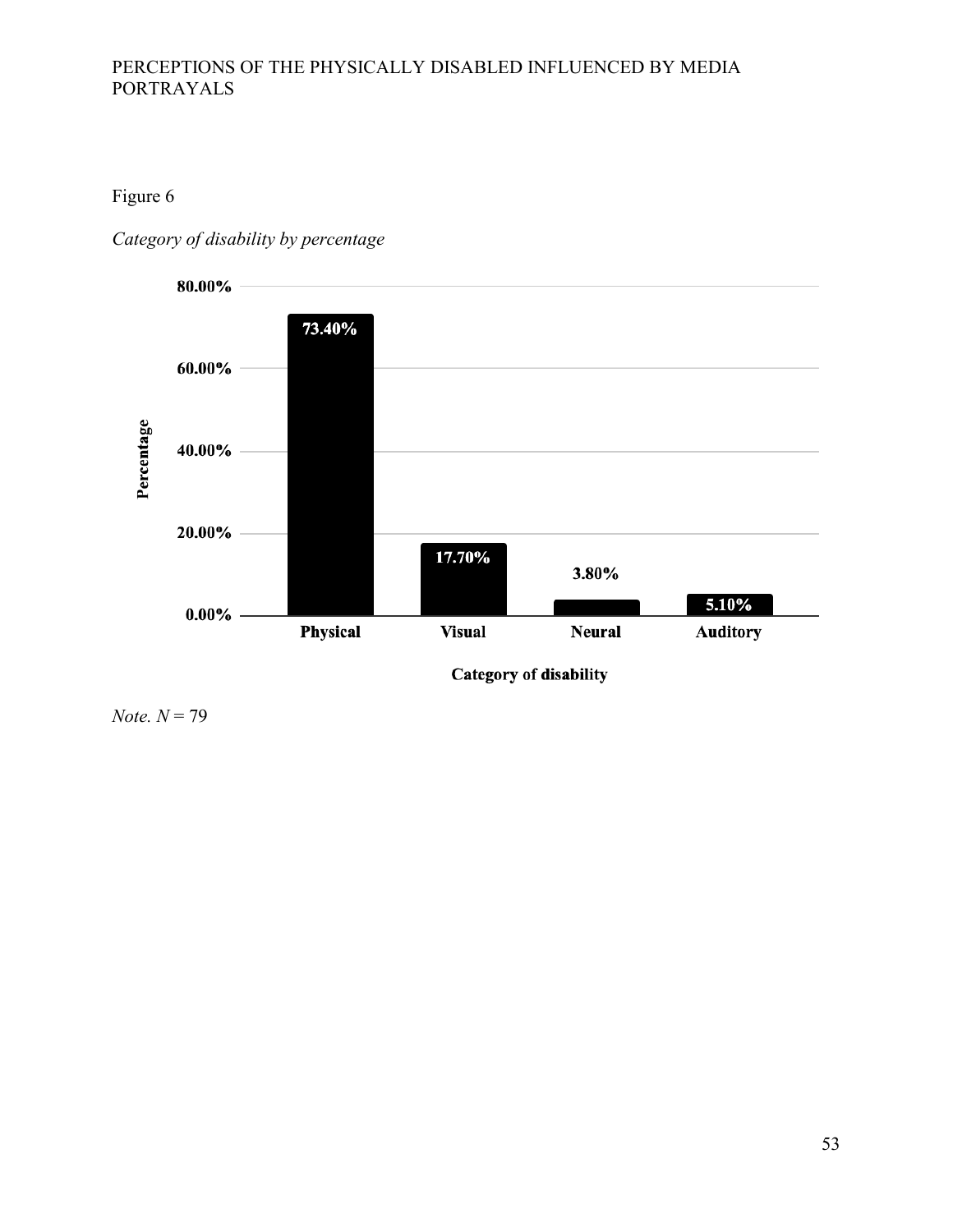<span id="page-60-0"></span>Figure 7

*Percentage of portrayals by gender*



*Note. N* = 79